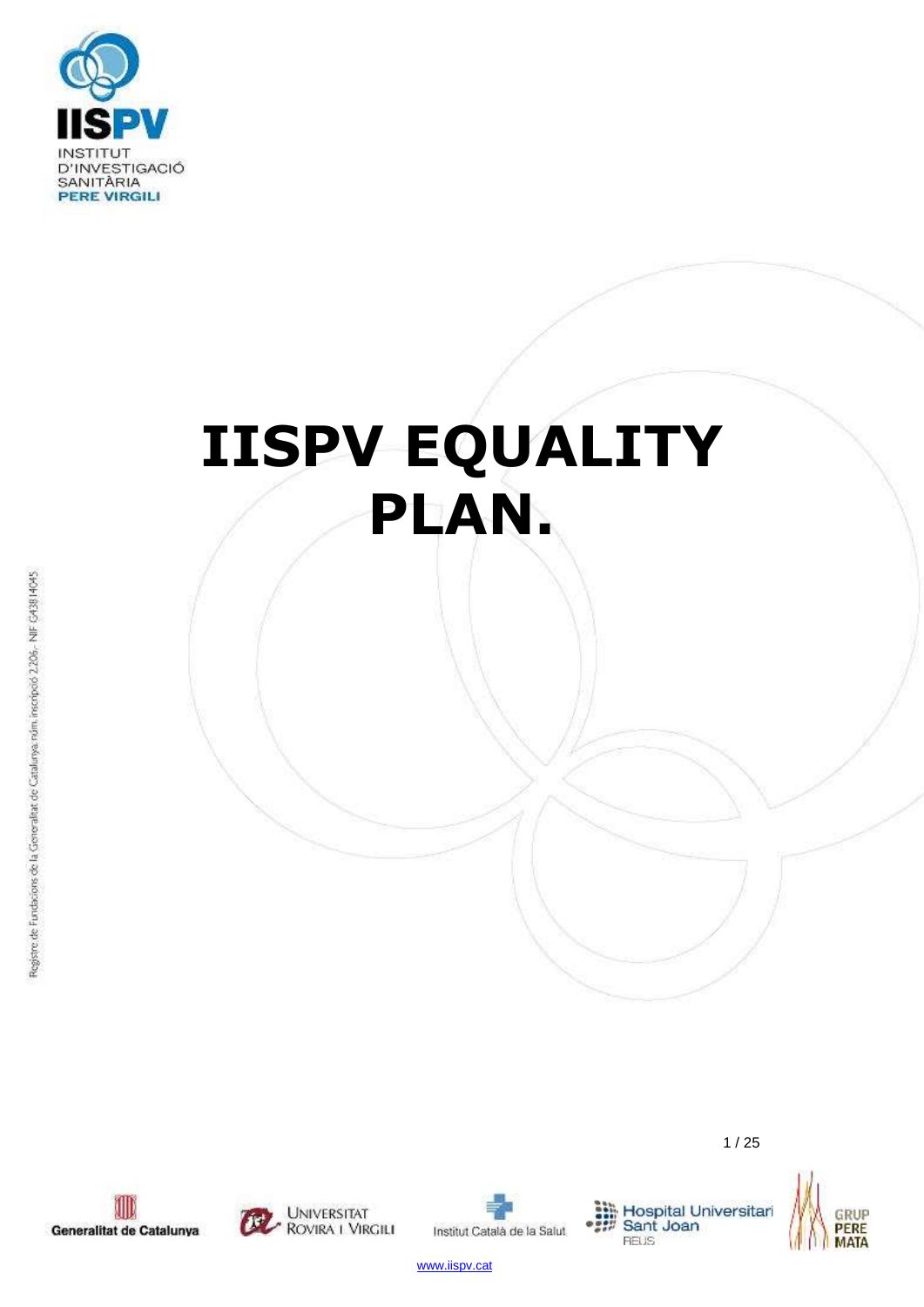

## **1. DIAGNOSTIC AUDIT**

#### TABLE OF CONTENTS

- 1- introduction
- 2- Methodology of the audit
- 3- Company description
- 4- Overall company evaluation
- 5- Evaluation by core elements

Core element 1: Equal opportunities in access and internal promotion to any position of employment within the organisation

Core element 2: Equality in working conditions, and in particular with regard to remuneration and occupational health and safety conditions.

Core element 3: Redistribution of time to improve the balance between one's personal life, family life and work.

OIII Generalitat de Catalunya





2 / 25



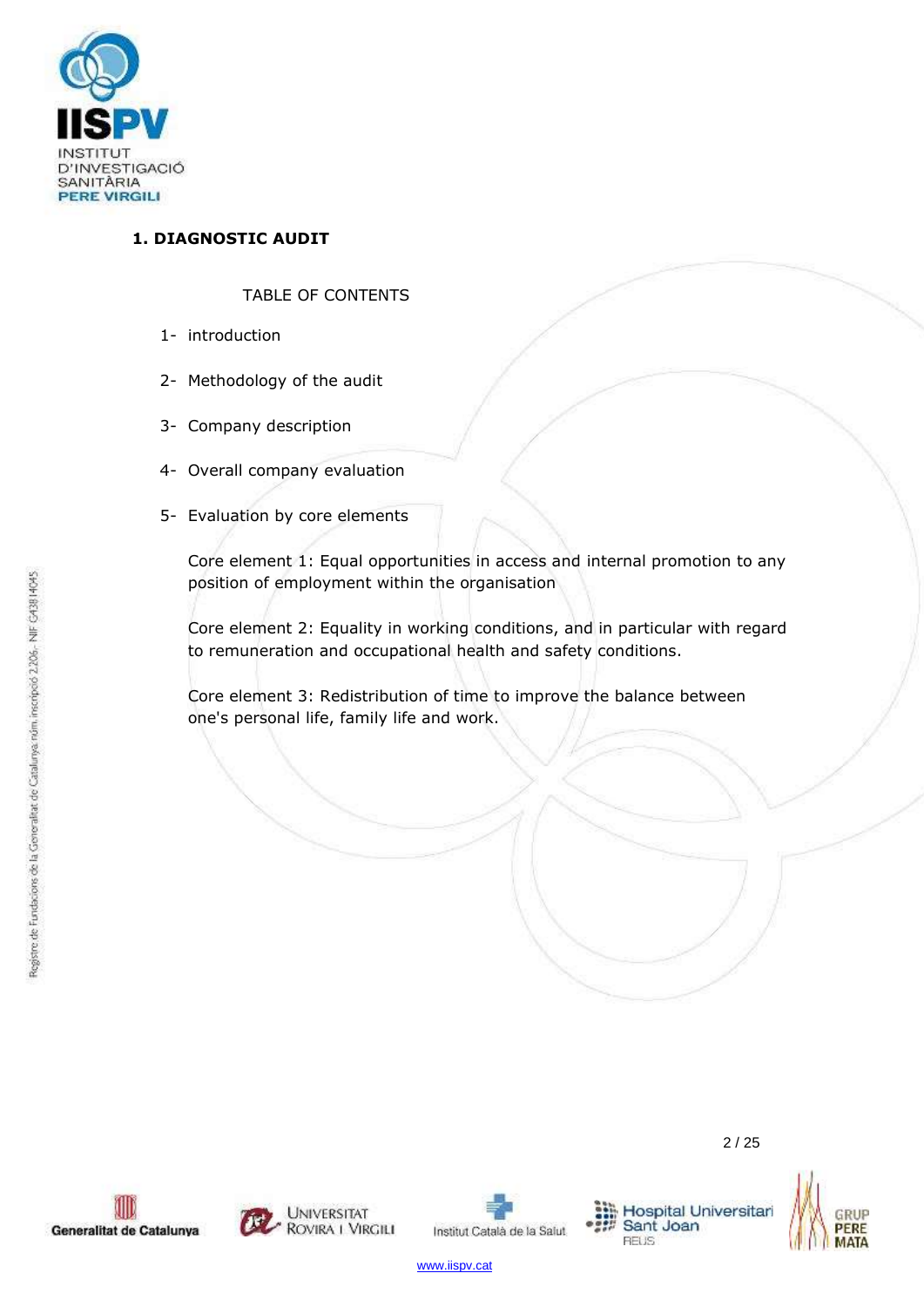

#### **1. Diagnostic audit**

#### **1.1. Introduction**

Over the last few decades, the principle of equality between men and women has been evolving and developing a regulatory framework with the aim of eradicating discrimination, whether direct or indirect, on the grounds of gender.

Inclusion of the principle of equality between women and men in the international legal system is marked by the 1945 United Nations Charter, which prohibits discrimination on the basis of gender

At the international level, there is the 1979 Convention for the elimination of all forms of discrimination against women (CEDAW), as well as the 4 World Conferences on Women in the framework of the United Nations Organisation (Mexico, 1975; Copenhagen, 1980; Nairobi, 1985, and Beijing, 1995).

In Europe, the 1997 Amsterdam Treaty established equality between women and men as the fundamental principle of the European Union, and the Fundamental Rights Charter of the European Union states the principle that enshrines equality before the law and equality between men and women, as well as prohibiting discrimination and affirmative action as measures compatible with equal treatment.

In Spain, articles 1 and 14 of the Spanish Constitution proclaim the equality of all citizens before the law; thus there can be no kind of discrimination on the grounds of gender. On the other hand, in article 9.2 if it does state that it is up to the public authorities to ensure that the conditions for the freedom and equality of the individual and the groups in which they are integrated are real and effective; it removes obstacles that prevent or hinder their plenitude and facilitates the participation of all citizens in political, economic, cultural and social life.

 3 / 25 With regard to regional regulations, on account of the fact that our organisation is located in the province of Tarragona, article 19 of the Statute of Autonomy of Catalonia recognises the right of all women to the free development of their personality and personal capacity and to live with dignity, security and autonomy, free from ill-treatment, exploitation or discrimination, as well as to participate in conditions of equal opportunities in all public and private spheres. In addition , article



Registre de Fundacions de la Generalitat de Catalunya rum. inscripció 2.206,- NIF GA3814045







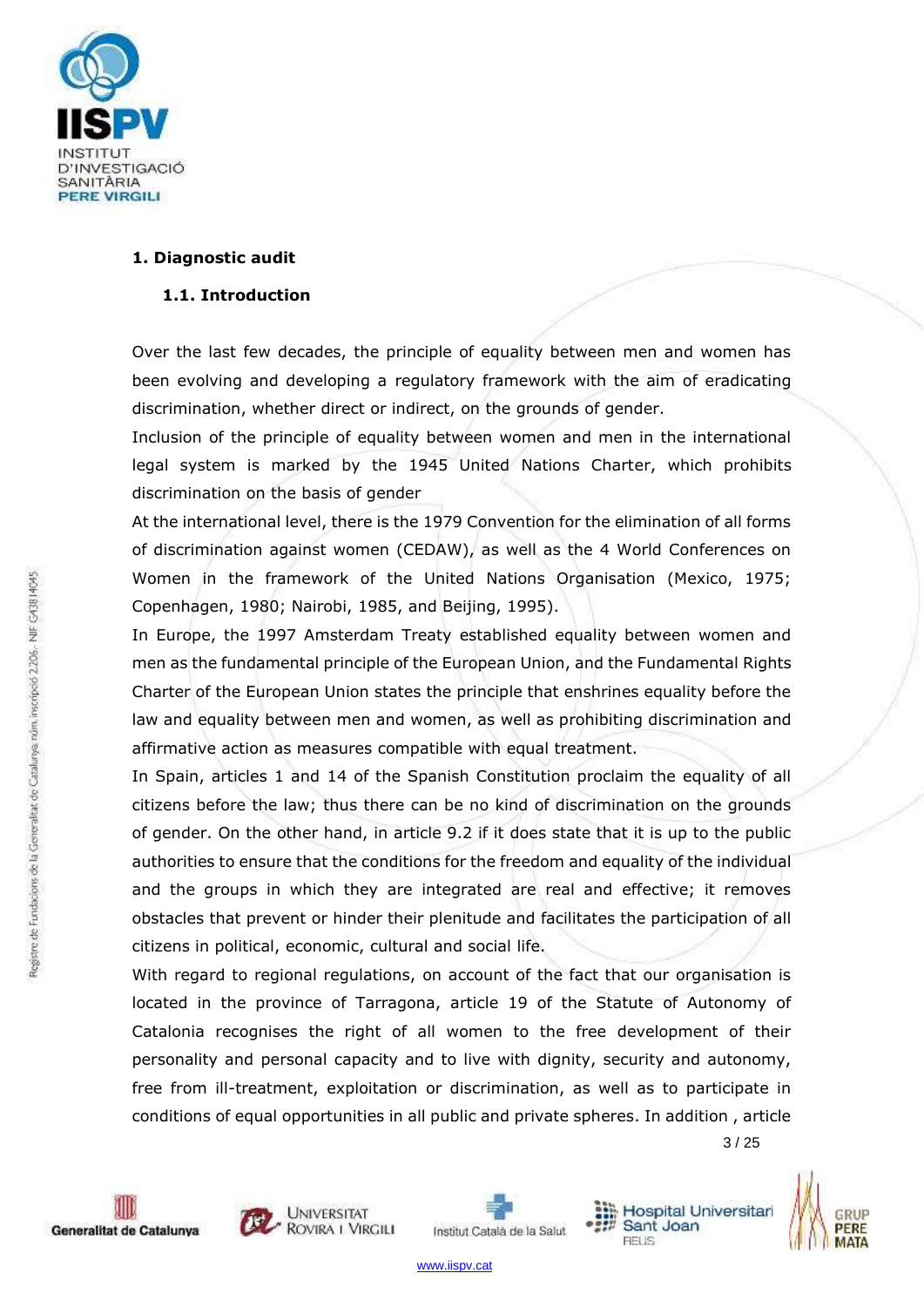

41 holds the public authorities responsible for mainstreaming the gender perspective in public policies, eradicating sexism and violence against women, as well as defending women's sexual and reproductive rights.

Despite all these conventions and regulations that amount to a formal recognition of the principle of equality between women and men, gender equity remains far from a tangible reality.

Organic Law 3/2007, of 22 March, for the effective equality of women and men, recognises the need for regulatory development of the principles of equality and nondiscrimination on the grounds of gender enshrined in the Spanish Constitution, to achieve substantial equality, which goes beyond formal equality and which will make it possible to combat the remaining manifestations of direct or indirect discrimination. This entails a transversal conception of equality; that is, the projection of the principle of equality over a wide range of spheres.

In 2015, the Parliament of Catalonia unanimously approved Law 17/2015, of 21 July, on effective equality between women and men, which aims to establish and regulate the mechanisms and resources for the right to equality and non-discrimination on the grounds of gender so that it is effective in all spheres, stages and circumstances of life.

That same year 2019, Royal Legislative Decree 6/2019, of 1 March, on urgent measures to guarantee equal treatment and opportunities between women and men in employment and occupation, was enacted.

Generalitat de Catalunya





[www.iispv.cat](http://www.iispv.cat/)



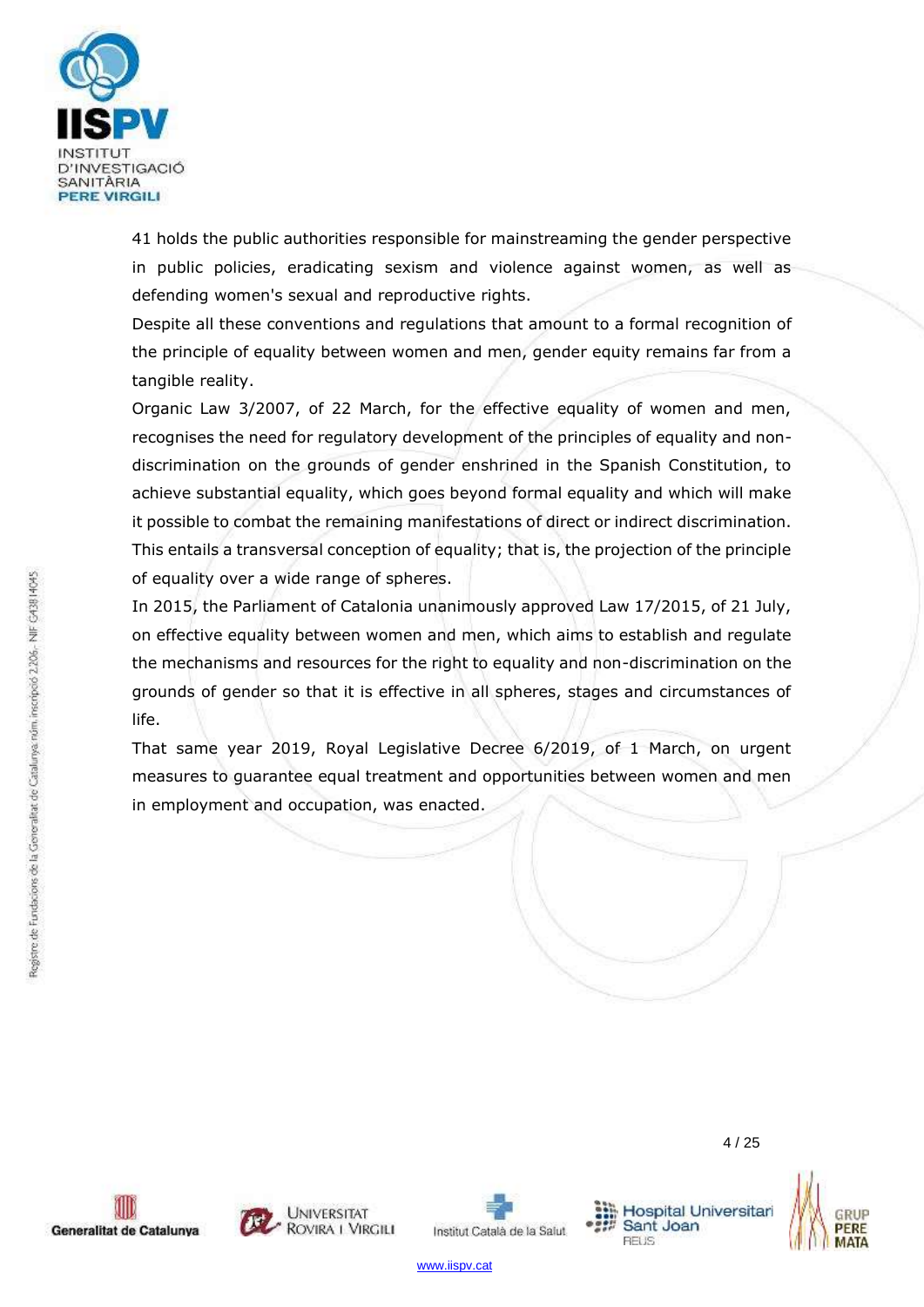

## **1.2 Methodology**

From the moment we at the Pere Virgili Health Research Institute considered the implementation of an equality plan, work began to create a work team that would be representative of our staff.

Finally, the people who comprise the team are:

| <b>NAME</b>                 | <b>WORK</b>   | <b>EDUCATION</b> | <b>POSITION</b>                         |
|-----------------------------|---------------|------------------|-----------------------------------------|
|                             | <b>CENTRE</b> |                  |                                         |
| Lluís Melchor Gallart IISPV |               | Doctorate        | Head of the Biobank                     |
| Anna Rull Aixa              | <b>IISPV</b>  | Doctorate        | Researcher                              |
| Maria José Guilera          | <b>IISPV</b>  | Doctorate        | Communication                           |
| Elisabet Galve Aixa IISPV   |               |                  | Bachelor's Degree Technical Office Mgmt |

Likewise, the entire staff were informed about the company's intention to implement a second plan for equal opportunities between men and women in the organisation. The channels used to inform them are those with which the whole workforce are accustomed to work: the website and email. However, the opportunity was taken to inform all the people in the company that the implementation of the equality plan requires the analysis of the company's current situation through a diagnostic audit, in which they were asked to participate.

The goal of the organisation's Equal Opportunity Diagnostic Audit is to obtain information to identify aspects of the organisation that need to be improved in order to direct it towards full equality of opportunity between women and men.







5 / 25



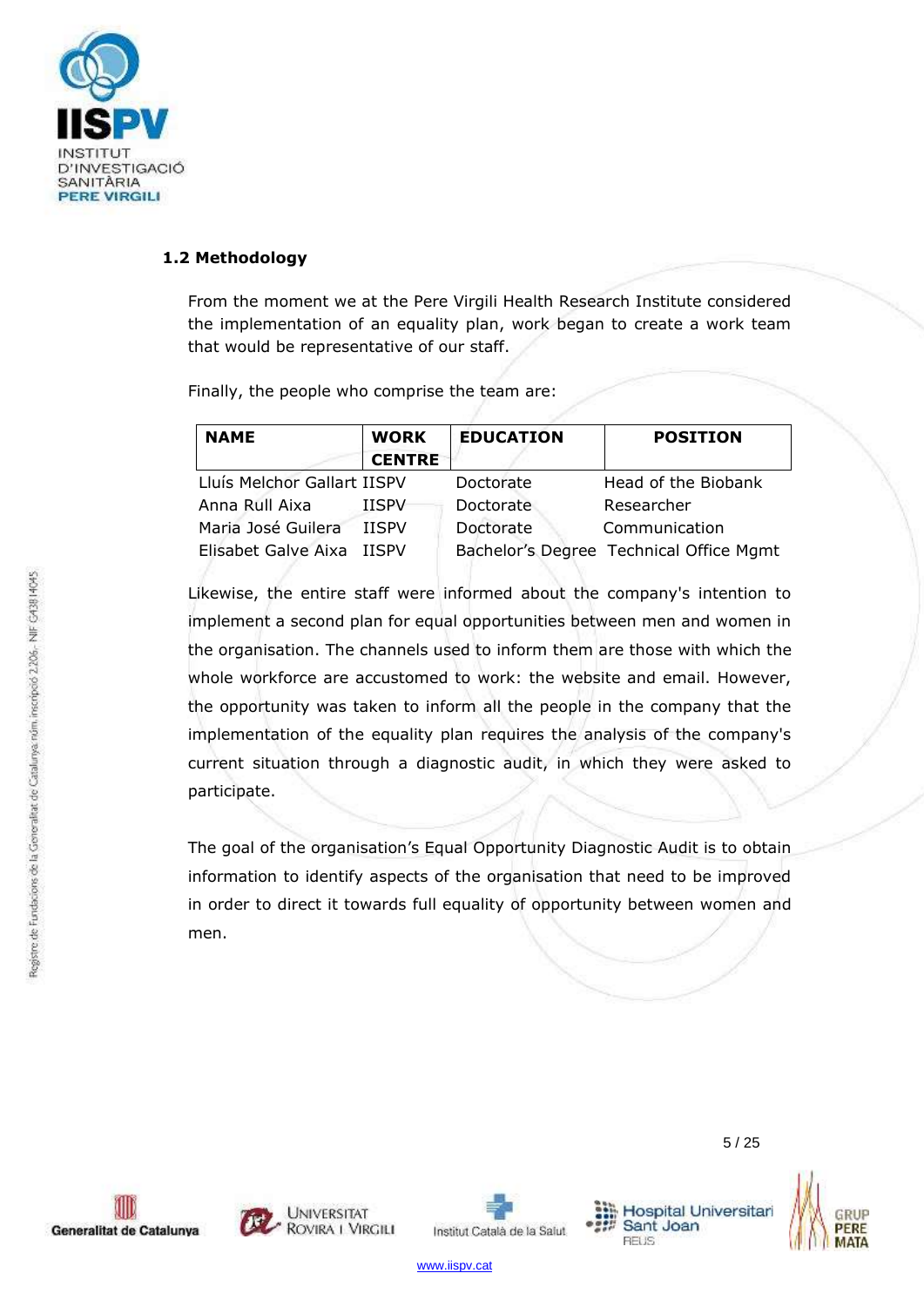

The process that has been implemented to carry out the diagnostic audit is as follows:









6 / 25



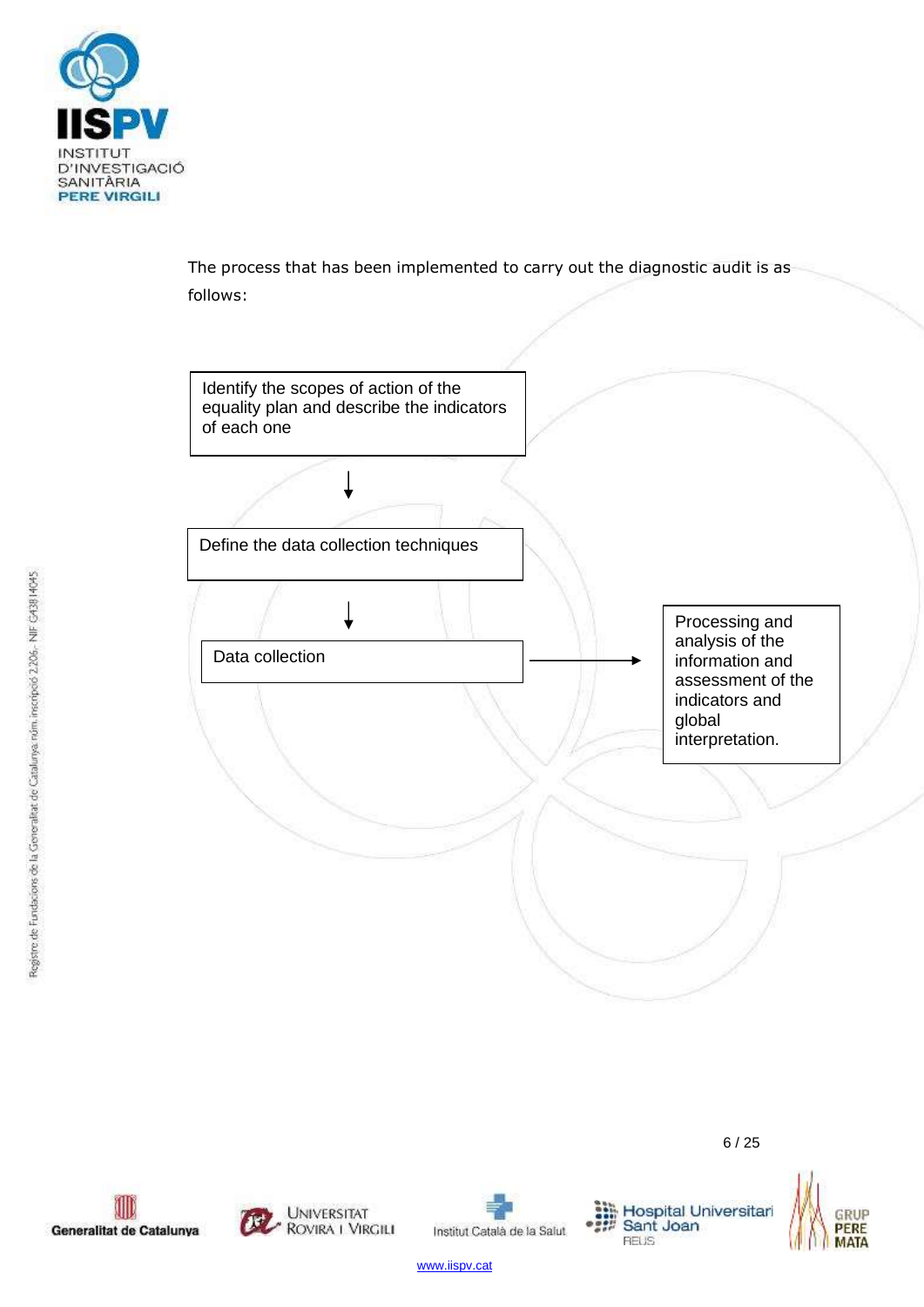

# **Identification of the indicators referring to the scopes of action of the Equality Plan**

# **1- Egalitarian organisational management**

- Budget allocation
- Accreditations according to social responsibility regulations
- External dissemination and pooling of equality practices

# **2- Staff participation and involvement**

- Percentage representation of women and men in the equality committee
- Dissemination and implementation of the plan
- Access to information on equal opportunities
- Participation of the workforce in incorporating actions and measures

# **3-Non-sexist and non-discriminatory language**

- Non-discriminatory image and advertising
- Non-discriminatory oral and written communication

# **4. Equal participation in positions of employment**

- Selection:
	- o Non-sexist job descriptions (selection)
	- o Professional classification criteria (selection)
	- o Drafting and dissemination of job vacancies (selection)
	- o Selection tests (selection)
	- o Hirings of recent years (selection)







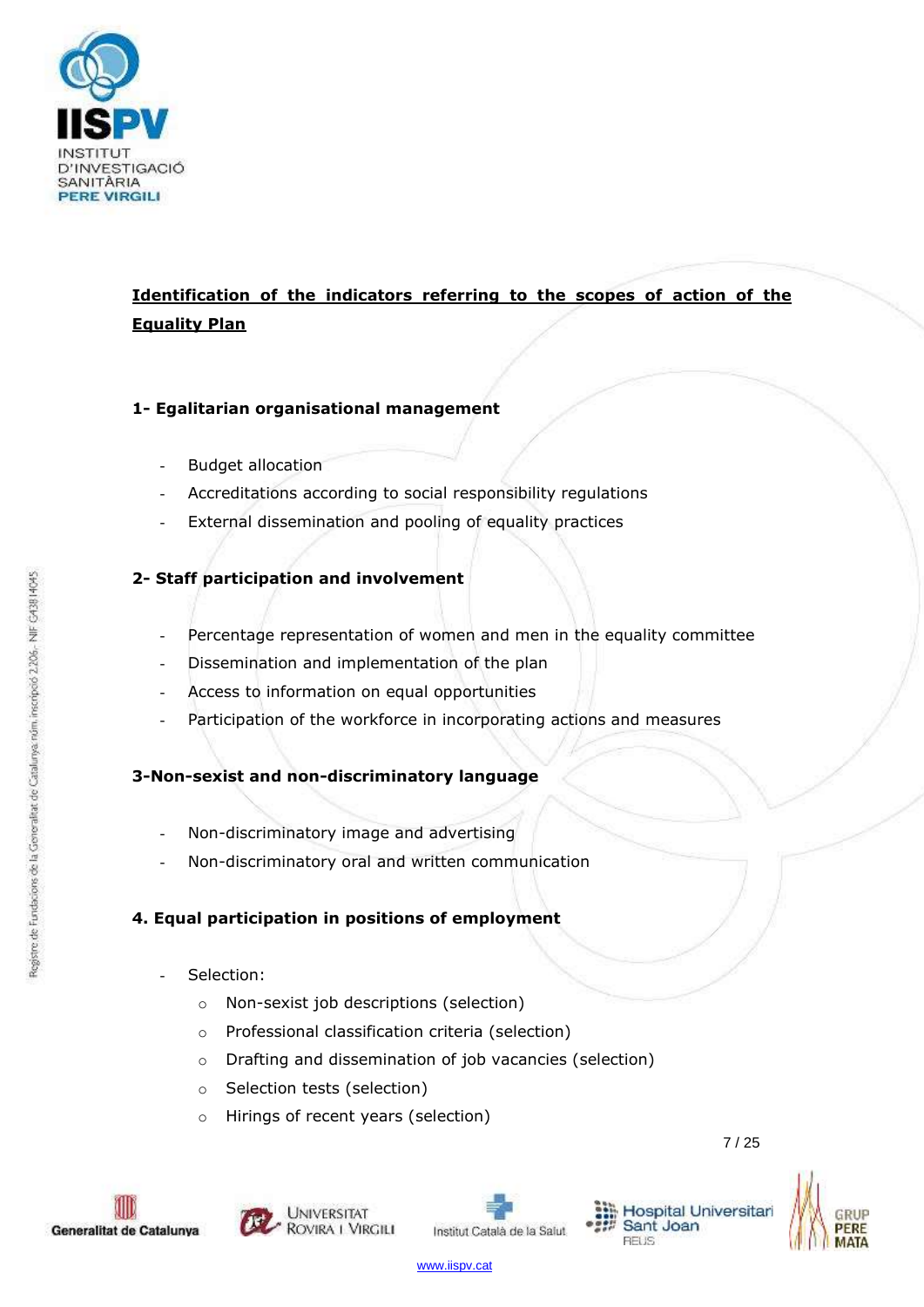

- $\circ$  Distribution of men and women by professional categories and departments (selection)
- o Academic qualifications by gender (selection)
- Promotion:
	- o Promotion procedures (promotion)
	- o Requirements for promotion (promotion)
	- o Promotion of recent years by gender (promotion)
- Training:
	- o Existence of a training plan (training)
	- o Existence of the detection of needs with a gender perspective (training)
	- o Procedure to access training (training)
	- o Type of training (training)
	- o Hours of training of women and men in recent years (training)
	- o Types of training that men and women receive (training)
	- o Investment in women and men's training (training)

# **5 - Presence of women in positions of responsibility**

- Promotion procedures
- Promotion requirements
- Proportion of women by hierarchical positions
- Neutral promotion criteria available to all staff

# **6 - Personal/Professional life balance**

- Work/life measures
- Adapting work patterns to allow for work/life balance
- Facilities for obtaining paid leave and leave of absence
- Proportion of women and men who use work/life balance measures
- Number of sons and daughters of members of the workforce and their age by gender.

[www.iispv.cat](http://www.iispv.cat/)







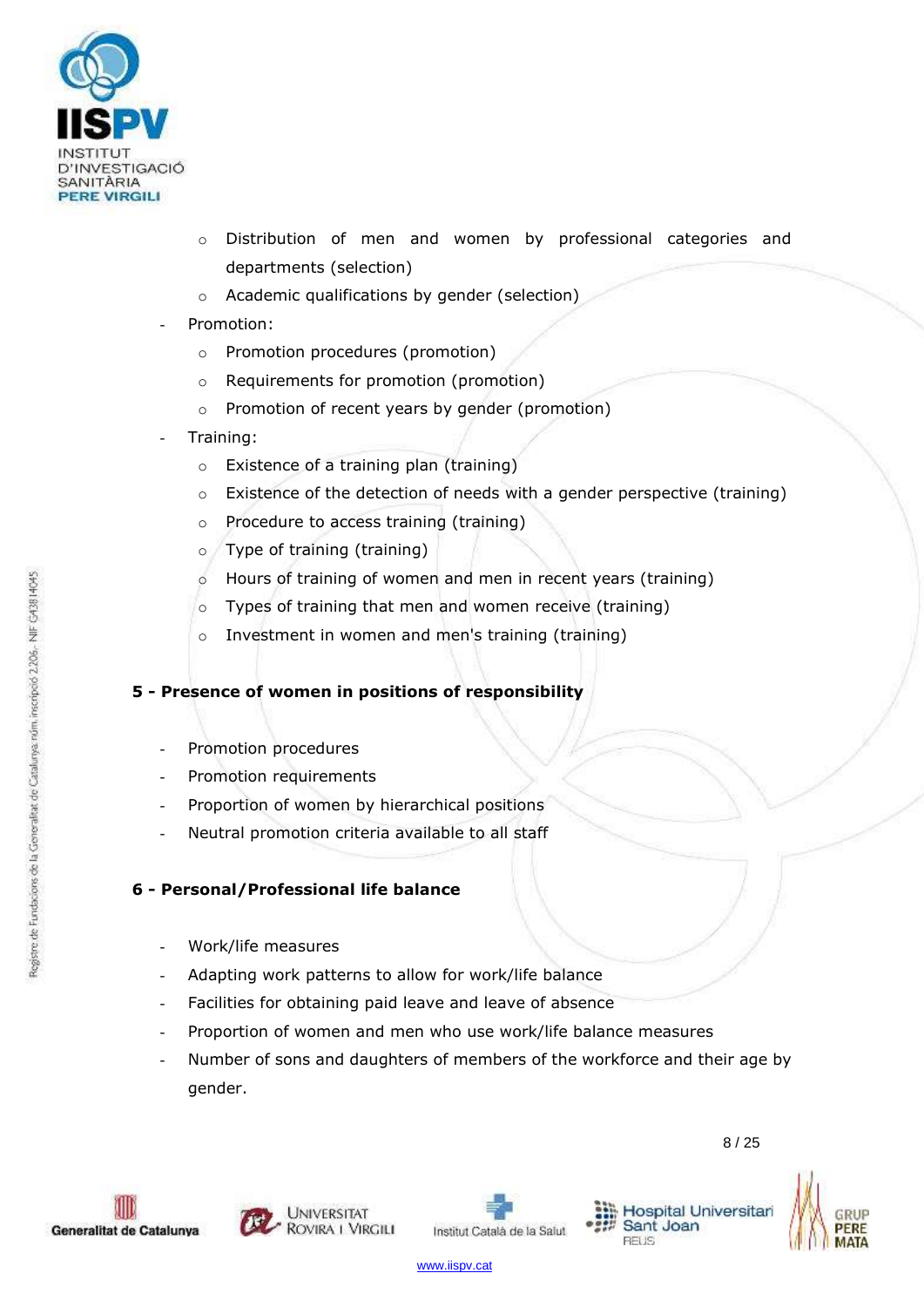

# **7- Occupational health and safety and prevention of occupational risks with a gender perspective**

- Existence of an Occupational Risk Prevention plan
- Measures for preventing/reporting harassment
- Person responsible or harassment committee
- Assessment of risks with a gender perspective
- Training in risks with a gender perspective
- Absenteeism and reasons for taking leave

# **8- Pay equality between women and men**

- Distribution of incentives broken down by gender
- Distribution of men and women by remuneration levels and professional categories
- Average annual remuneration of men and women
- Existence of evaluation of positions of employment
- Distribution of overtime by gender

# **9 - Equal working conditions**

- Percentage of men and women by contract types
- Allocation of work patterns to people
- Percentages of leave, terminations and dismissals
- Percentage of men and women by type of working day
- Percentage of men and women that request paid or unpaid maternity or paternity leave
- Agility in replacing workers on leave

# **10 - Mobility**

Existence of measures to optimise time spent commuting (car-pooling, etc.)

9 / 25



**UNIVERSITAT ROVIRA I VIRGILI** 





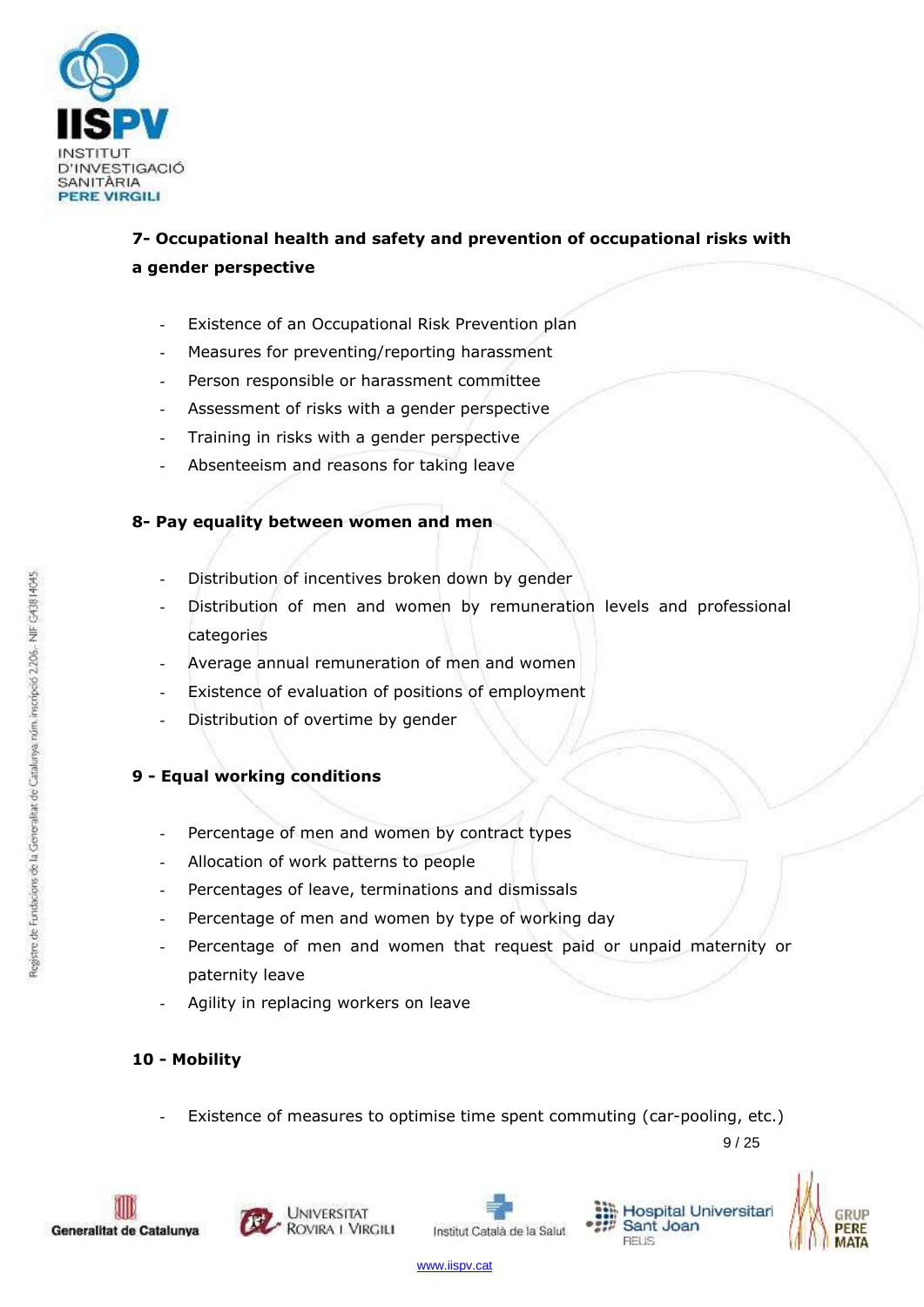

- Mobility facilities that the company provides
- Types of mobility to commute to work

# **Definition of data collection techniques**

- **Compilation of quantitative staff data:** for each person of the workforce data is collected on *age, gender, marital status, family dependants, seniority in the company, work centre, work pattern, contract type, gross annual base and total salary, professional category, department to which each employee belongs*....
- Compilation of internal and external company documentation to be able to analyse the company's communication and policy, as well as its internal and external image.
	- Internal documentation: *informative signs and notices, payslips, noticeboards and bulletin boards, internal regulations, staff assessment document, ISO procedures.....*
	- o External documentation: *website, company presentation brochures, annual reports.*
- **Personal interviews,** to members of the human resources department and other people who hold positions that can reveal information about us in order to know about the procedures, the communication, etc.
- *Group interviews.*

# **Data collection sources and procedure**





**UNIVERSITAT ROVIRA I VIRGILI** 





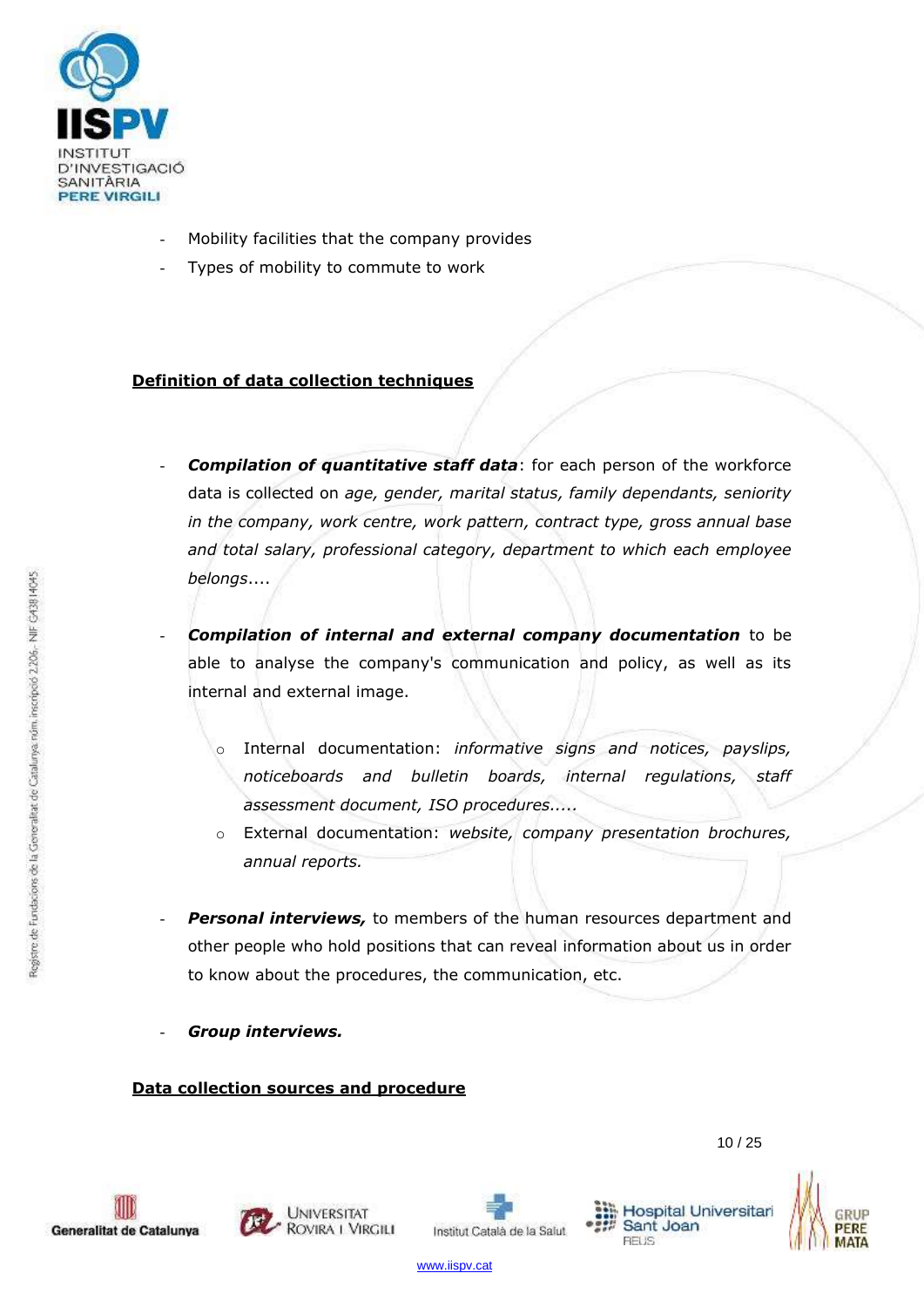

- The quantitative data with the characteristics of the staff were initially provided by the Human Resources department, without workers' personal information in order to ensure compliance with data confidentiality.
- The internal and external documentation was provided by different departments of the institution at the beginning of the diagnostic audit.
- Individual interviews were conducted which allowed us to corroborate the impressions drawn from the questionnaires and the quantitative data obtained.
- Group interviews were conducted by professionals from different fields with men and women of different professional categories in order to analyse all the information that was being gathered through the other techniques.

# **Processing and analysis of the data and assessment.**

- The quantitative data were processed statistically to be able to obtain precise information about the representativeness of women and men in the organisation. The statistical data obtained from the group interviews and individual interviews were analysed.
- The qualitative data were analysed by the working group.
- The data obtained from the internal and external documentation were analysed by the working group.









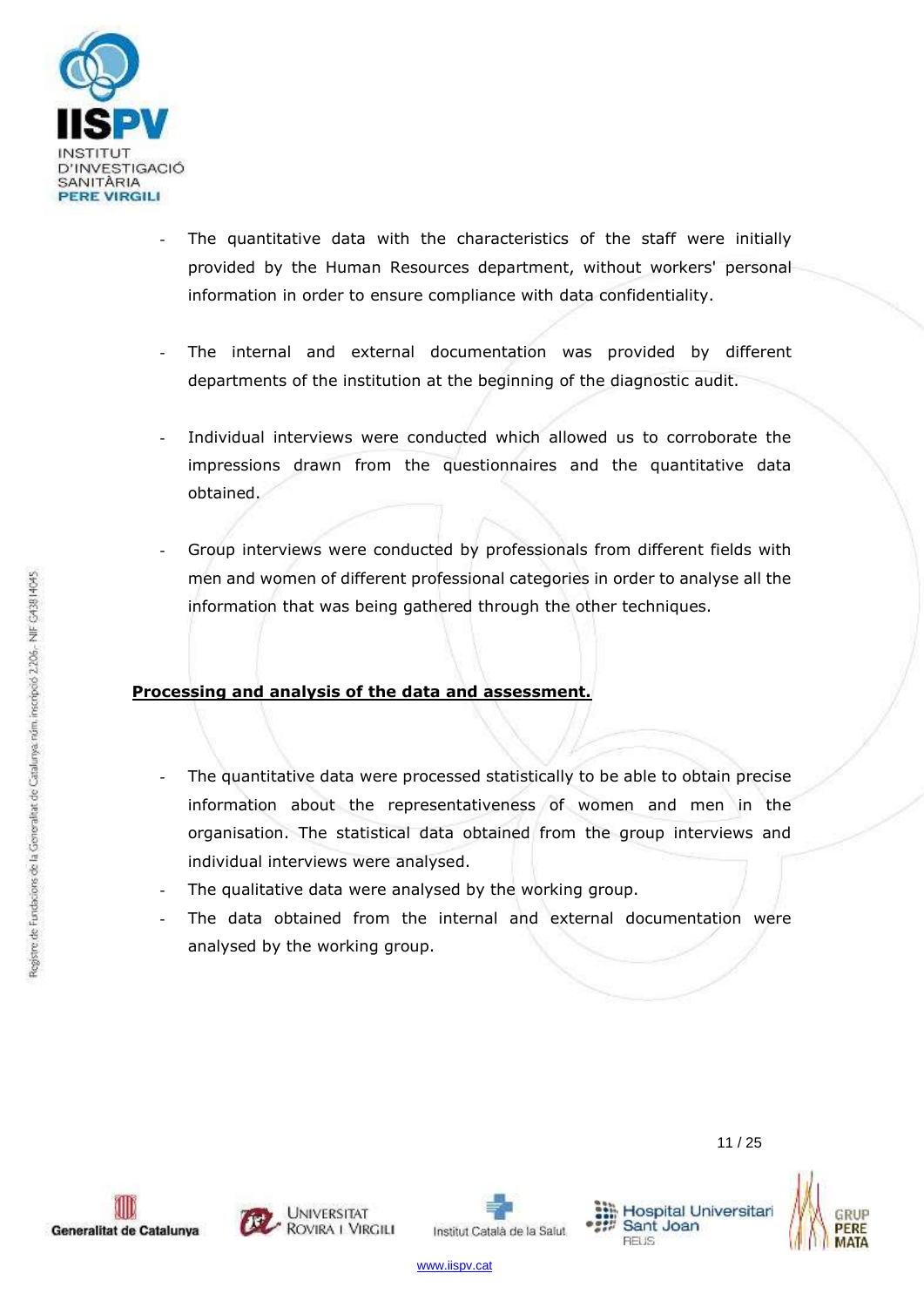

# **2. Company description**

The Pere Virgili Health Research Institute (hereinafter, IISPV), is an institution created as a result of a scientific collaboration agreement among the following institutions: The Catalan Health Institute (ICS) [Joan XXIII University Hospital in Tarragona (HUTJ23), Verge de la Cinta Hospital in Tortosa (HTVC), the Primary Health Care Department (APS)], the Sagessa Group [Sant Joan de Reus University Hospital (HUSJR), the Primary Health Care Department (APS)], the Pere Mata Group [Pere Mata Institute Psychiatric University Hospital (HPUIPM)] and the Rovira i Virgili University (URV).

The natural catchment area of these institutions is the counties of Camp de Tarragona and Terres de l'Ebre (Lands of the Ebro). The catalogue of activities and services offered by these institutions as a whole includes healthcare services, undergraduate and postgraduate teaching, specialised health training, continuing education and biomedical research, among others.

The main reason that explains and at the same time justifies the creation and development of the IISPV is the need to coordinate, promote and evaluate the health research activities that each institution carried out on its own individually, with the aim of adapting this activity to an increasingly competitive environment, to comply with the regulations and guidelines of the various research funding bodies (public and private) and offering a transfer-based vision of biomedical research that ultimately meets people's needs.





Institut Català de la Salut

[www.iispv.cat](http://www.iispv.cat/)



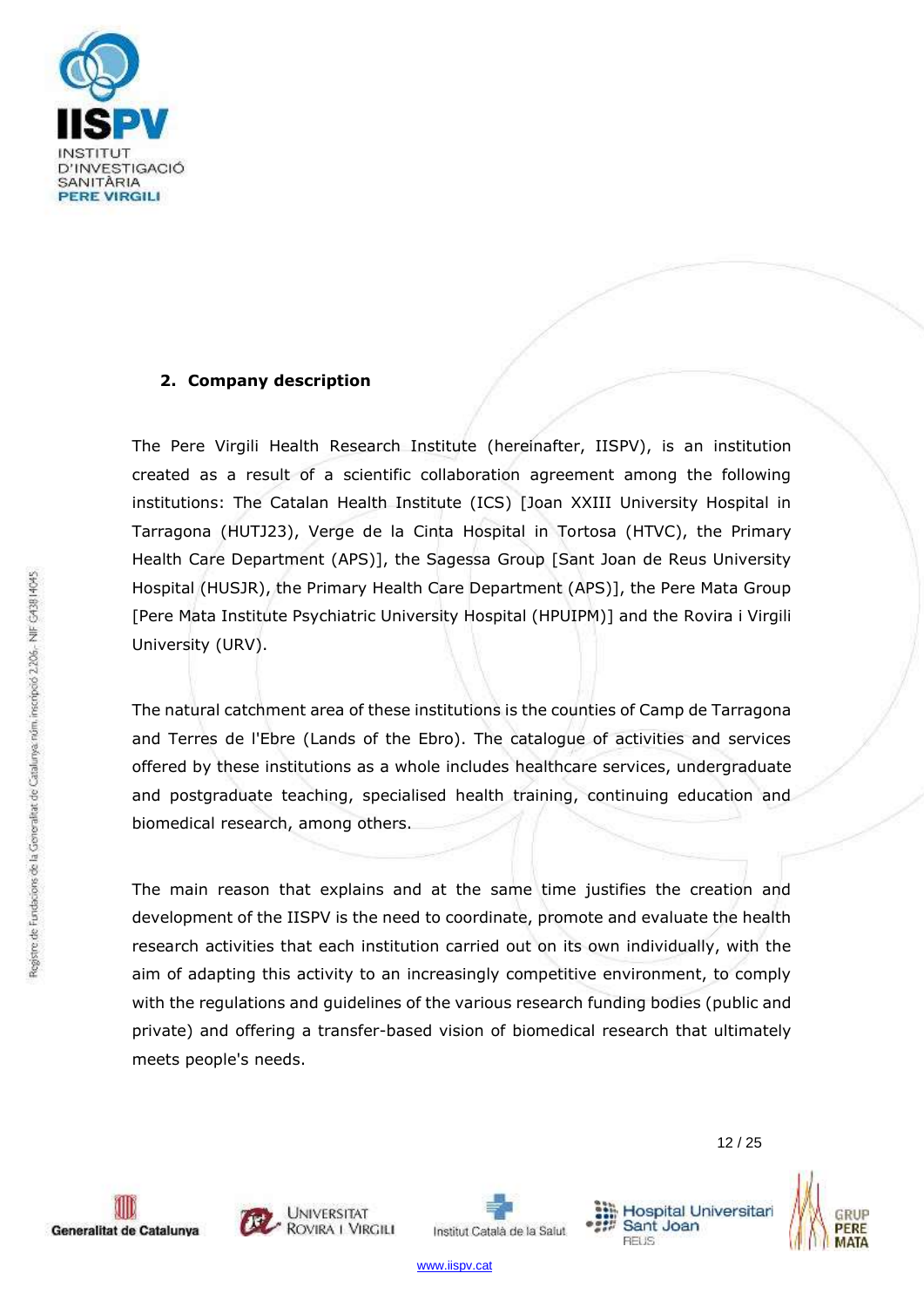

The ISSPV takes on the challenge of creating the necessary conditions of excellence to become an instrument of socio-economic revitalisation and knowledge transfer, both in the region and globally.

The IISPV hosts the research activity that is conducted by university hospitals, primary healthcare and the Rovira i Virgili University. It aims to be key structure for the development of an integrated model of biomedical research among all the stakeholders involved. It is essential to continue to steer and enhance the IISPV's research activities towards high-quality research, which will increase the reputation, dissemination and external impact, and thus continue to promote research across the spectrum. Furthermore, it is essential to make a commitment to certain clearly differentiated spheres of action of its own. This must help to strengthen the synergies that currently exist and make it possible to maintain its competitive advantages in the medium and long term.

In the Pere Virgili Health Research Institute it is the second equality plan that is being worked on and implemented: the first dates back to 2015, and with it, actions have already begun to be implemented in terms of a gender perspective.

#### **3. Overall assessment**

#### **4.1 Organisational management**

- Budget allocated to the management of equality. No budget has been allocated to managing equality
- Accreditations according to social responsibility regulations. The Institution follows the code of conduct of the Government of Catalonia and supplements this with its own code. It also has its own code of good scientific practices based on the Code of Good Scientific Practices of the Government of Catalonia.

13 / 25









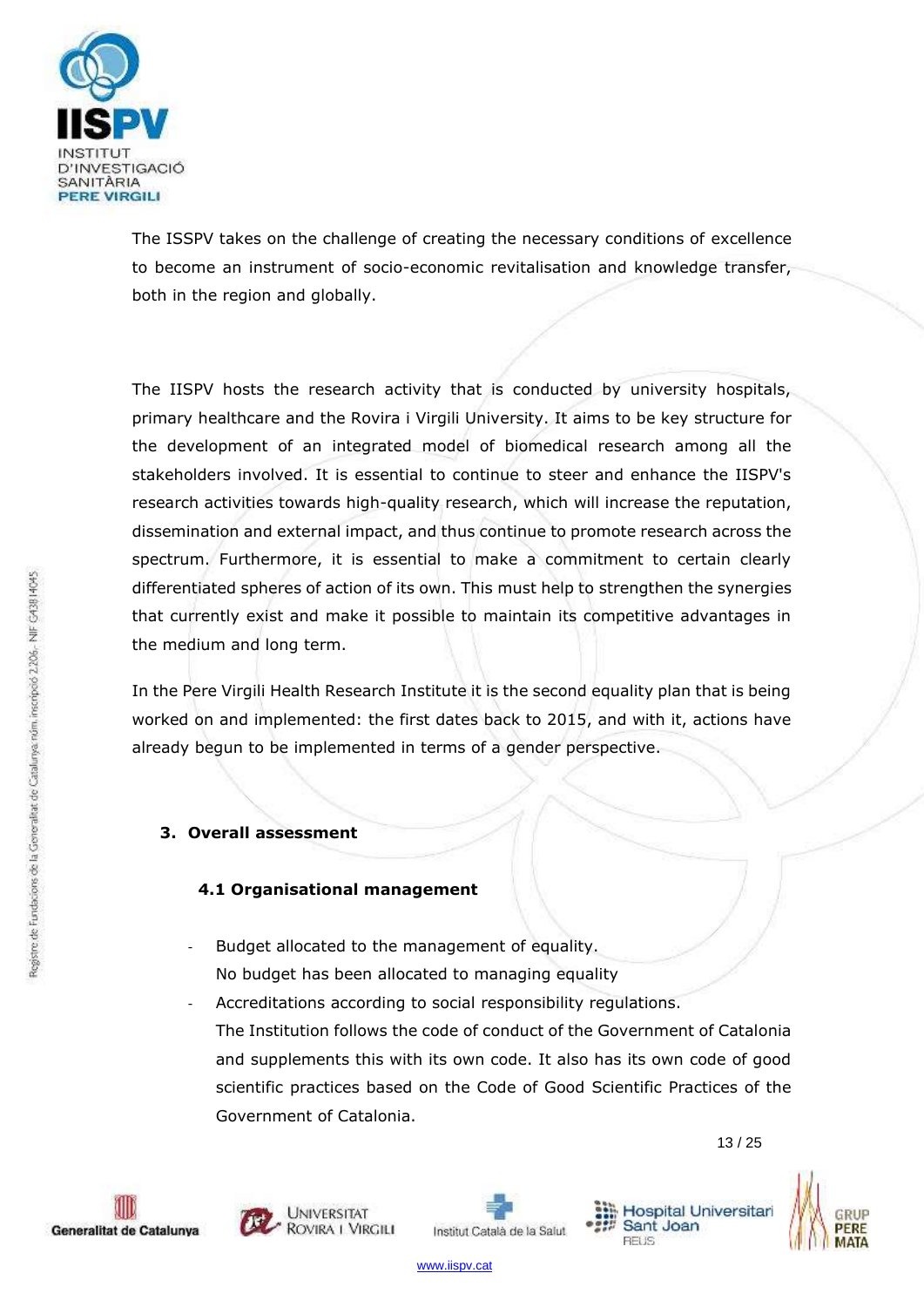

- Quality standards (ISO).
	- The Institution is accredited by the European HRS4R standard: Human Resources for Researchers.
- External dissemination and pooling of equality practices. The equality plan is published on the Institution's intranet.

# **4.2 Staff participation and involvement**

Staff participation and involvement.

Percentage representation of women and men in the equality committee: 75%

Equality committee:

- Lluís Melchor Gallart
- Anna Rull Aixa
- Maria José Guilera
- Elisabet Galve Aixa
- Representation of men and women among the staff's legal representatives.

There is no staff legal representation.

- Access to information on equal opportunities.
	- The information is posted to the institution's intranet and access is equal for all workers.
- Participation of the workforce in incorporating actions and measures. There is staff participation in the Equality Committee There is staff participation in the HRS4R Committee



Registre de Fundacions de la Generalitat de Catalunya núm. inscripció 2.206, NIF GA3814045







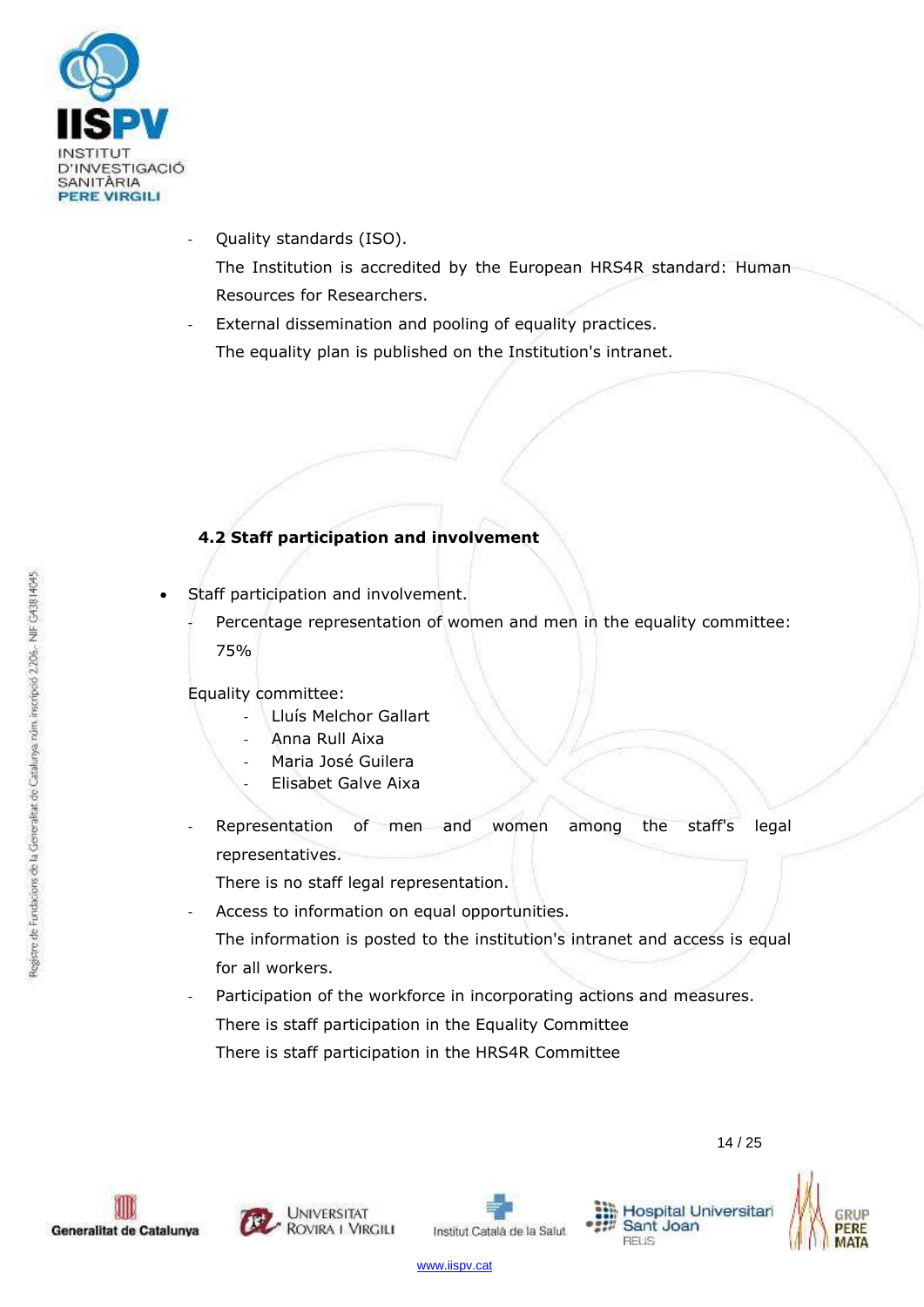

## **4.3 Non-sexist language and communication**

- Non-sexist and non-discriminatory language.
	- Egalitarian image on the website and other media. The website has not been reviewed but it will soon be replaced by a new website.
	- Non-discriminatory advertising.
		- The language used in job vacancies has not been reviewed.
	- Non-discriminatory oral and written communication:
		- ➢ Use of language in internal and external emails.
		- There is no style guide in place.
		- ➢ Written language on the website, information leaflets, internal procedures, etc.

There is no style guide in place.

➢ Oral language.

# **4. Assessment of the company by core elements**

# **Core element 1: Equal opportunities in access and internal promotion to any position of employment within the organisation**

# **5.1 Staff selection:**

- Existence of an updated Job Description: The job descriptions are not updated.
- Non-sexist job descriptions:
	- The language needs to be reviewed.





15 / 25





Registre de Fundacions de la Generalitat de Catalunya núm. inscripció 2.206, NIF GA3814045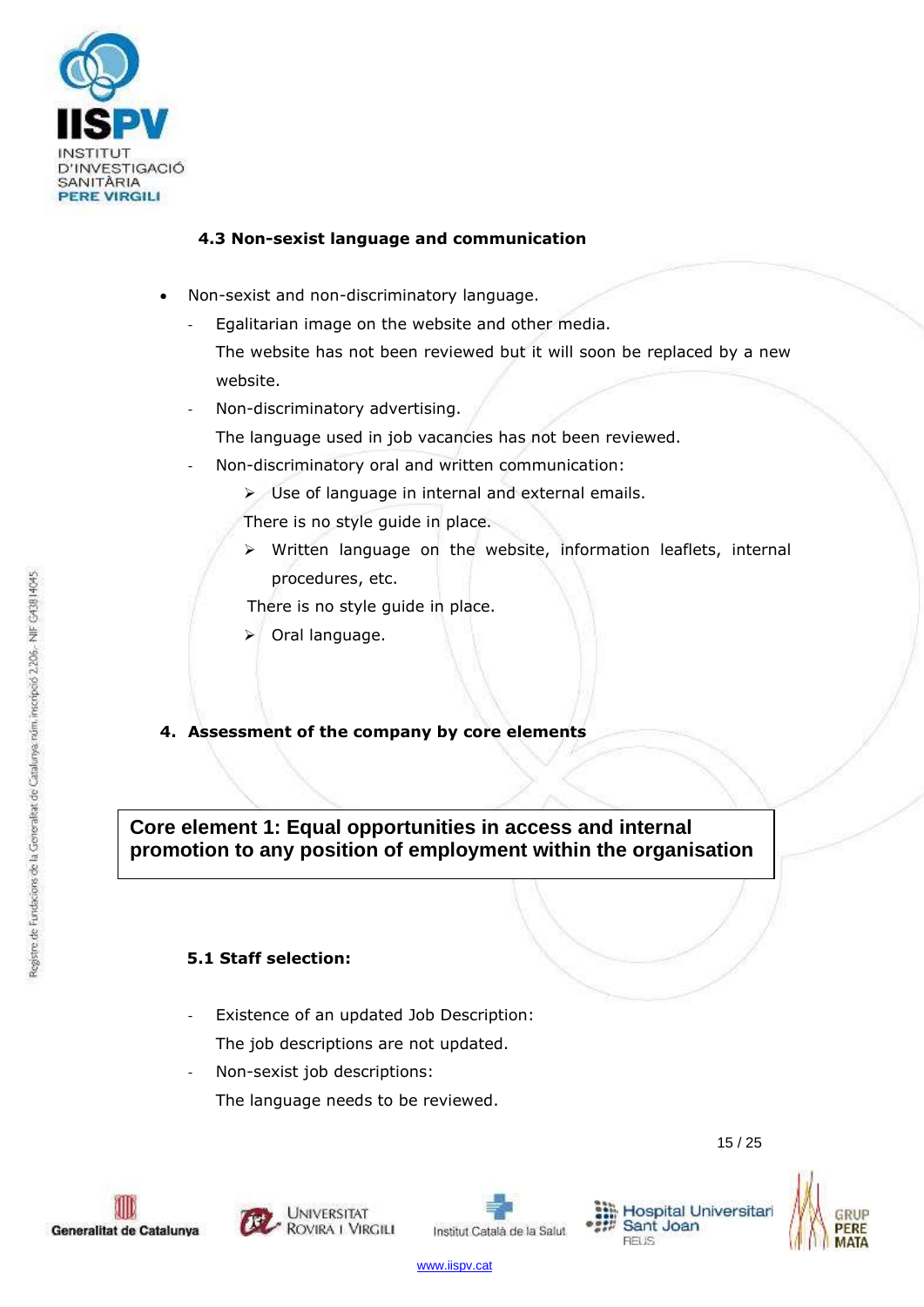

- Drafting and dissemination of job vacancies (neutral): review the templates.
- Selection tests: pending drafting of selection manual.
- % of men and women for each phase of a selection process: This information is not available.
- Hirings of recent years by gender The calculation is not available.
- Distribution of men and women by departments

|                              | Men | Women          |
|------------------------------|-----|----------------|
| Research                     | 16  | 47             |
| <b>Clinical Studies Unit</b> | O   | $\overline{2}$ |
| <b>Biobank</b>               | 1   | 4              |
| Administration               | 4   | 10             |
| Total                        | 21  | 63             |
|                              |     |                |

Distribution of men and women by categories

#### Research:

|                        | Men | Women |
|------------------------|-----|-------|
| Team leader            | 1   | 2     |
| Post-doctoral          | 6   | 21    |
| Pre-doctoral           | 6   | 2     |
| Clinical staff         | 1   | 5     |
| <b>Technical staff</b> | 2   | 15    |





JIII Generalitat de Catalunya





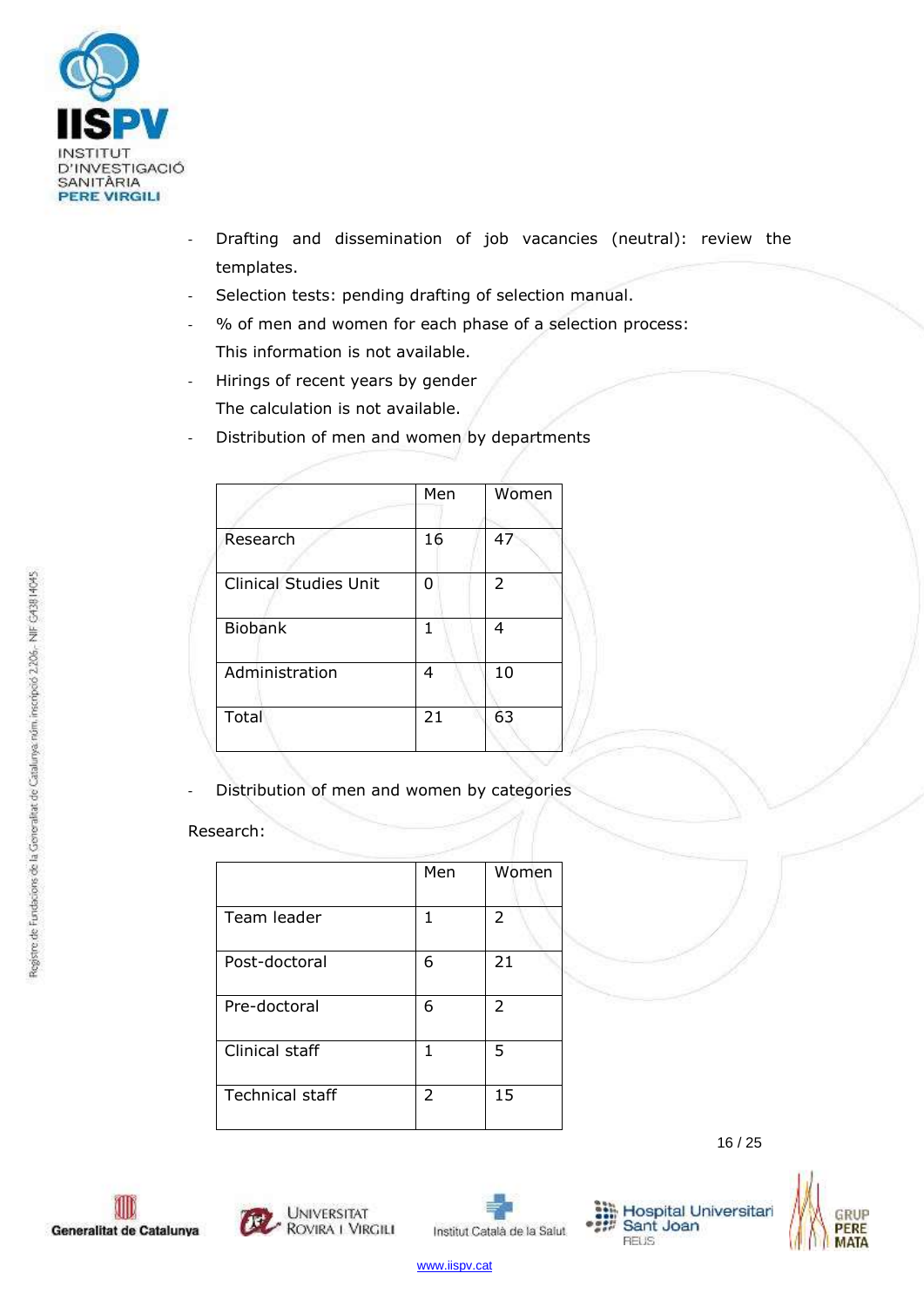

| Administrative staff |    |  |
|----------------------|----|--|
| Total                | 16 |  |

#### Clinical Studies Unit

|                 | Men | Women |
|-----------------|-----|-------|
| Technical staff |     |       |

## Biobank:

|                    | Men | Women |
|--------------------|-----|-------|
| Head of Department |     |       |
| Technical staff    |     |       |
| Total              |     |       |

# Administration:

|                      | Men | Women |
|----------------------|-----|-------|
| Management           | Ω   | 1     |
| Technical staff      | O   |       |
| Administrative staff | 4   |       |
| Total                | 4   | g     |









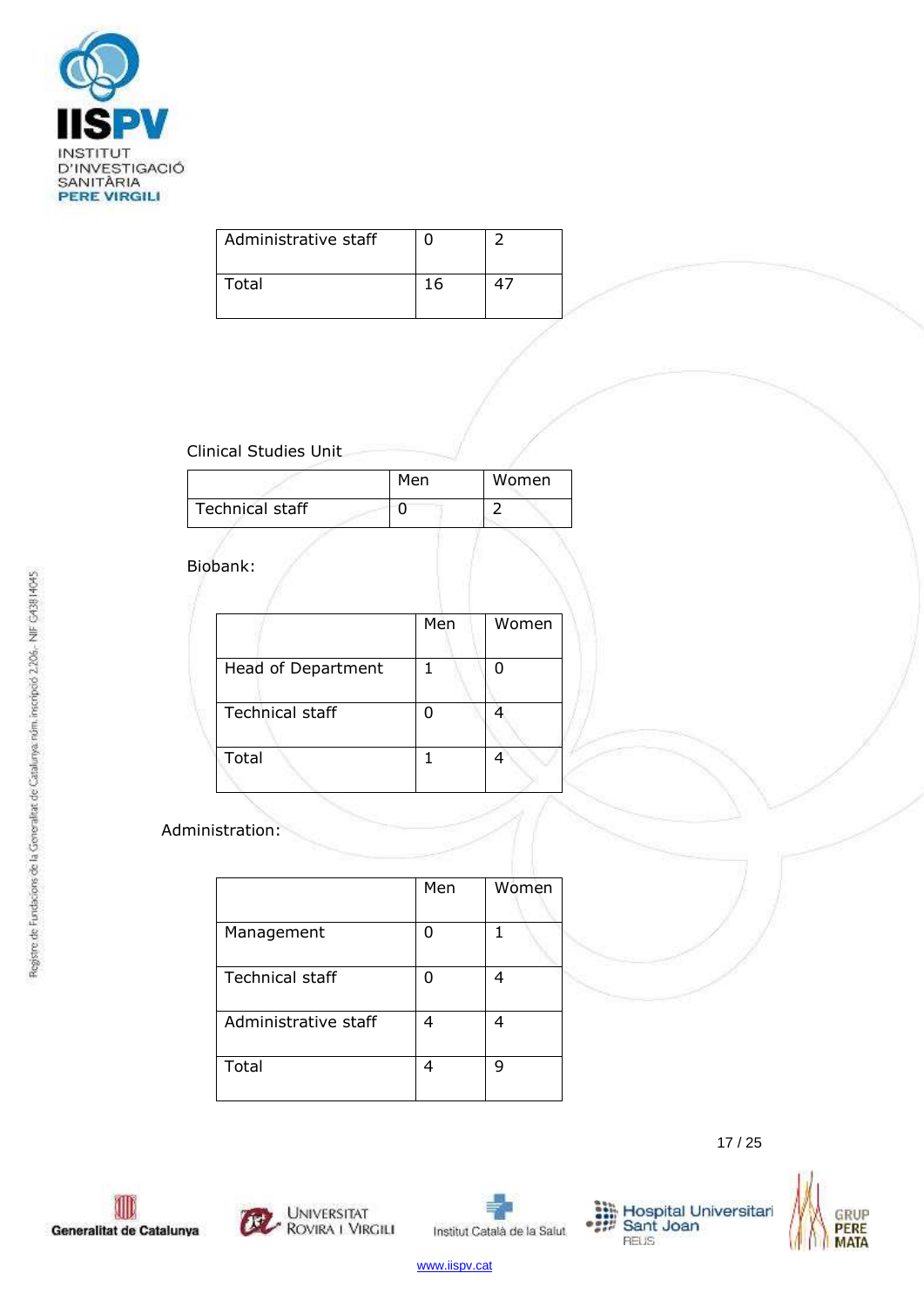

## **5.2 Internal promotion:**

Promotion procedures.

There is a research career path in place with the description of the promotion procedures and criteria.

The administration does not have a procedure for promotion.

- Promotion requirements.
	- There is a research career path with the criteria for promotion. The administration does not have a set of criteria for promotion.
- Promotion of recent years by gender.
	- These data are not available

Participation of men and women in promotion processes. These data are not available

# **5.3 Training:**

- Existence of a training plan There is an annual training plan in place
- Existence of the detection of needs with a gender perspective.

A questionnaire is sent to the entire workforce to detect training needs and this is assessed by the training committee. The calculation of needs by gender is not available.

Procedure to access training.

The procedure is via the questionnaire and signing up for each training that is organised. The head or management of each group assesses and authorises external training.

- Type of training received by men and women (by topic). This information is not available.
- Hours of training of women and men in recent years.







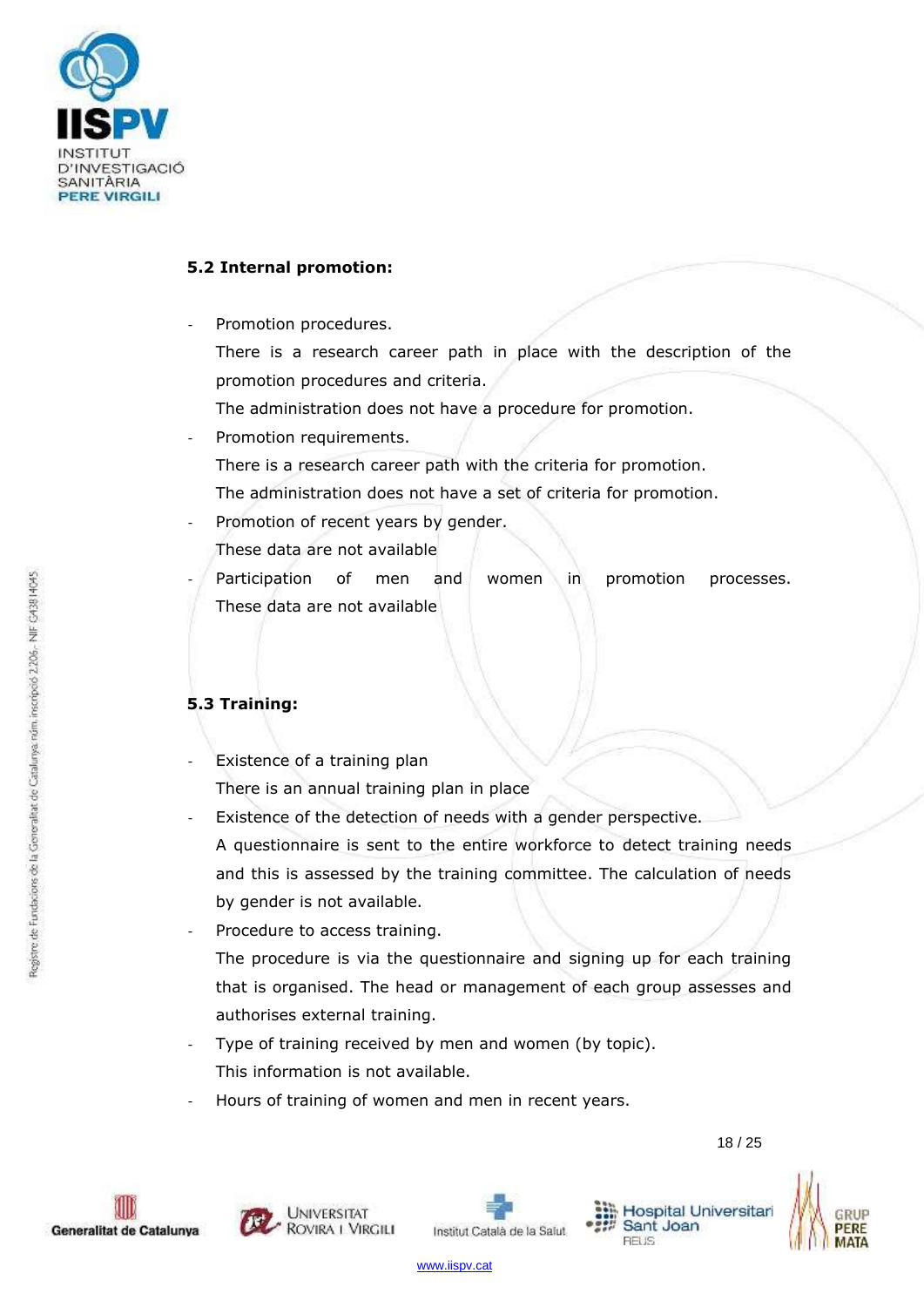

This information is not available.

- Types of training received by men and women (orientated at the current profession and/or internal promotion): This information is not available.
- Investment in women and men's training.
- This information is not available
- Training provided due to the return to work of a member of staff who was on unpaid leave. Not delivered on a regular basis.

**Core element 2: Equality in working conditions, and in particular with regard to remuneration and occupational health and safety conditions**

- **5.4 Occupational health and safety and prevention of occupational risks with a gender perspective**
- Existence of an Occupational Risk Prevention plan. Yes, there is such a plan in place.
- Measures for preventing/reporting harassment. Review the plan and procedures
- Person responsible or harassment committee. Review appointments.
- Assessment of risks with a gender perspective. Risks have not been assessed from a gender perspective.
- Training in risks with a gender perspective. Not available.
- Absenteeism and reasons for taking leave. Not available.









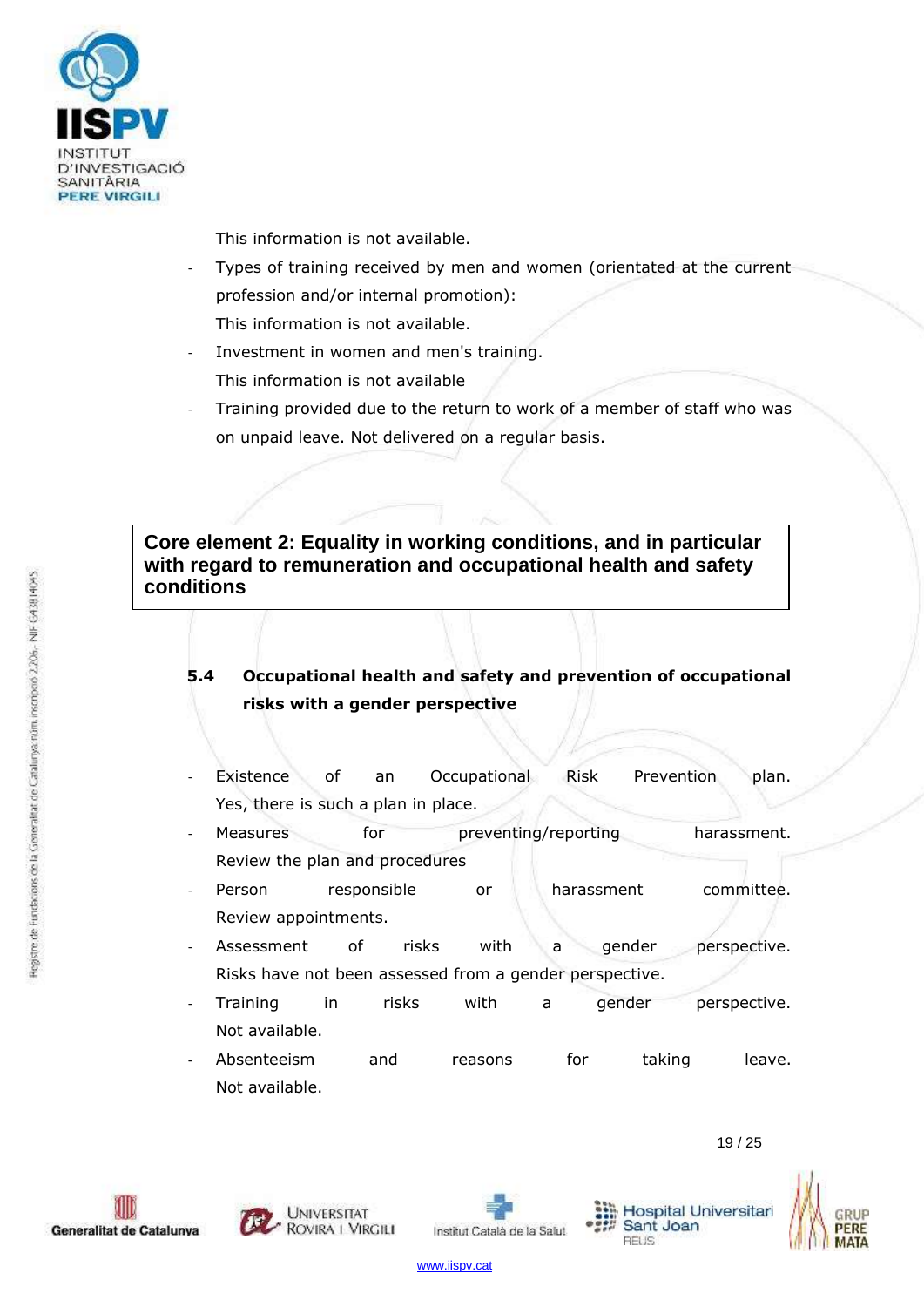

#### **5.5 Working conditions**

#### *5.5.1 Equal pay between women and men*

Distribution of incentives broken down by gender.

Distribution of men v. women in 2019: Women: 63 Men: 21

There are currently no incentives because salaries are set by the boards themselves and by the different funding bodies (MINECO, Government of Catalonia, the EU, etc.)

Distribution of men and women by remuneration levels and professional categories.

| <b>RESEARCH STAFF</b>    | <b>ANNUAL SALARY IN EUROS</b> |
|--------------------------|-------------------------------|
| Team leader              | 40,500                        |
| Senior researcher        | 30,600                        |
| Clinical researcher      | 26,600                        |
| Post-doctoral researcher | 21,500                        |
| Pre-doctoral researcher  | 14,400                        |

| <b>MANAGEMENT, SUPPORT AND</b><br><b>ADMINISTRATIVE STAFF</b> | <b>ANNUAL SALARY</b><br><b>IN EUROS</b> |
|---------------------------------------------------------------|-----------------------------------------|
| Head of OT                                                    | 30,000                                  |
| Platform supervisor                                           | 24,000                                  |
| Project manager                                               | 24,000                                  |
| Administrative officer                                        | 18,000                                  |
| Administrative assistant                                      | 15,000                                  |
| Scientific technician                                         | 15,000                                  |









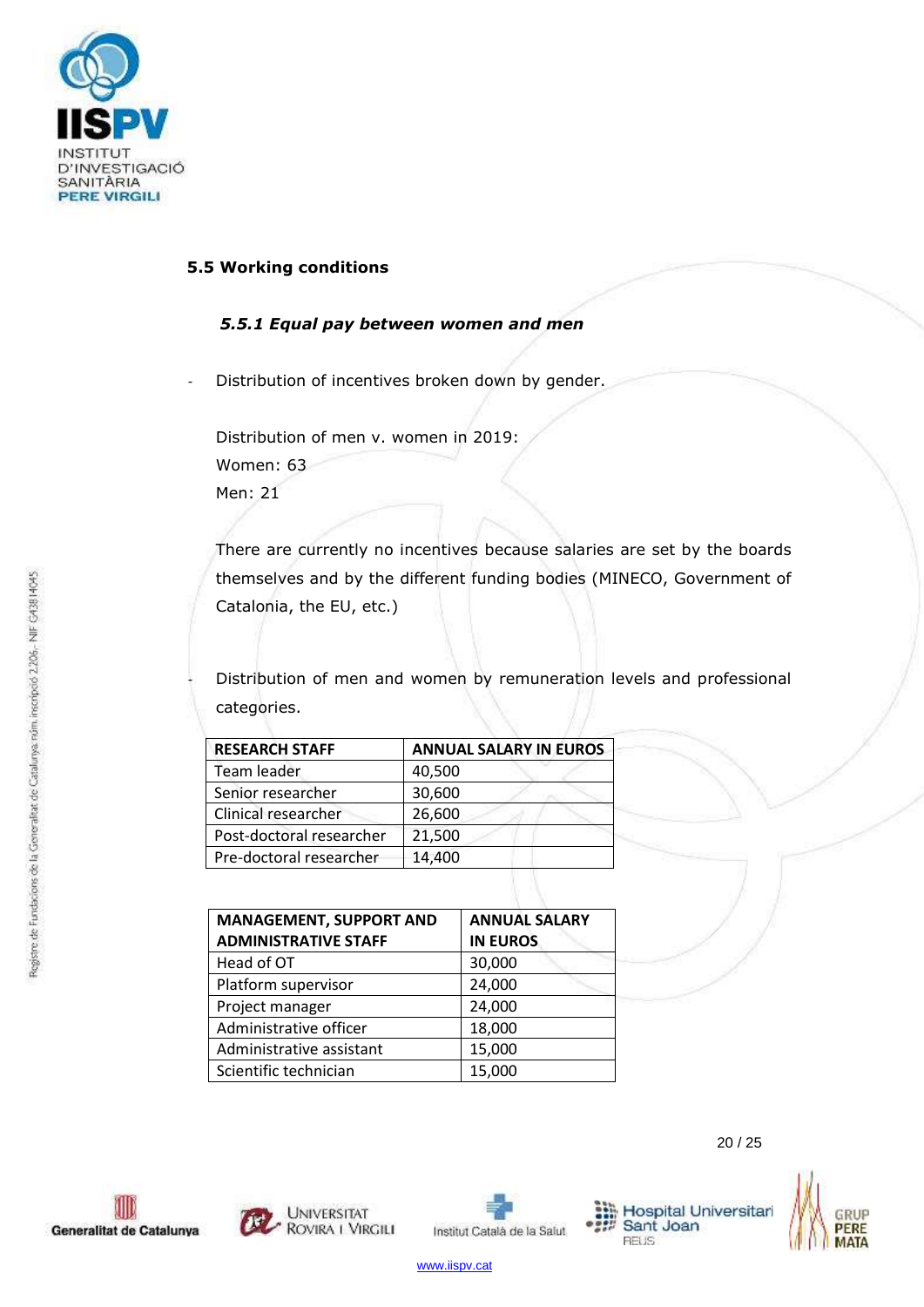

Average salary for men: €18,884 Average salary for women: €18.281

At the IISPV, the remuneration levels and professional categories are defined by the pay table approved by the Trustees of the Institution and by the various public calls and their funding bodies (MINECO, Government of Catalonia, European Union, etc). The professional categories are likewise drawn from the job descriptions (DLLTs, initials in Catalan) also approved in meetings of the Board of Trustees. There is no difference between men and women in terms of pay levels or professional categories.

If there are any pay differences however the same work category this is due to the partiality of the employment contracts.

Distribution of men and women by academic qualifications

|                             |            | Men | Women |
|-----------------------------|------------|-----|-------|
| Doctorate holder            |            | 6   | 22    |
| Official<br>master's degree | university | 6   | 13    |
| Postgraduate                |            |     |       |
| Undergraduate degree        |            | 5   | 6     |
| Bachelor degree             |            | 3   | 8     |



**Hospital Universitar** 

Sant Joan

**REUS** 



Registre de Fundacions de la Generalitat de Catalunya núm. inscripció 2.206, NIF G43814045

OIII Generalitat de Catalunya



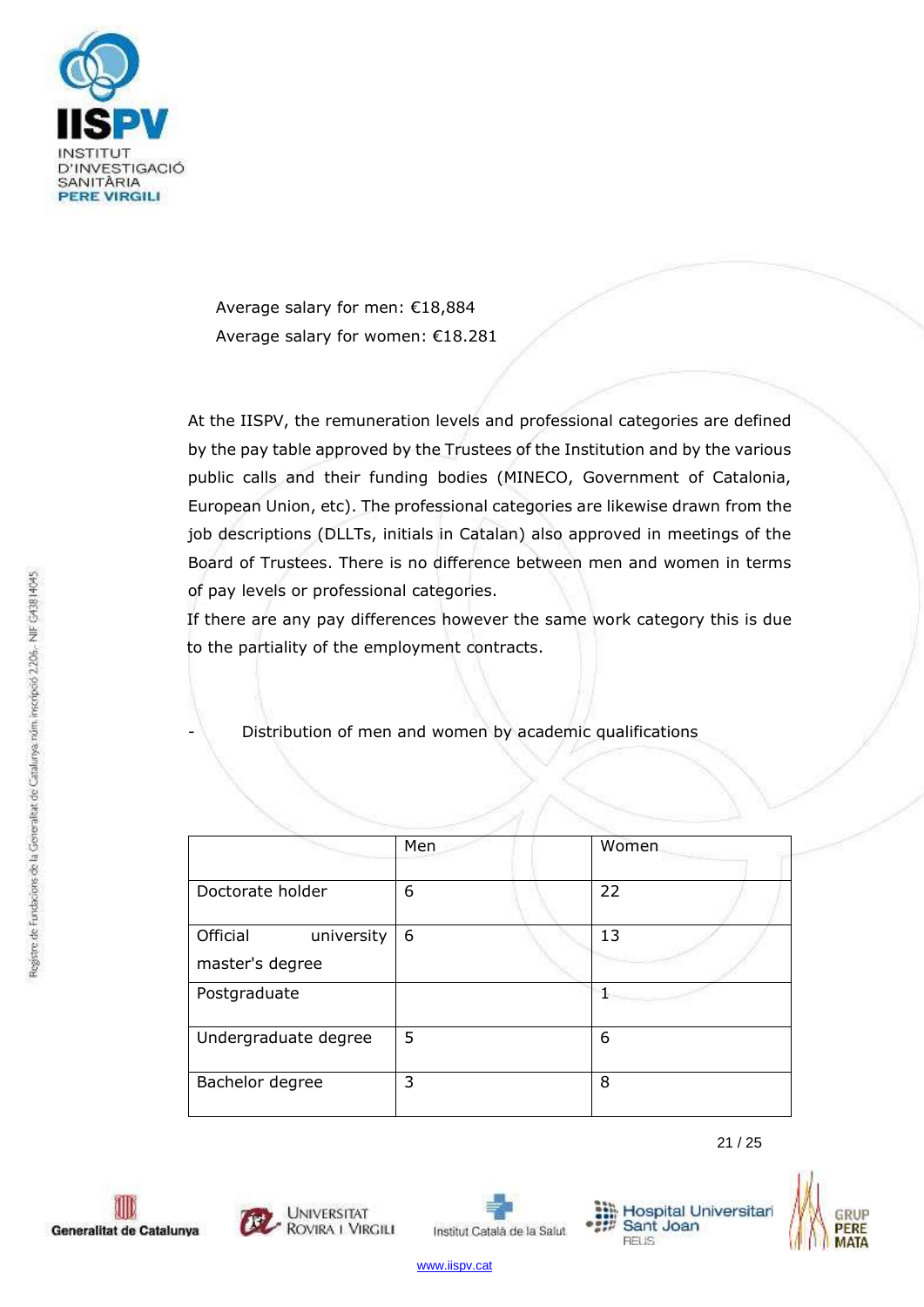

| Higher diploma holders      |    | 6  |
|-----------------------------|----|----|
| Higher<br>certificate<br>of |    | 5  |
| vocational education        |    |    |
| Intermediate<br>level       |    | 1  |
| certificate of vocational   |    |    |
| education                   |    |    |
| Certificate of Secondary    |    |    |
| Education                   |    |    |
| <b>TOTAL</b>                | 21 | 63 |
|                             |    |    |

Existence of evaluation of positions of employment. Existence of pay tables approved by the Trustees of the Institution. Distribution of overtime by gender. There is no overtime

# *5.5.2 Working conditions of men and women*

- Allocation of work patterns to people. There is no difference in the criteria for allocating work patterns depending on gender.
- Percentage of men and women by type of working day.

| % working day | Men | Women |
|---------------|-----|-------|
| $0.025 - 0.2$ | 2   | 3     |
| $0.21 - 0.5$  | 3   |       |

OIII Generalitat de Catalunya







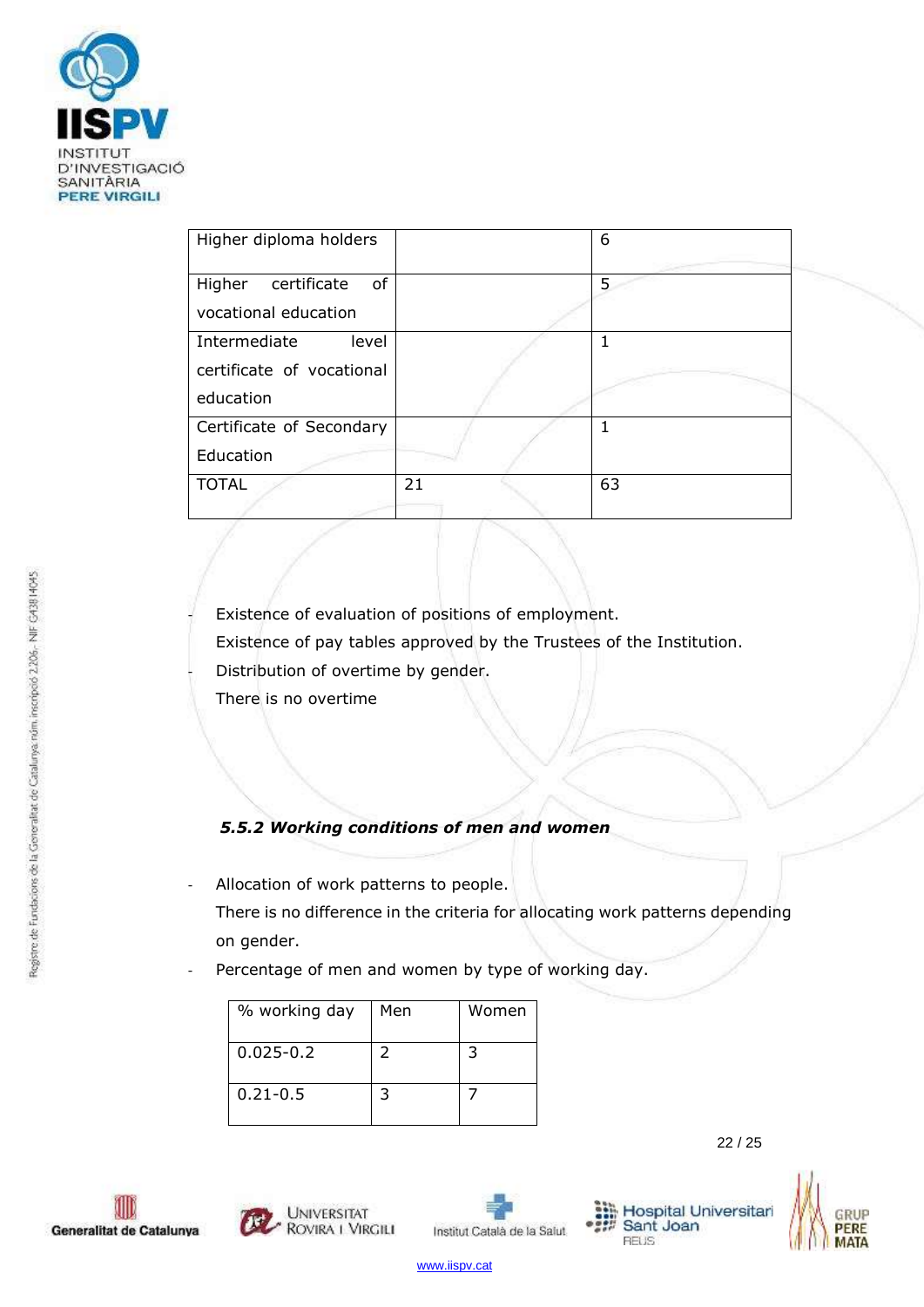

| $0.51 - 0.75$ | 2  | 5  |
|---------------|----|----|
| $0.76 - 0.99$ |    |    |
|               |    |    |
| 100           | 14 | 44 |
| Total         | 21 | 63 |
|               |    |    |

# *5.5.3 Facilities:*

The facilities are adequate (lavatories, changing rooms, etc.) in the various workspaces from a gender perspective.

**Core element 3: Redistribution of time to improve the balance between one's personal life, family life and work.**

#### **5.6 Work/personal life balance**

Flexibility of working hours within the clocking-in time of 8 to 9 am. Flexibility of working hours with regard to three afternoons: the clocking-out time is at 3 pm.

Leave for personal reasons and with regard to children

Intensive working pattern in the months of July and August and over the Christmas period

23 / 25



**UNIVERSITAT ROVIRA I VIRGILI** 





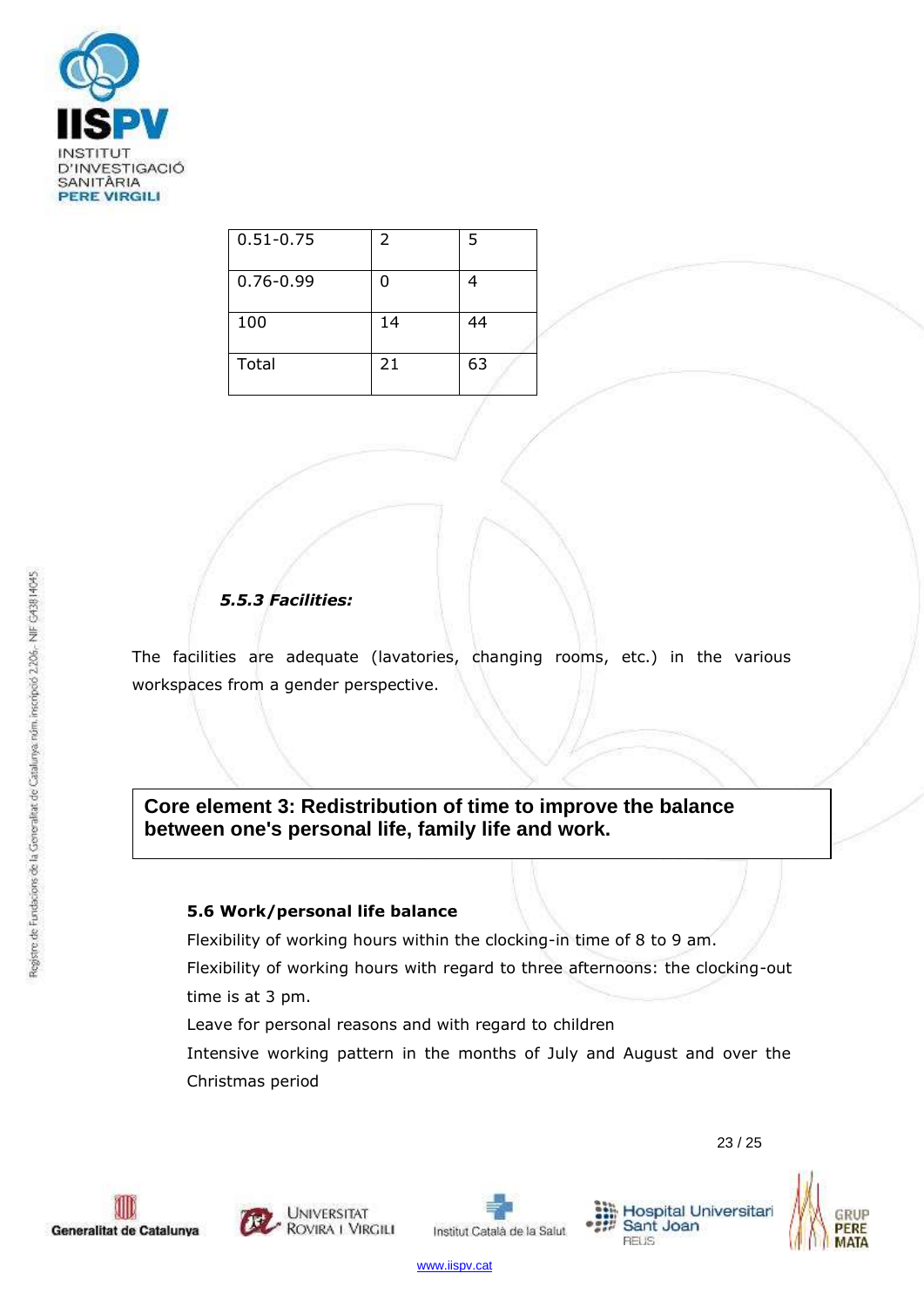

Assistance in the processing of documentation and stays of foreign research personnel.

**5.7 - Mobility**  Subsidised parking in the workplace











24 / 25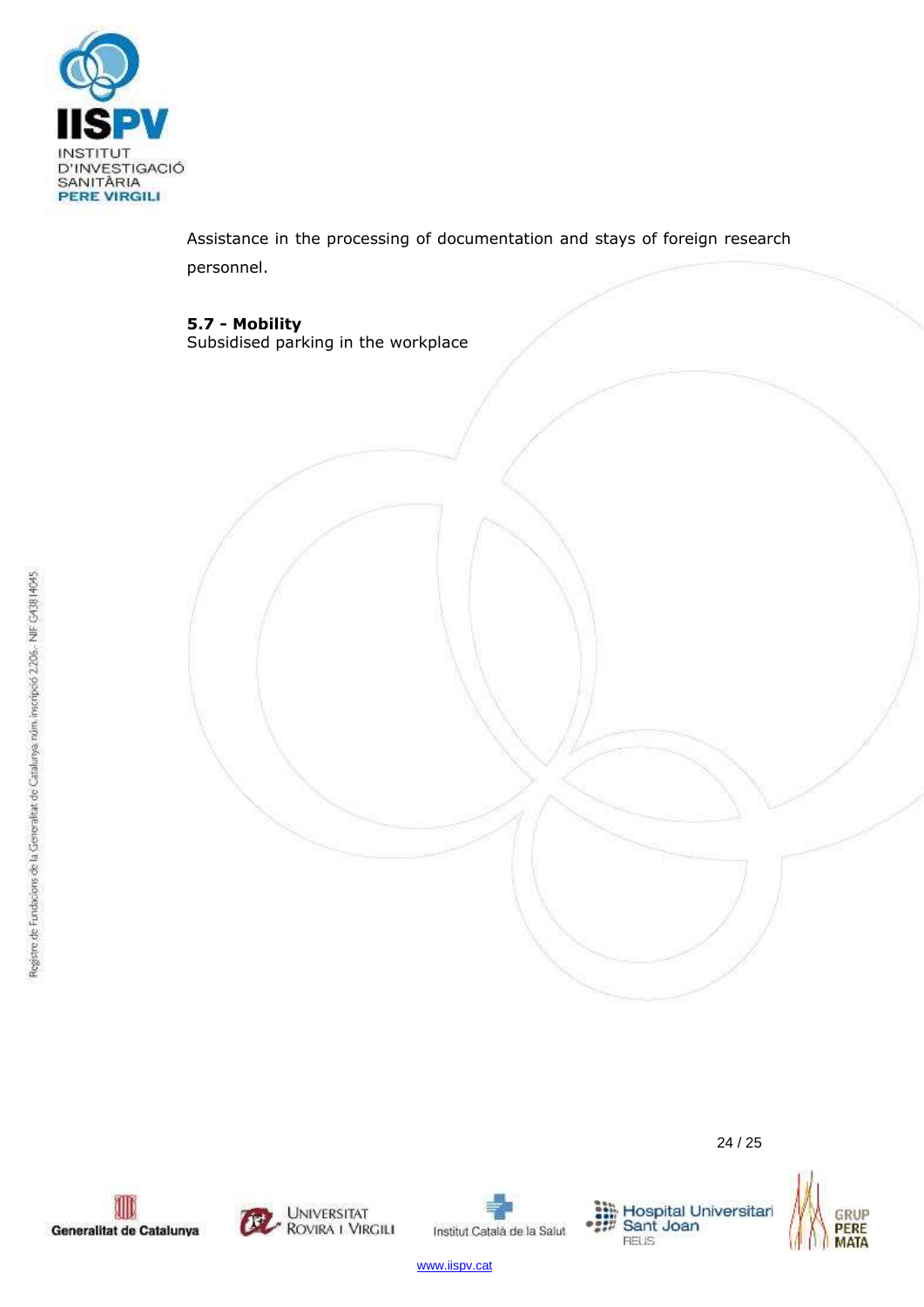













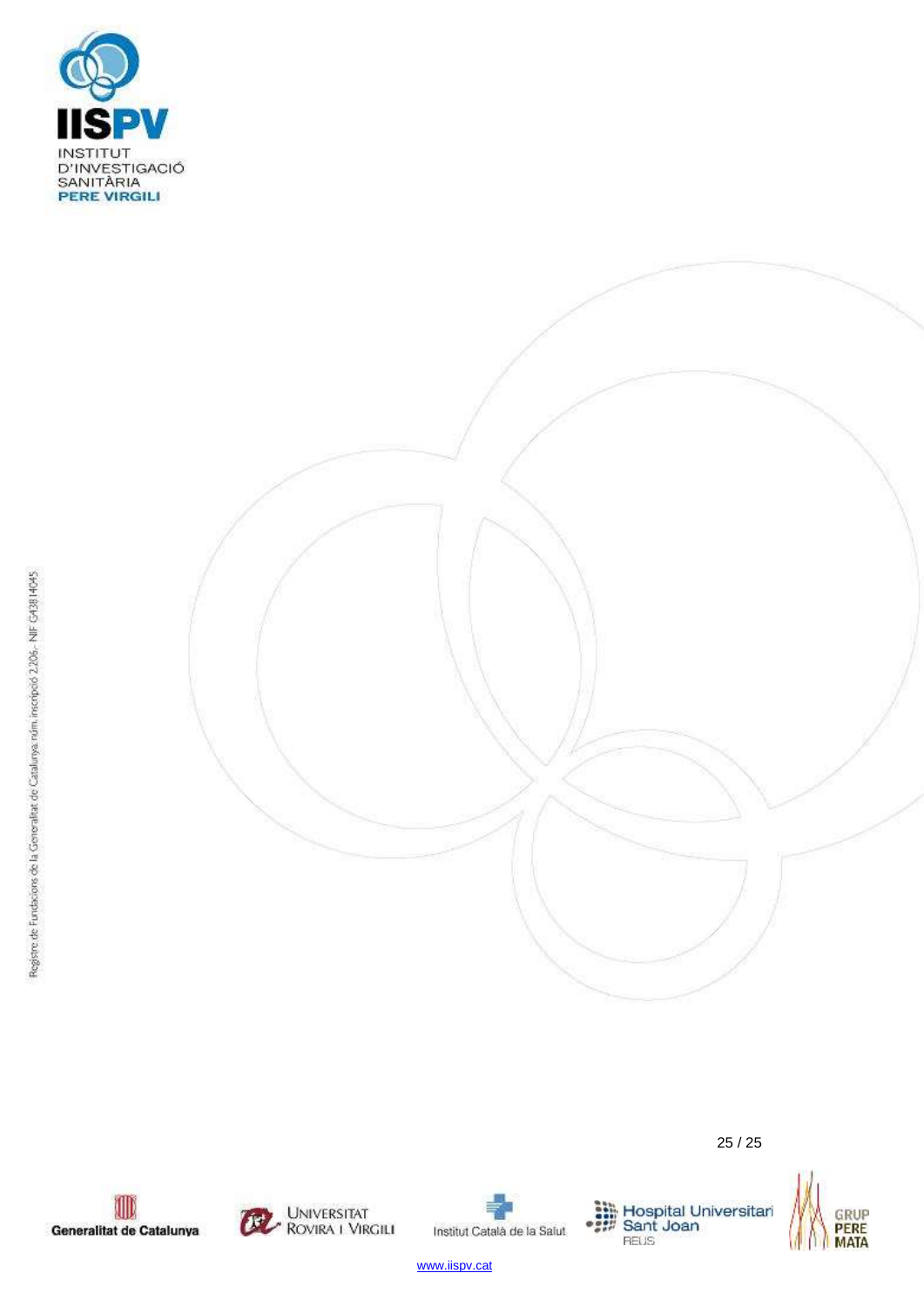| <b>WORK AREAS</b>                               | <b>SITUATION IN 2019</b>                                                                                                                                                                                                                                                                                                                                                                                                                                                                   | <b>PROPOSED</b><br><b>ACTIONS</b>                                                                                                                                                                                                                    |
|-------------------------------------------------|--------------------------------------------------------------------------------------------------------------------------------------------------------------------------------------------------------------------------------------------------------------------------------------------------------------------------------------------------------------------------------------------------------------------------------------------------------------------------------------------|------------------------------------------------------------------------------------------------------------------------------------------------------------------------------------------------------------------------------------------------------|
| <b>Egalitarian organisational</b><br>management | <b>STRENGTHS</b><br>The equality plan is published on the Institution's intranet<br>The Institution follows the code of conduct of the<br>Government of Catalonia and has its own code of good<br>scientific practices based on the Code of Good Scientific<br>Practices of the Government of Catalonia<br>The Institution is accredited by the European HRS4R<br>standard: Human Resources for Researchers.<br>AREAS FOR IMPROVEMENT<br>No budget has been allocated to managing equality | Send the equality plan to all workers<br>Work on the re-evaluation of the HRS4R strategy<br>Allocate a budget for the management of equality in the<br>Institute's general budget.<br>Review the composition and activity of the HRS4R<br>committees |
| <b>Staff participation and</b>                  | <b>STRENGTHS</b>                                                                                                                                                                                                                                                                                                                                                                                                                                                                           |                                                                                                                                                                                                                                                      |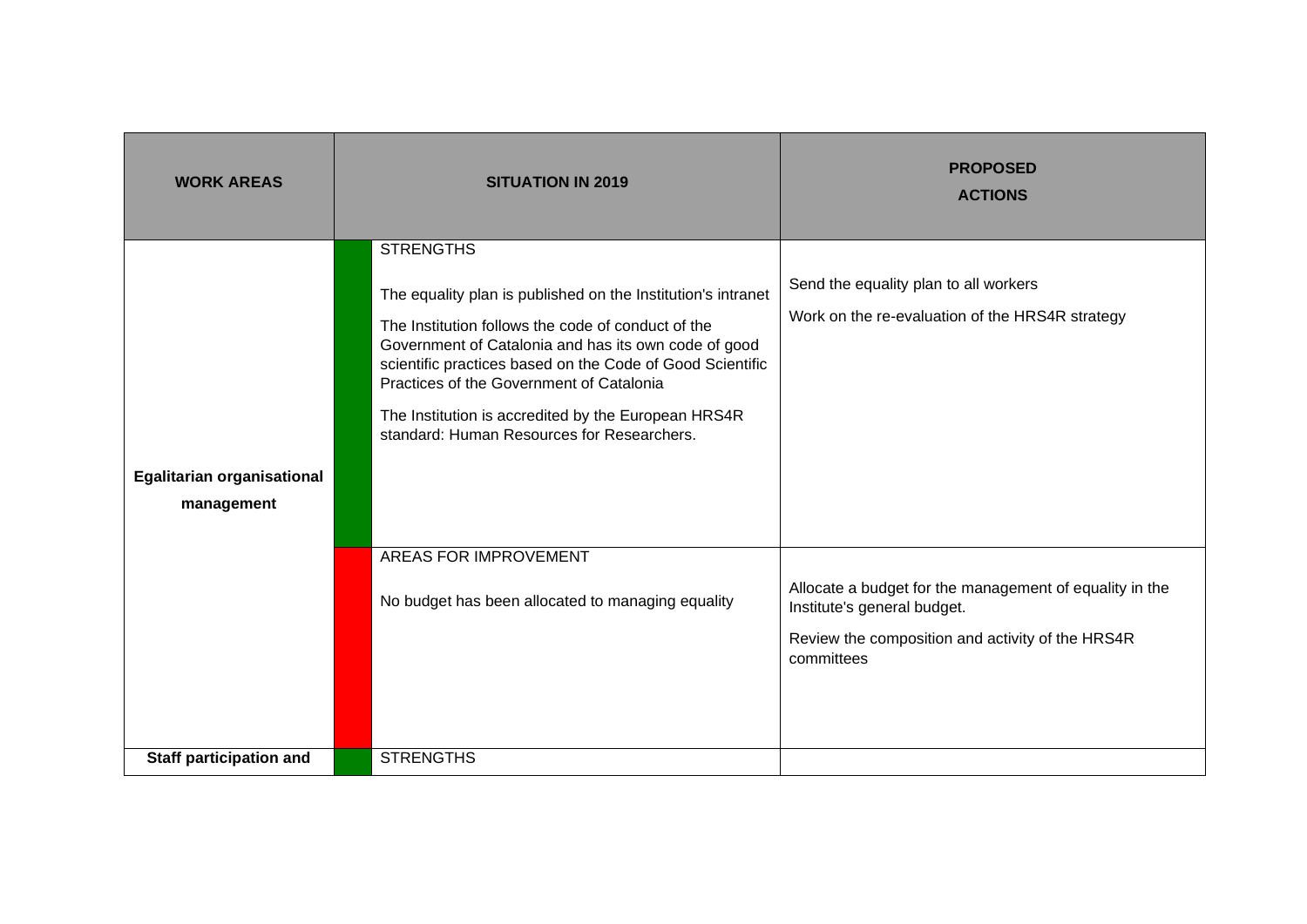| involvement                   |                                                                    |                                                          |
|-------------------------------|--------------------------------------------------------------------|----------------------------------------------------------|
|                               |                                                                    |                                                          |
|                               |                                                                    |                                                          |
|                               |                                                                    |                                                          |
|                               |                                                                    |                                                          |
|                               | AREAS FOR IMPROVEMENT                                              |                                                          |
|                               |                                                                    | Send the new equality plan to each worker with a summary |
|                               | The equality plan has not been sent individually<br>to each worker | of the document for a fast reading thereof.              |
|                               |                                                                    |                                                          |
|                               |                                                                    |                                                          |
|                               |                                                                    |                                                          |
|                               |                                                                    |                                                          |
|                               |                                                                    |                                                          |
|                               | <b>STRENGTHS</b>                                                   |                                                          |
|                               |                                                                    |                                                          |
|                               |                                                                    |                                                          |
|                               |                                                                    |                                                          |
|                               |                                                                    |                                                          |
| <b>Non-sexist language</b>    | <b>AREAS FOR IMPROVEMENT</b>                                       | Review of language and advertising on the new website to |
|                               | The language used in job vacancies has not been                    | ensure they are not discriminatory.                      |
|                               | reviewed.                                                          | Draft a style guide of non-discriminatory language.      |
|                               | There is no style guide in place                                   | Review of language in documentation produced by the      |
|                               |                                                                    | institution.                                             |
|                               |                                                                    |                                                          |
|                               |                                                                    |                                                          |
| <b>Equal participation in</b> | <b>STRENGTHS</b>                                                   |                                                          |
| positions of employment       | Selection in the different departments of the Institution is       |                                                          |
|                               | conducted by a public call following the procedure laid            |                                                          |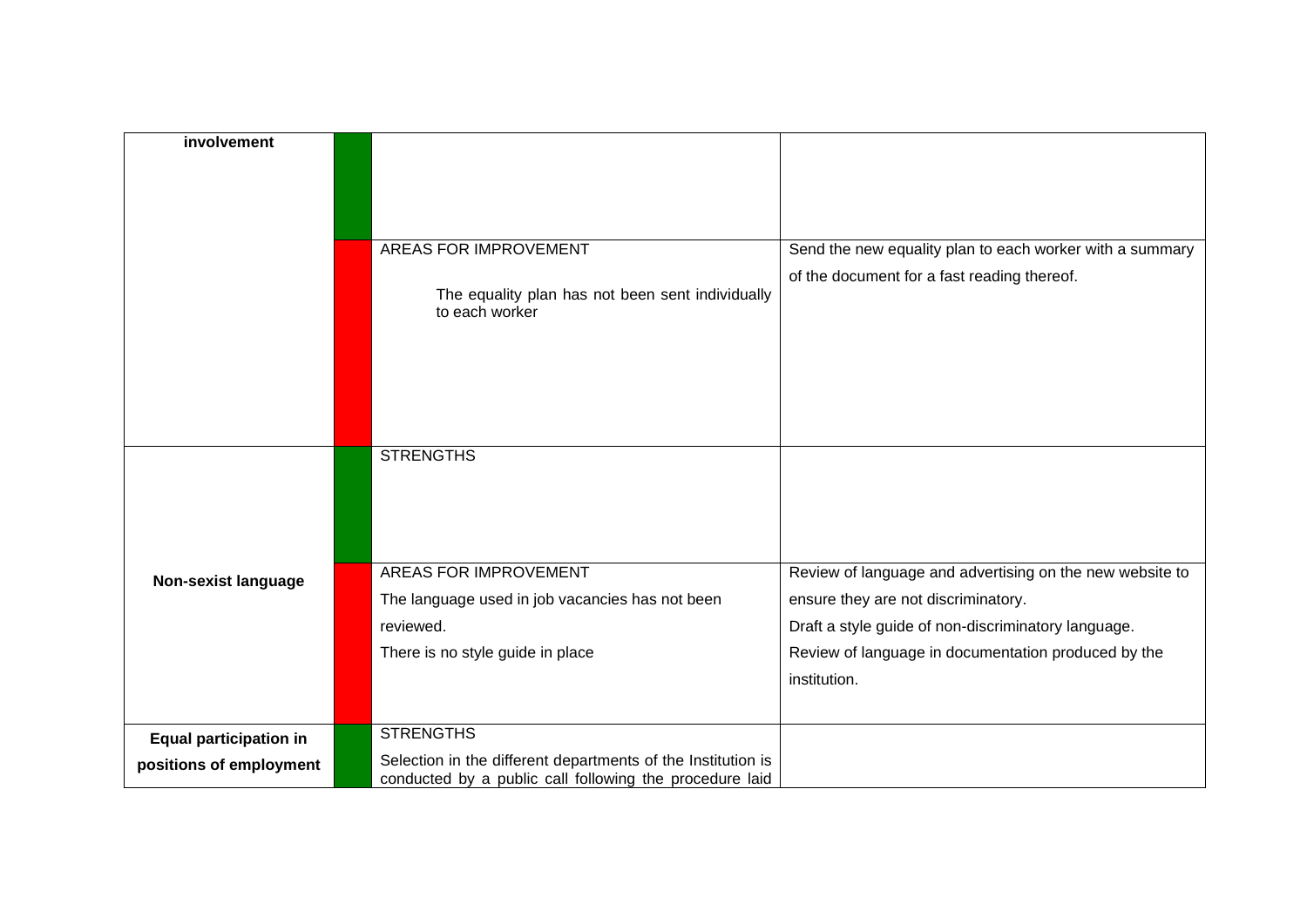|                      | down in the recruitment and selection plan. This plan is<br>accredited as part of the HRS4R strategy.<br>For many positions, the person arrives pre-selected<br>because the candidate has already passed a competitive<br>public call through the MINECO or the Carlos III Health<br>Institute, or through the funding body.<br>There is a research career path for staff promotion. |                                                            |
|----------------------|--------------------------------------------------------------------------------------------------------------------------------------------------------------------------------------------------------------------------------------------------------------------------------------------------------------------------------------------------------------------------------------|------------------------------------------------------------|
|                      | AREAS FOR IMPROVEMENT                                                                                                                                                                                                                                                                                                                                                                | Design a career path for the administrative department and |
|                      | There is no career path for administrative and platforms                                                                                                                                                                                                                                                                                                                             | platforms                                                  |
|                      | staff                                                                                                                                                                                                                                                                                                                                                                                | Draft a document of indicators in relation to the gender   |
|                      | There is no information with a gender perspective in the<br>detection of training needs or in the training that has<br>been conducted.                                                                                                                                                                                                                                               | perspective on training.                                   |
| Presence of women in | <b>STRENGTHS</b>                                                                                                                                                                                                                                                                                                                                                                     |                                                            |
| management positions | In the administrative section, there is a management                                                                                                                                                                                                                                                                                                                                 |                                                            |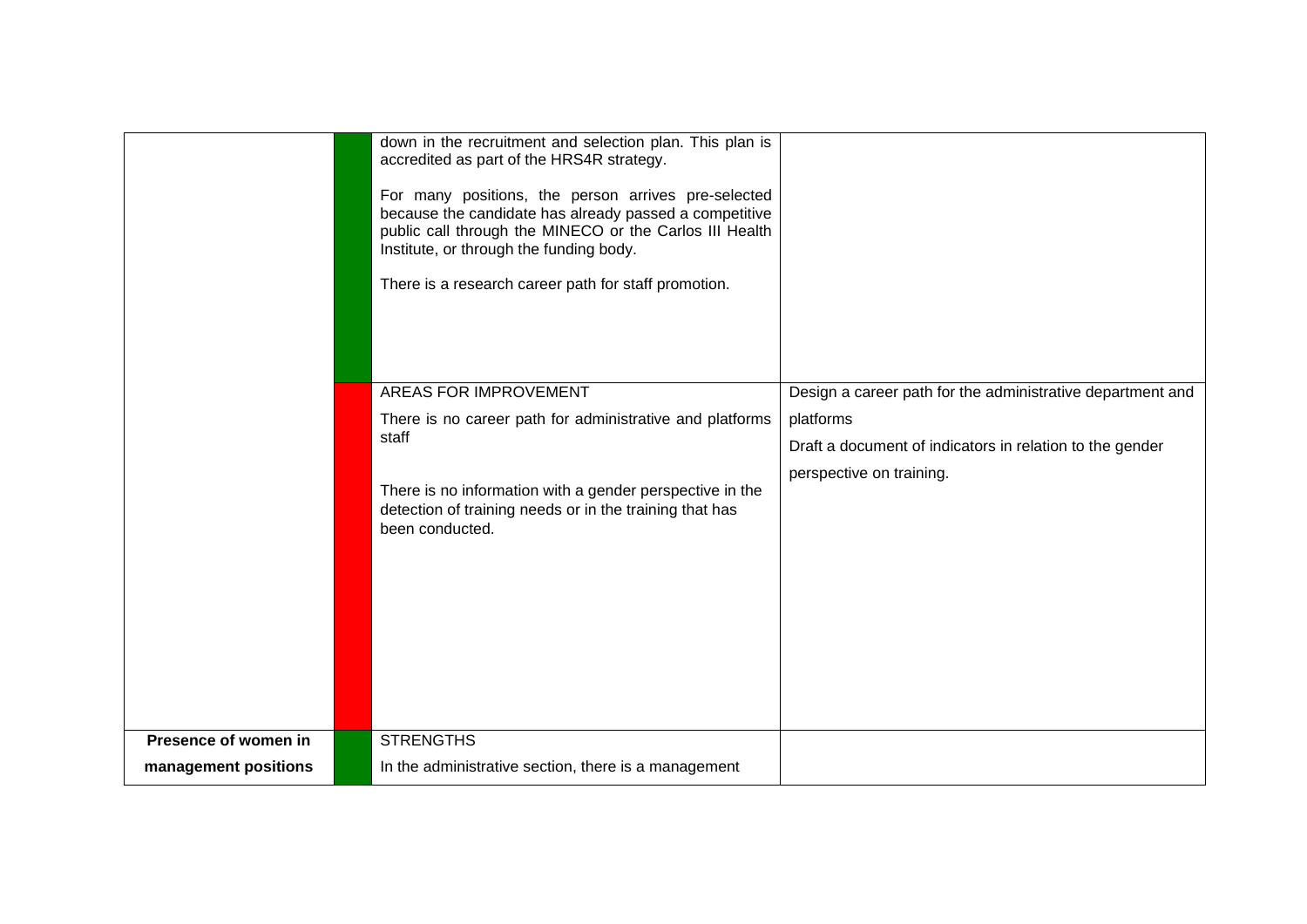|                                              | position held by a woman (33%).                                                                                                                                                                                                                                                                                                |                                                     |
|----------------------------------------------|--------------------------------------------------------------------------------------------------------------------------------------------------------------------------------------------------------------------------------------------------------------------------------------------------------------------------------|-----------------------------------------------------|
|                                              | <b>AREAS FOR IMPROVEMENT</b><br>In the research section, there are 5 female team leaders<br>out of 21 research groups (23%).<br>Most of these team leaders are employed by the<br>hospitals.                                                                                                                                   | Encourage the creation of female joint team leaders |
| <b>Personal/Professional life</b><br>balance | <b>STRENGTHS</b><br>Possibility of flexi-time<br>Possibility of remote working<br>Leave for personal reasons and for childcare<br>Intensive working pattern at Christmas and in July-<br>August<br>in processing<br>Assistance<br>documentation<br>and<br>accommodation for research staff who come from<br>outside Catalonia. |                                                     |
|                                              | <b>AREAS FOR IMPROVEMENT</b>                                                                                                                                                                                                                                                                                                   |                                                     |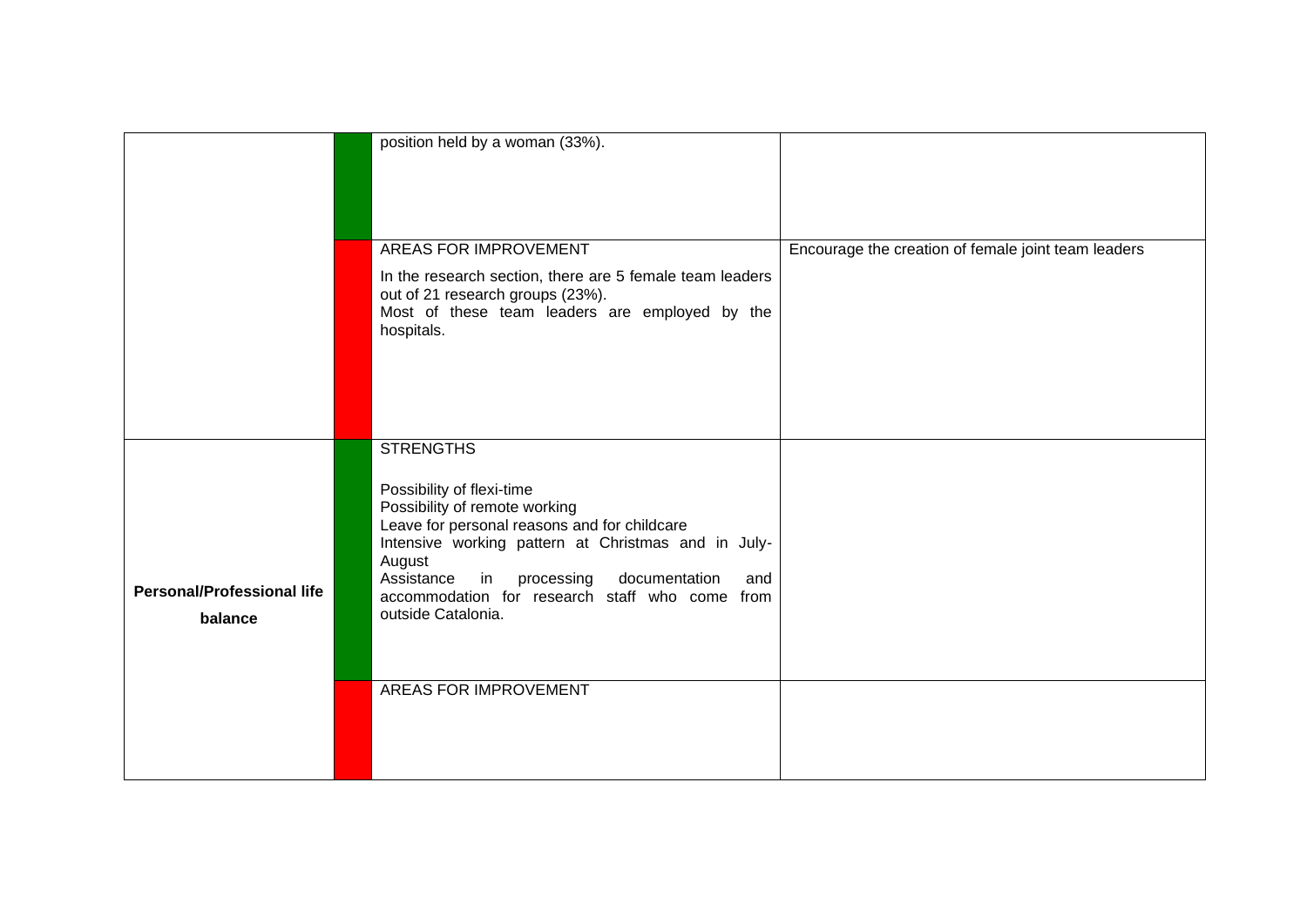| <b>Occupational health and</b><br>safety and prevention of | <b>STRENGTHS</b><br>There is an occupational risk prevention plan in place but<br>they do not assess risks from a gender perspective.<br>AREAS FOR IMPROVEMENT                              | Create indicators to assess occupational risks from a<br>gender perspective, absenteeism and reasons for taking<br>leave.<br>Update the plan and procedures of the anti-harassment<br>protocol. |
|------------------------------------------------------------|---------------------------------------------------------------------------------------------------------------------------------------------------------------------------------------------|-------------------------------------------------------------------------------------------------------------------------------------------------------------------------------------------------|
| occupational risks with a<br>gender perspective            | The anti-harassment protocol has not been updated and<br>some of the members have not had relevant training                                                                                 | Reappoint and set in motion the anti-harassment<br>committee<br>Training for committee members                                                                                                  |
| Pay equality between<br>women and men                      | <b>STRENGTHS</b><br>Pay table approved by the Board of Trustees<br>Pay table set by public calls<br>Work is ongoing in the sector to create a collective<br>agreement for research workers. |                                                                                                                                                                                                 |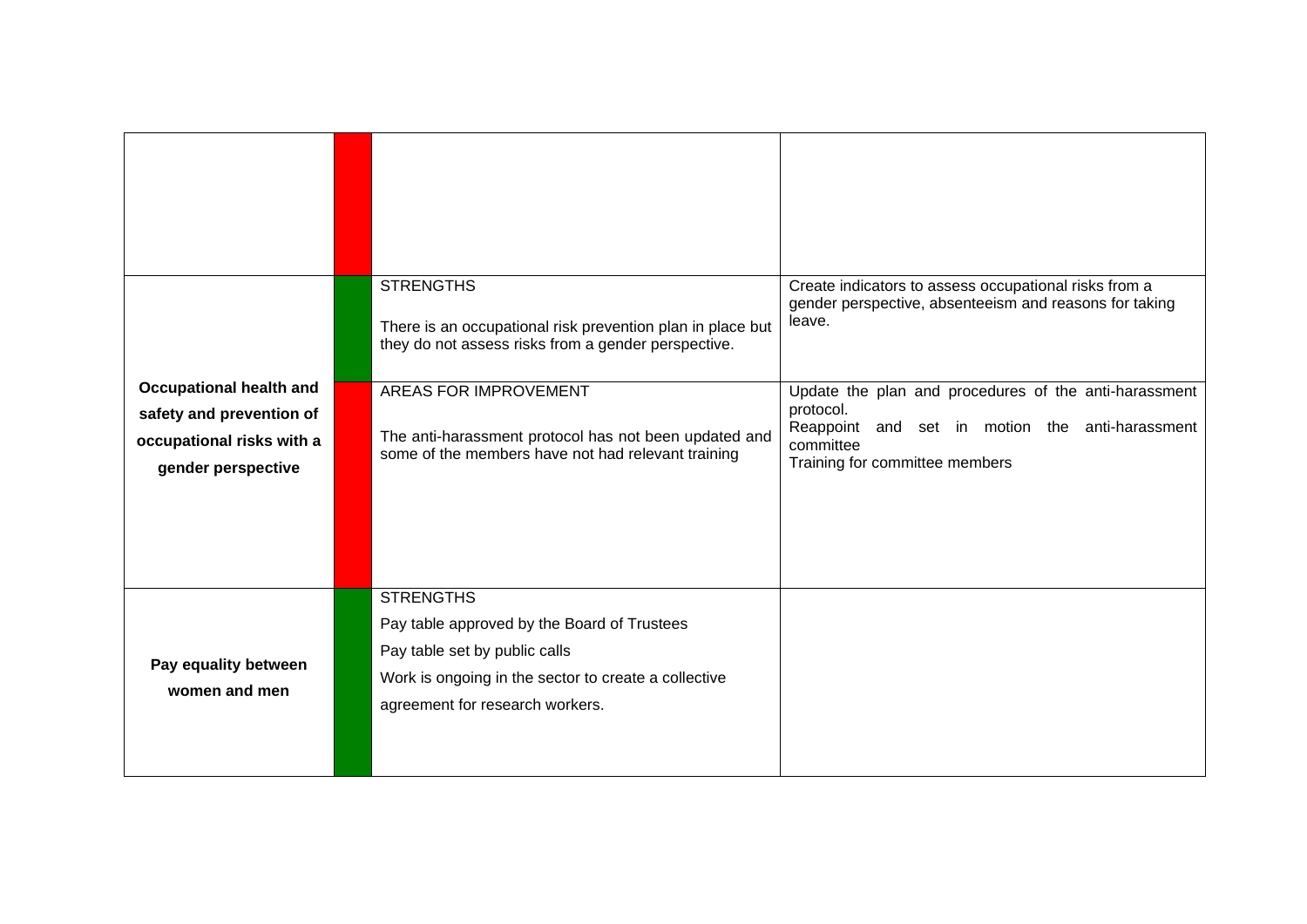|                            | AREAS FOR IMPROVEMENT                                                         |                                                         |
|----------------------------|-------------------------------------------------------------------------------|---------------------------------------------------------|
|                            |                                                                               |                                                         |
|                            |                                                                               |                                                         |
|                            |                                                                               |                                                         |
|                            |                                                                               |                                                         |
|                            |                                                                               |                                                         |
|                            |                                                                               |                                                         |
|                            |                                                                               |                                                         |
|                            | <b>STRENGTHS</b>                                                              |                                                         |
|                            | There are more women (63) employed in the company                             |                                                         |
|                            | than men $(21)$ .                                                             |                                                         |
|                            | The allocation of work patterns and the possibilities of                      |                                                         |
|                            | flexi-time are the same for men as for women.                                 |                                                         |
|                            |                                                                               |                                                         |
|                            |                                                                               |                                                         |
| <b>Egalitarian working</b> |                                                                               |                                                         |
|                            |                                                                               |                                                         |
| conditions                 | AREAS FOR IMPROVEMENT                                                         |                                                         |
|                            |                                                                               | Create a set of indicators to calculate paid and unpaid |
|                            | The percentages of paid and unpaid leave and<br>dismissals are not calculated | leave and dismissals                                    |
|                            |                                                                               |                                                         |
|                            |                                                                               |                                                         |
|                            |                                                                               |                                                         |
|                            |                                                                               |                                                         |
|                            |                                                                               |                                                         |
|                            | <b>STRENGTHS</b>                                                              |                                                         |
| <b>Mobility</b>            |                                                                               |                                                         |
|                            |                                                                               |                                                         |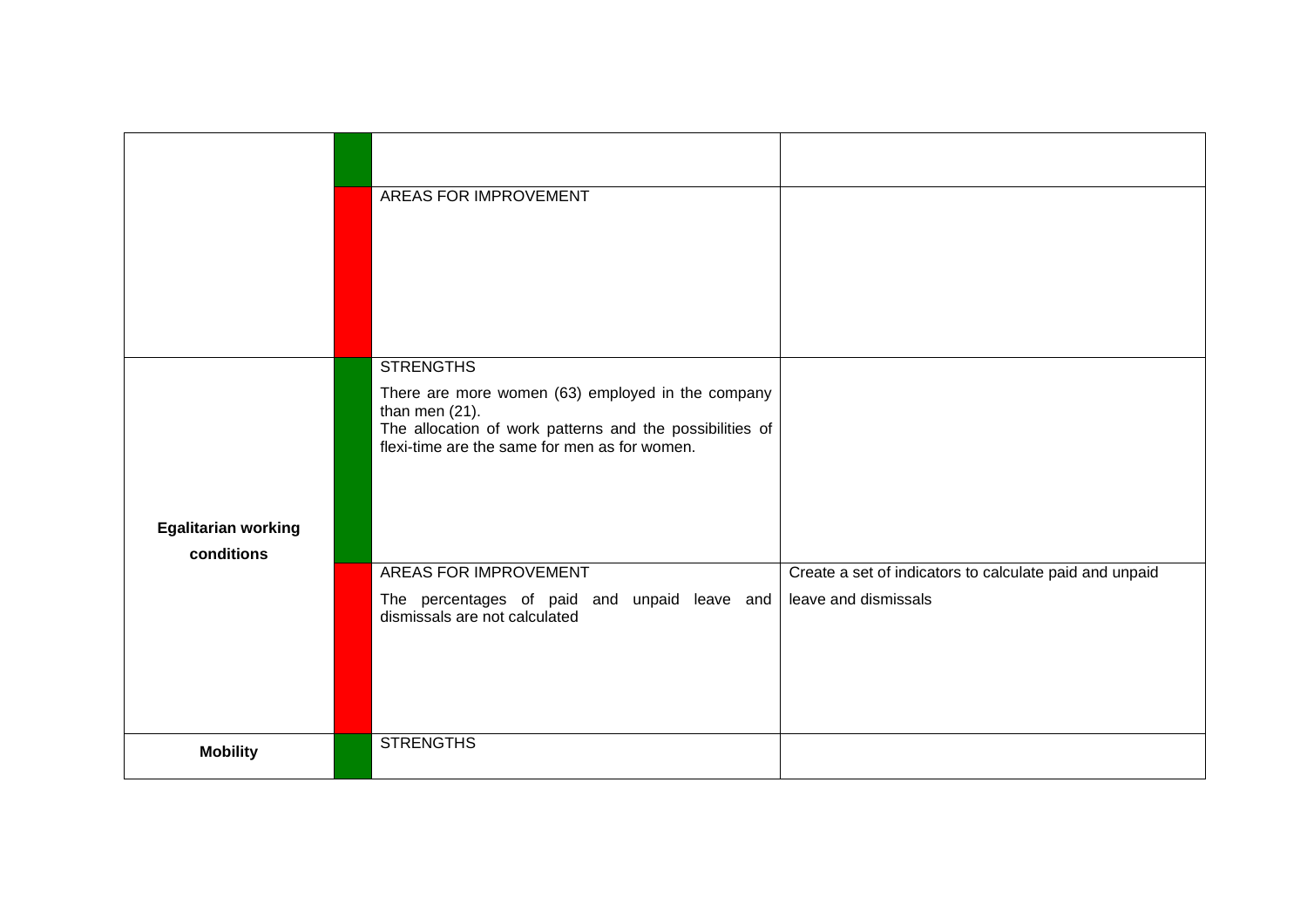| Subsidised<br>coupon<br>. parking<br>$\sim$ |  |  |
|---------------------------------------------|--|--|
|---------------------------------------------|--|--|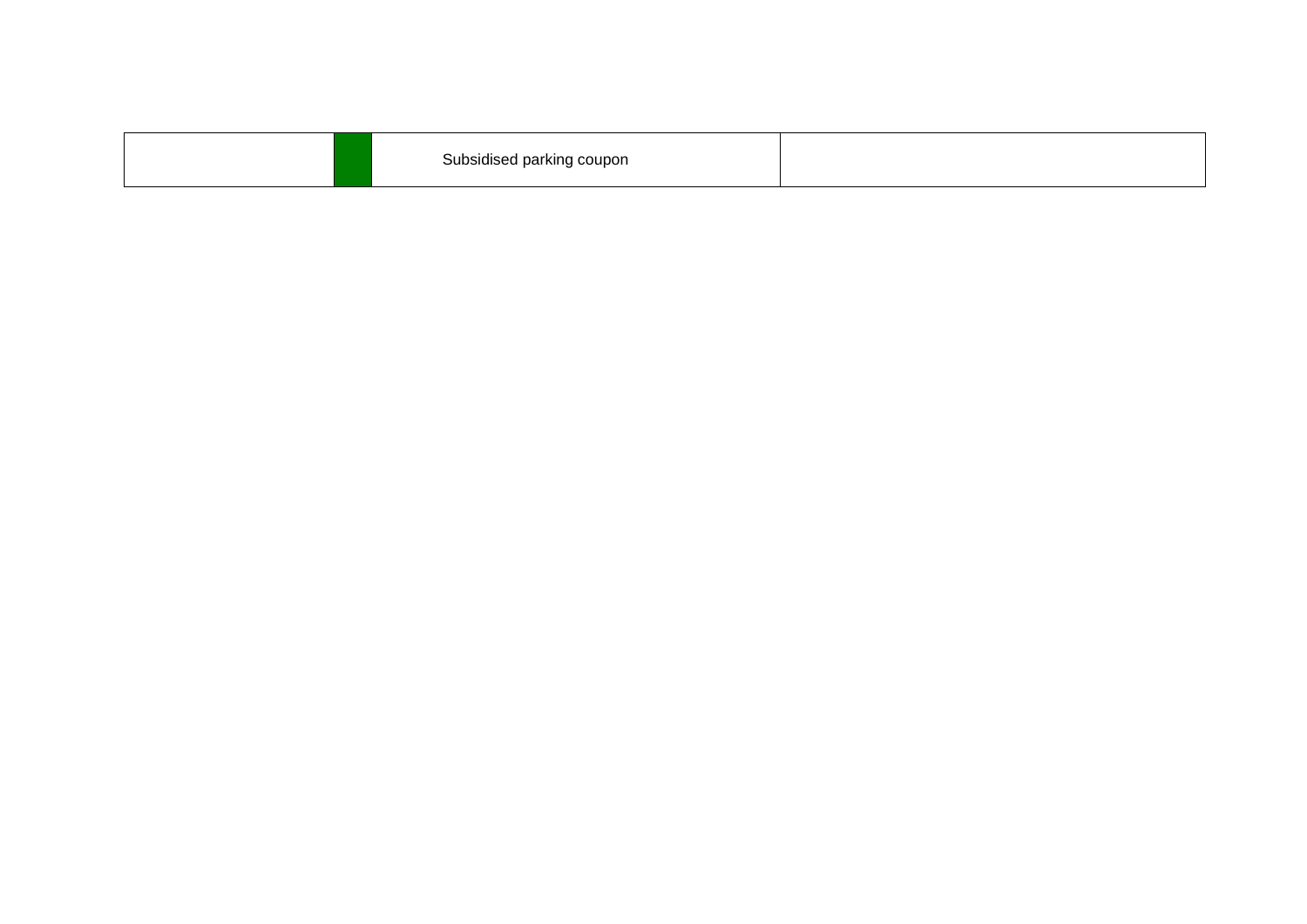

| <b>AIM</b>        | 1.1 Optimise the workings of the equality committee<br>and the implementation of actions                                                                                                                                                                              |
|-------------------|-----------------------------------------------------------------------------------------------------------------------------------------------------------------------------------------------------------------------------------------------------------------------|
| <b>SCOPE</b>      | 1. Egalitarian organisational management                                                                                                                                                                                                                              |
| <b>INDICATORS</b> | Budget allocated to the management of<br>equality.<br>Accreditations<br>according<br>social<br>to<br>responsibility regulations.<br>HRS4R assessment<br>External dissemination and pooling<br>of<br>equality practices.<br>Degree of staff sensitisation to equality. |
| <b>DEADLINE</b>   | 30/11/2020                                                                                                                                                                                                                                                            |
|                   |                                                                                                                                                                                                                                                                       |









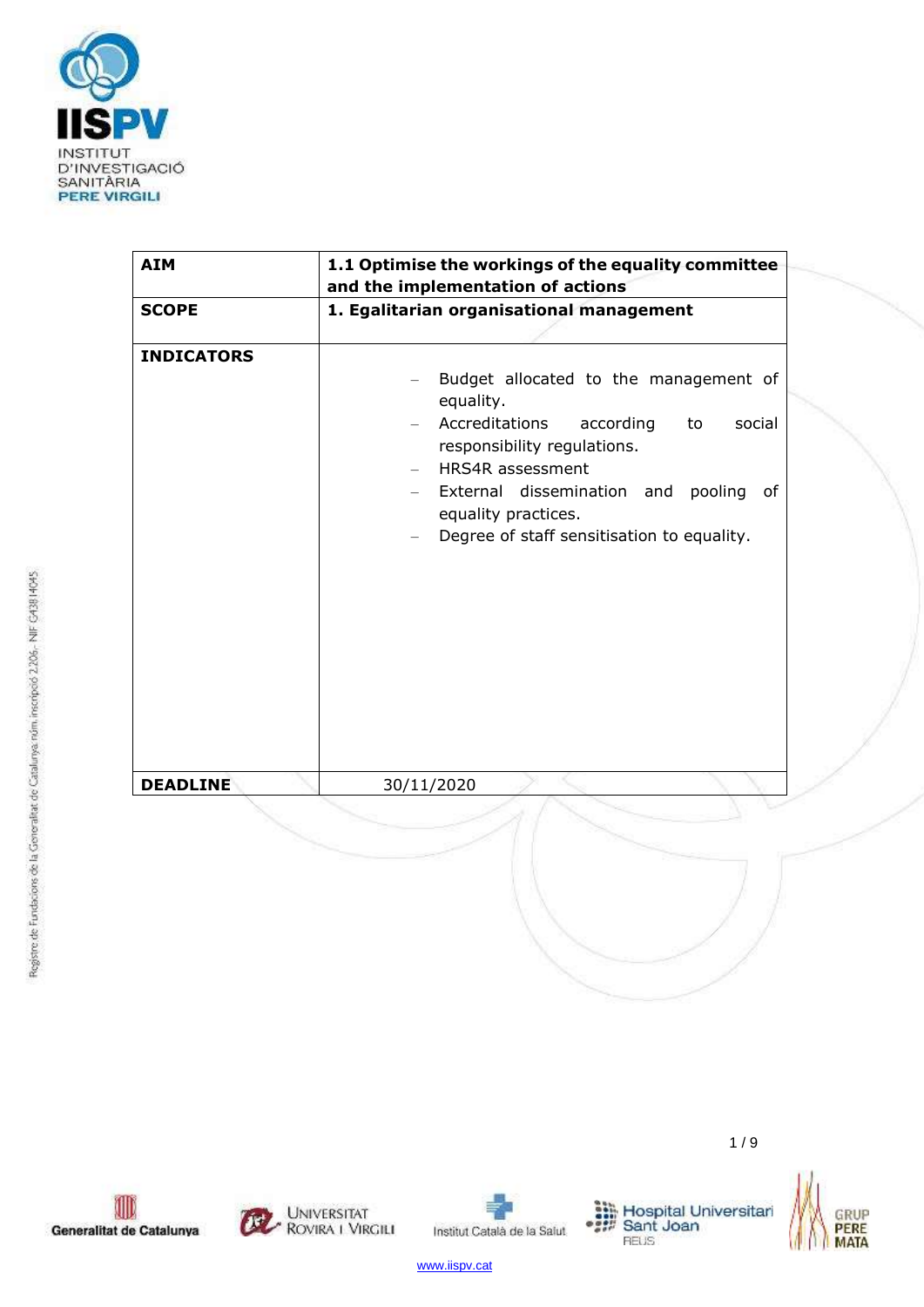

| <b>AIM</b>        | 2.1 Improve communication and participation in<br>equality issues                                                                                                                                                                                                                                                                                                                                                                             |
|-------------------|-----------------------------------------------------------------------------------------------------------------------------------------------------------------------------------------------------------------------------------------------------------------------------------------------------------------------------------------------------------------------------------------------------------------------------------------------|
| <b>SCOPE</b>      | 2 Staff participation and involvement                                                                                                                                                                                                                                                                                                                                                                                                         |
| <b>INDICATORS</b> | quick-read version of the<br>Draft<br>the<br>document of the Equality Plan<br>Percentage representation of women and<br>men in the equality committee.<br>information<br><b>Access</b><br>to<br>equal<br>on<br>opportunities.<br>Participation<br>of<br>the<br>workforce<br>in<br>incorporating actions and measures.<br>Do the staff know there is an equality plan?<br>Do the staff know the communication<br>channels for equality issues? |
| <b>DEADLINE</b>   | 30/06/2020                                                                                                                                                                                                                                                                                                                                                                                                                                    |
|                   |                                                                                                                                                                                                                                                                                                                                                                                                                                               |









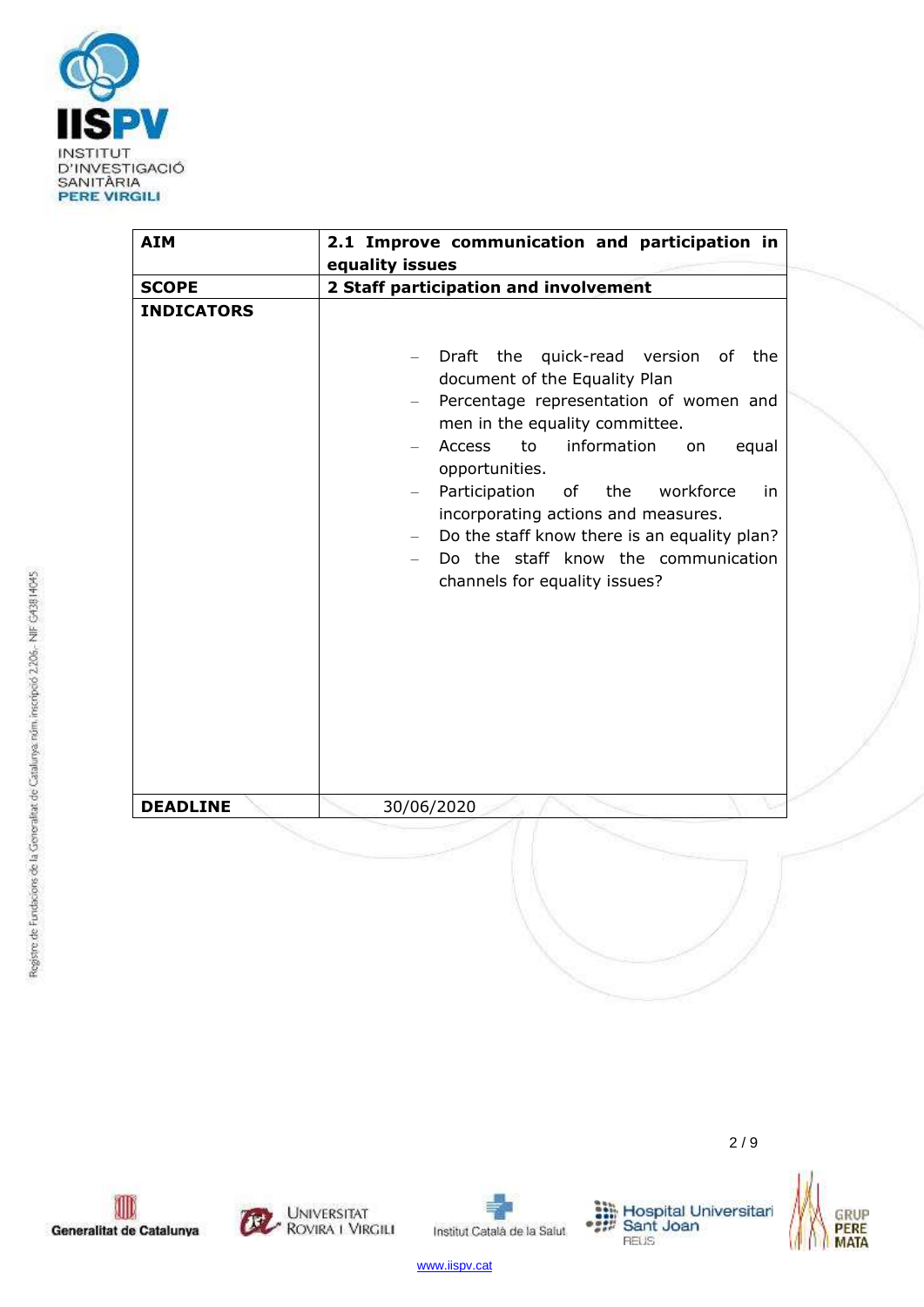

| <b>SCOPE</b>      | 3. Non-sexist language                                                                                                                                                                                                                                                                                                                                 |
|-------------------|--------------------------------------------------------------------------------------------------------------------------------------------------------------------------------------------------------------------------------------------------------------------------------------------------------------------------------------------------------|
|                   |                                                                                                                                                                                                                                                                                                                                                        |
| <b>INDICATORS</b> | Egalitarian image on the website and other<br>media<br>Non-discriminatory advertising.<br>Non-discriminatory oral<br>and<br>written<br>communication:<br>Use of language in internal and<br>external emails<br>Written language on the website,<br>$\bullet$<br>information<br>internal<br>leaflets,<br>procedures, etc.<br>Oral language<br>$\bullet$ |
| <b>DEADLINE</b>   | 30/07/2020                                                                                                                                                                                                                                                                                                                                             |









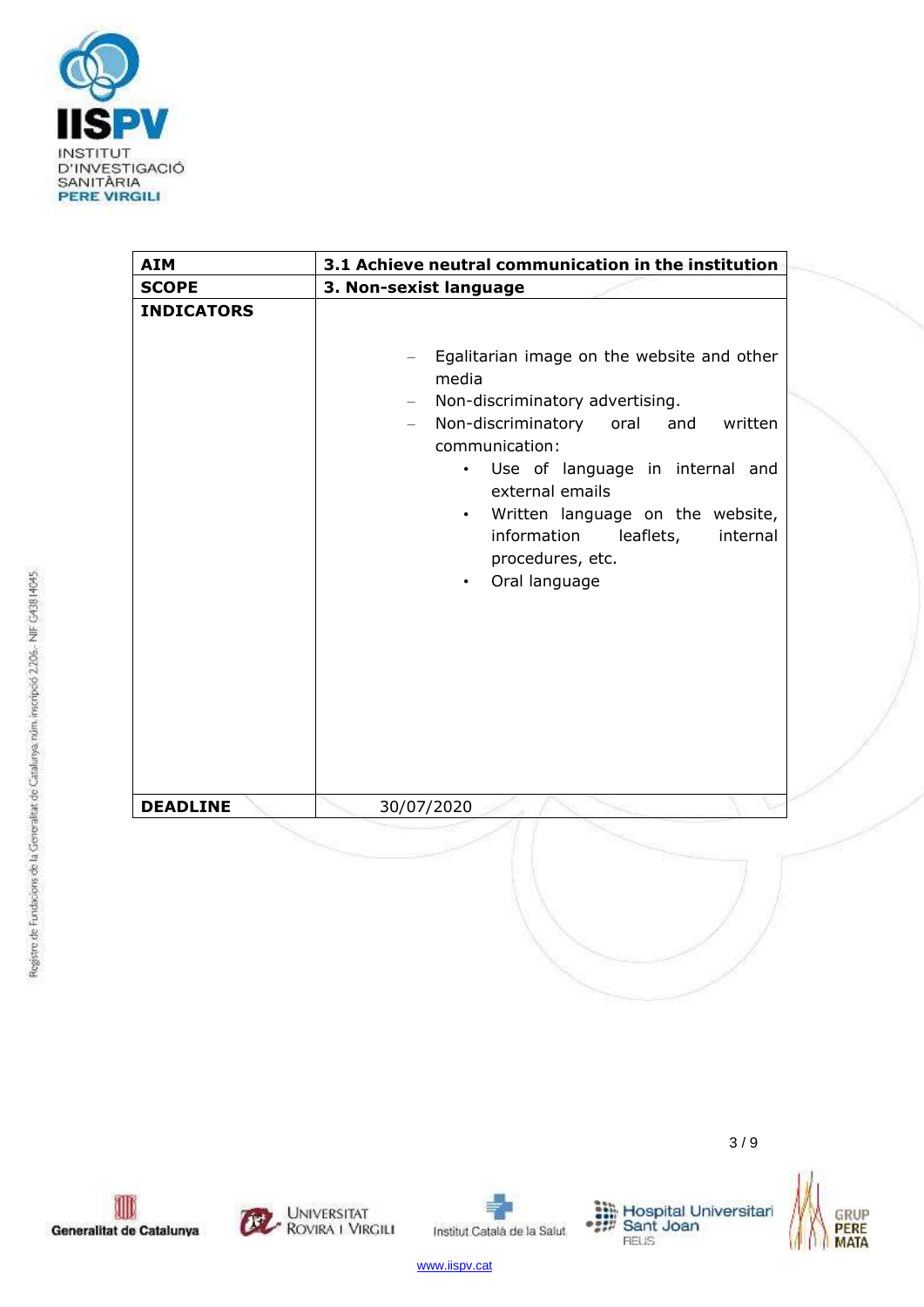

| <b>AIM</b>        | 4.1 Guarantee equal opportunities in training and                                                                                                                                                                                                                                                                                                                                                                                                                                                                                                                                                                                                                                                                 |
|-------------------|-------------------------------------------------------------------------------------------------------------------------------------------------------------------------------------------------------------------------------------------------------------------------------------------------------------------------------------------------------------------------------------------------------------------------------------------------------------------------------------------------------------------------------------------------------------------------------------------------------------------------------------------------------------------------------------------------------------------|
|                   | internal promotion                                                                                                                                                                                                                                                                                                                                                                                                                                                                                                                                                                                                                                                                                                |
| <b>SCOPE</b>      | 4. Equal participation in positions of employment                                                                                                                                                                                                                                                                                                                                                                                                                                                                                                                                                                                                                                                                 |
| <b>INDICATORS</b> | Updated job descriptions are in place<br>Non-sexist job descriptions<br>Drafting and dissemination of job vacancies<br>$\overline{\phantom{0}}$<br>in neutral language<br>There is a professional career path for the<br>administration sphere and platforms<br>Annual calculation of the % of men and<br>women in each phase of the selection<br>process<br>Annual calculation of hirings by gender<br>Annual calculation of the distribution of men<br>and women by categories<br>Annual calculation of the distribution of men<br>and women by departments<br>Existence of the detection of needs with a<br>gender perspective<br>Hours of training of women and men in<br>recent years.<br>Staff's perception |
| <b>DEADLINE</b>   | 30/06/2021                                                                                                                                                                                                                                                                                                                                                                                                                                                                                                                                                                                                                                                                                                        |









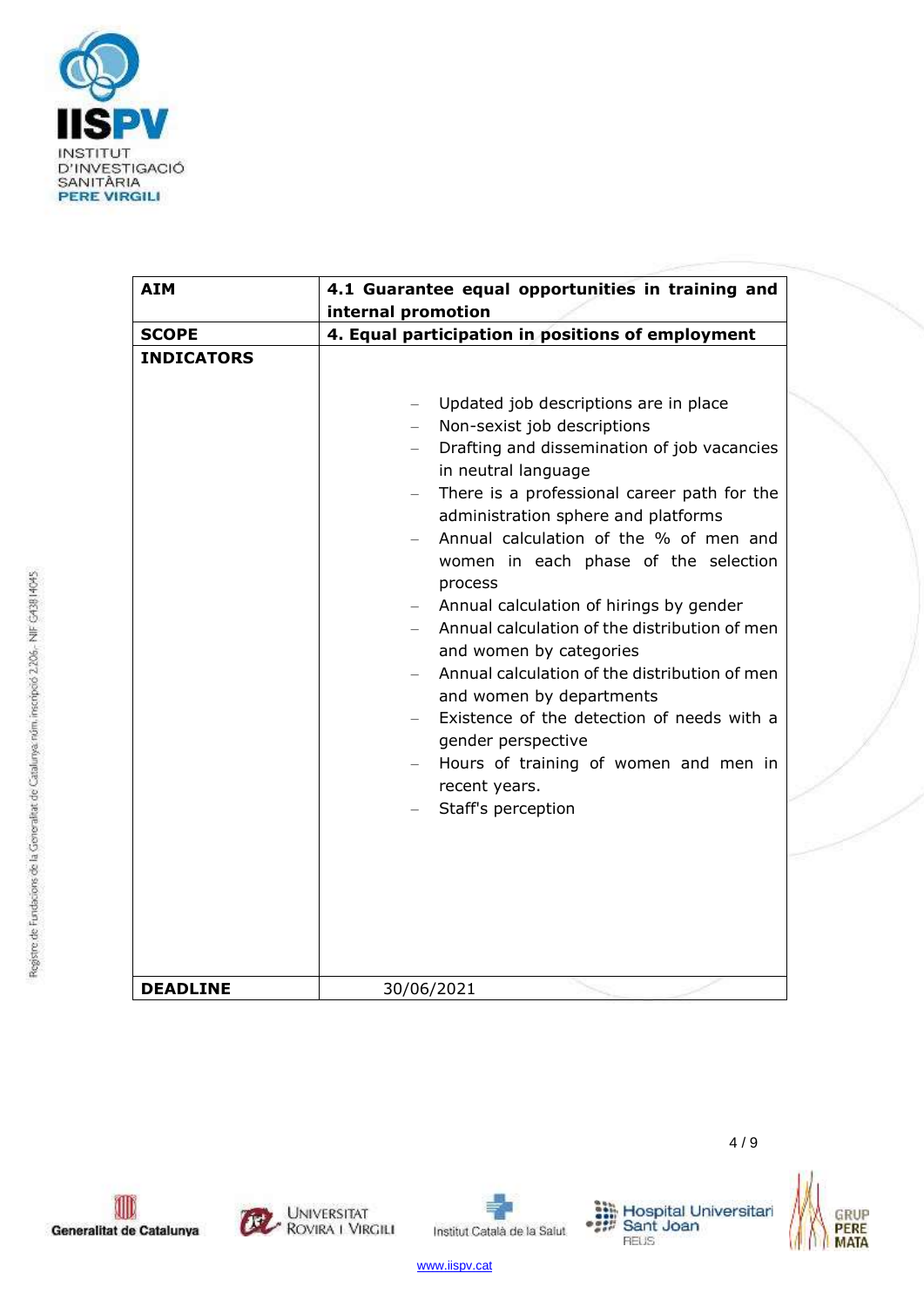

| <b>AIM</b>        | 5.1 Encourage the participation of women<br>in<br>management positions or as team leaders                                                                  |
|-------------------|------------------------------------------------------------------------------------------------------------------------------------------------------------|
| <b>SCOPE</b>      | 5. Presence of women in management positions                                                                                                               |
| <b>INDICATORS</b> | Promotion procedures in research groups.<br>Creation of joint team leader roles.<br>Proportion of women by hierarchical<br>positions<br>Staff's perception |
| <b>DEADLINE</b>   | 31/12/2021                                                                                                                                                 |
|                   |                                                                                                                                                            |









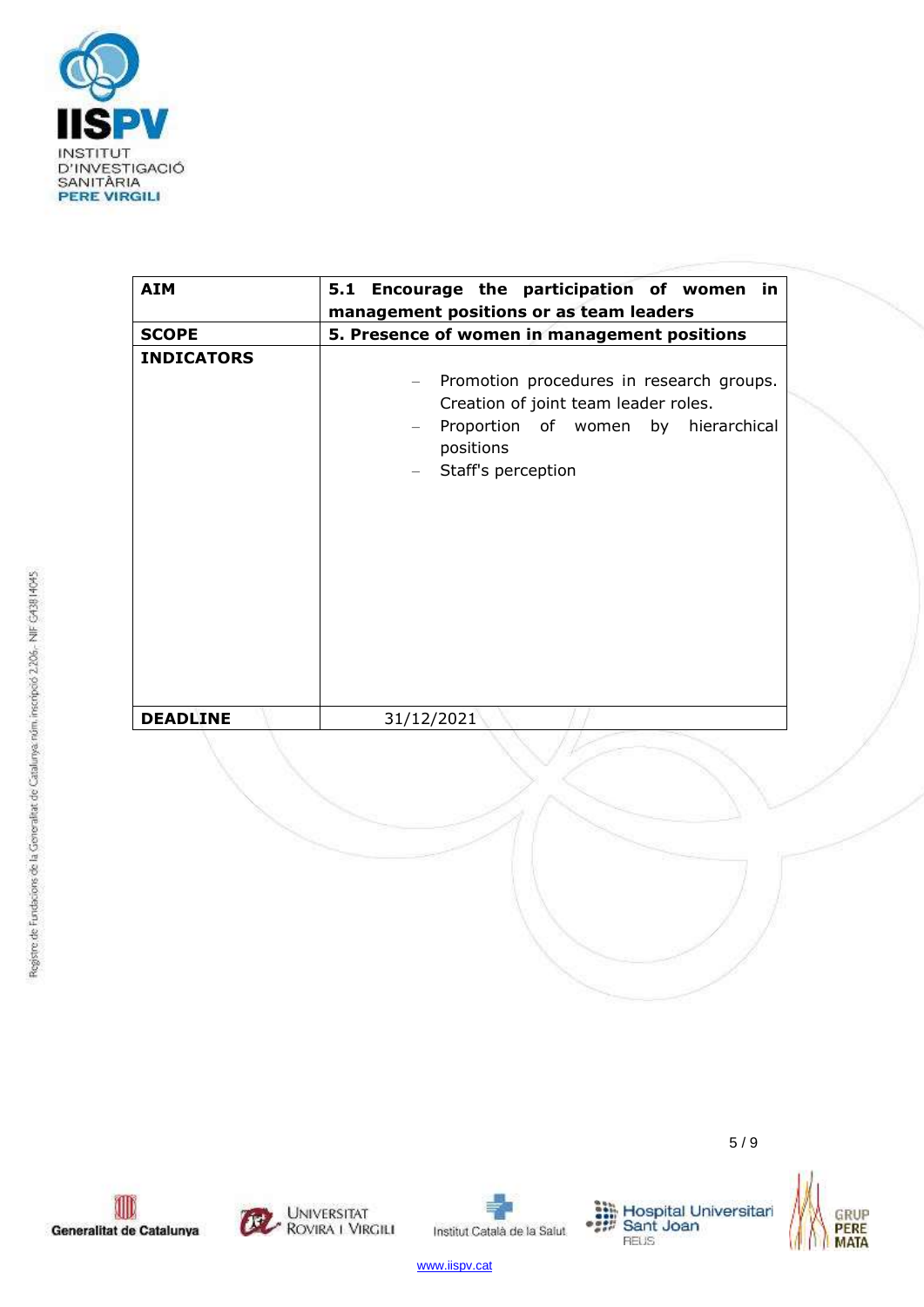

| <b>AIM</b>        | 6.1 Strengthen work/life balance measures                                                                                                                                                                                                                                                          |
|-------------------|----------------------------------------------------------------------------------------------------------------------------------------------------------------------------------------------------------------------------------------------------------------------------------------------------|
| <b>SCOPE</b>      | 6 - Personal/Professional life balance                                                                                                                                                                                                                                                             |
|                   |                                                                                                                                                                                                                                                                                                    |
| <b>INDICATORS</b> | Work/life balance measures.<br>Adapting work patterns to allow for work/life<br>balance:<br>Meetings<br>$\bullet$<br>Clock-in and clock-out times<br>$\bullet$<br>Training times<br>$\bullet$<br>Proportion of women and men who use<br>work/life balance measures.<br>Men and women's perceptions |
| <b>DEADLINE</b>   | 31/12/2021                                                                                                                                                                                                                                                                                         |









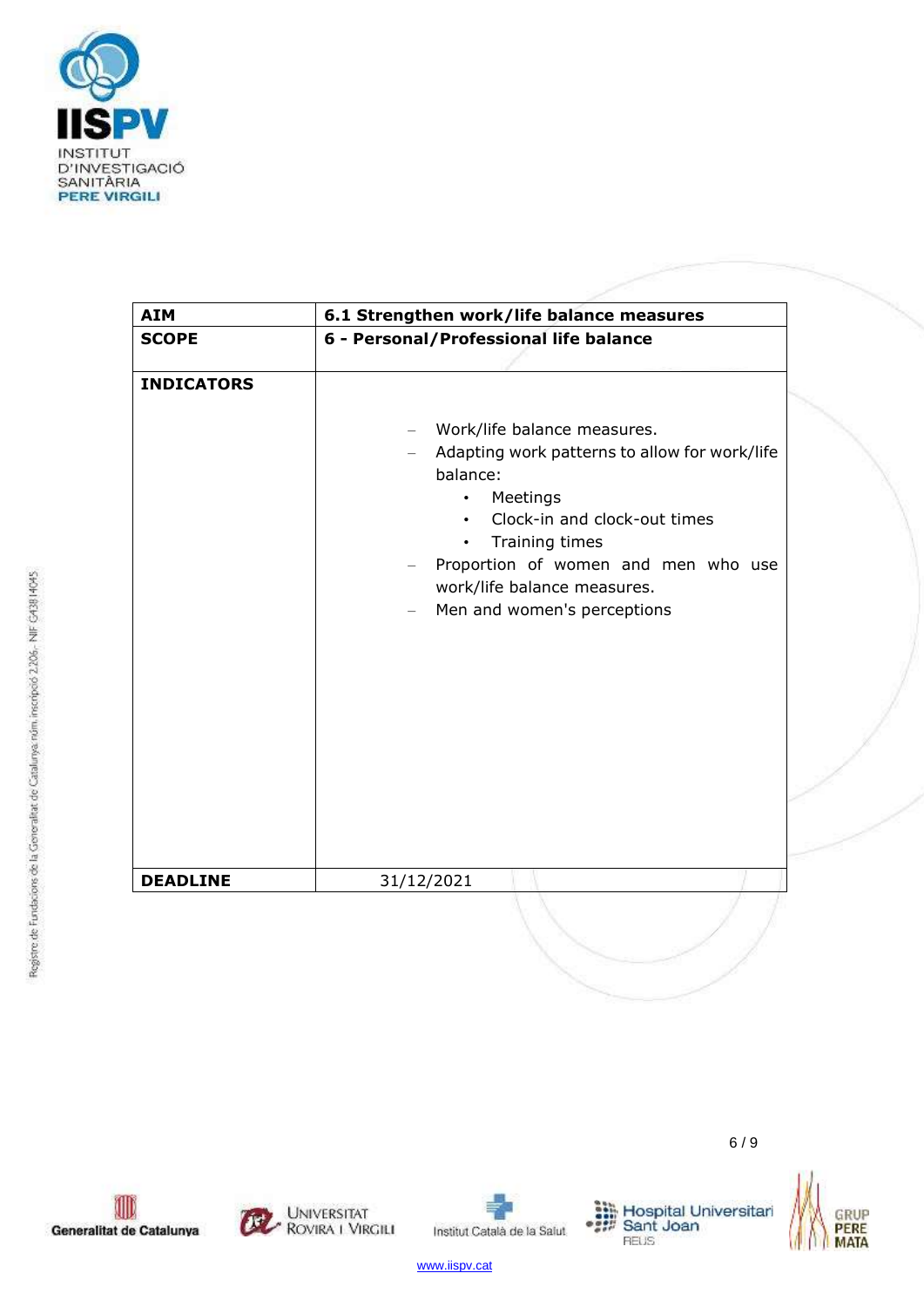

| <b>AIM</b>        | 7.1 Achieve an egalitarian management of health<br>and risk prevention                                                                                                                                                                                                                                                                                                                                                                                                                                                                                                                   |
|-------------------|------------------------------------------------------------------------------------------------------------------------------------------------------------------------------------------------------------------------------------------------------------------------------------------------------------------------------------------------------------------------------------------------------------------------------------------------------------------------------------------------------------------------------------------------------------------------------------------|
| <b>SCOPE</b>      | 7. Occupational health and safety and prevention of<br>occupational risks with a gender perspective                                                                                                                                                                                                                                                                                                                                                                                                                                                                                      |
| <b>INDICATORS</b> | preventing/reporting<br>Measures<br>for<br>harassment<br>responsible<br>harassment<br>Person<br>or<br>committee<br>Assessment of psycho-social risks with a<br>gender perspective<br>Analysis of risks, absenteeism and leave<br>with a gender perspective (depending on<br>the reasons)<br>Training in risks with a gender perspective<br>Number of complaints per year<br>$\overline{\phantom{0}}$<br>Number of reports to contact persons<br>$\overline{\phantom{0}}$<br>Do people know there is a protocol?<br>$\overline{\phantom{0}}$<br>Do people know who the contact person is? |
| <b>DEADLINE</b>   | 31/12/2021                                                                                                                                                                                                                                                                                                                                                                                                                                                                                                                                                                               |









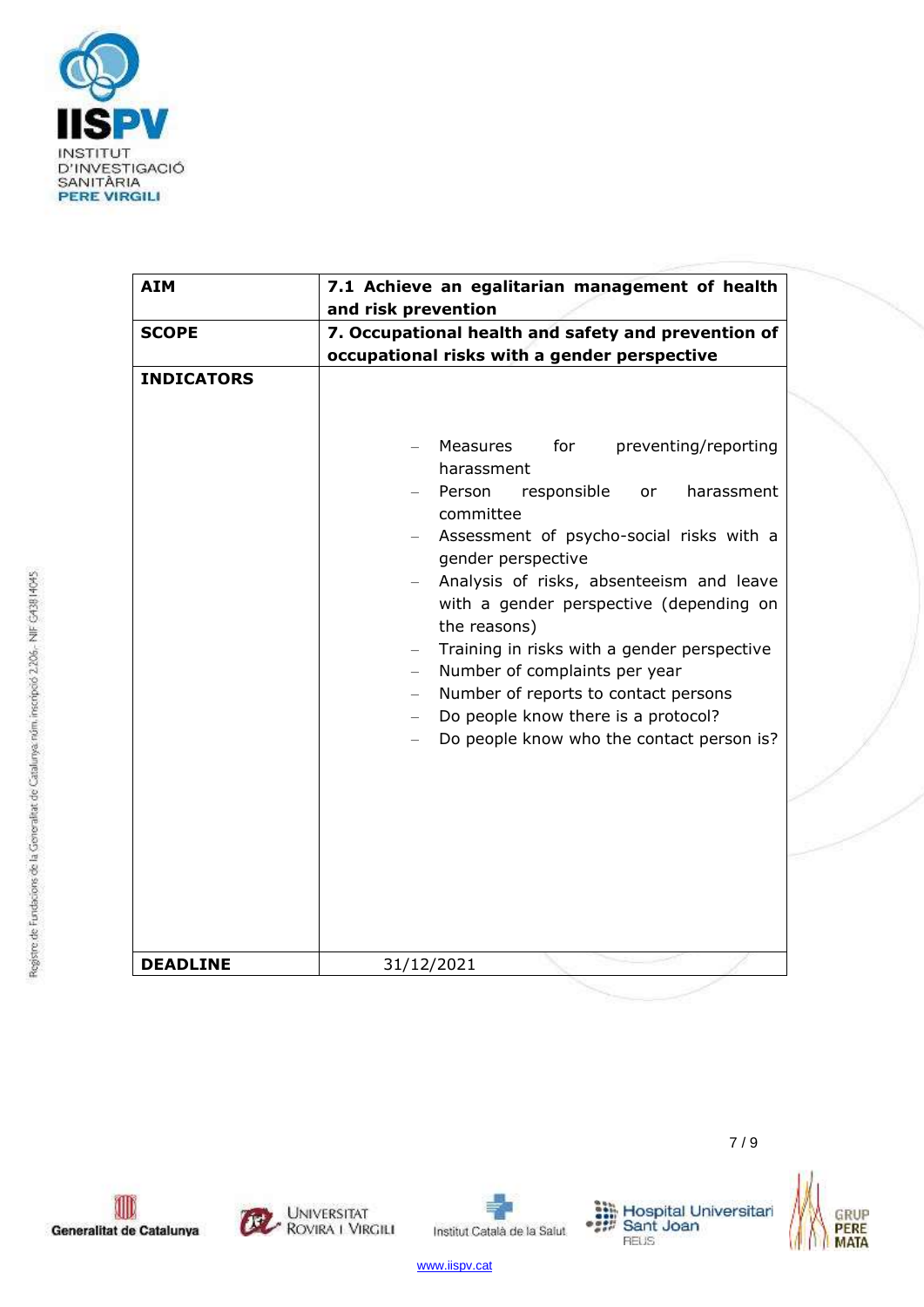

| <b>AIM</b>        | 8.1 Guarantee equal working conditions                                                                                                                                                                                                                                                                                                                                                                                                                                                                                   |
|-------------------|--------------------------------------------------------------------------------------------------------------------------------------------------------------------------------------------------------------------------------------------------------------------------------------------------------------------------------------------------------------------------------------------------------------------------------------------------------------------------------------------------------------------------|
| <b>SCOPE</b>      | 8. Equal conditions of employment                                                                                                                                                                                                                                                                                                                                                                                                                                                                                        |
| <b>INDICATORS</b> | Existence of a yearly report of indicators<br>Percentage of men and women by contract<br>types<br>Allocation of work patterns to people<br>Percentages of leave, terminations and<br>dismissals<br>Percentage of men and women by type of<br>working day.<br>Average annual remuneration of men and<br>women<br>Average remuneration of men and women<br>by professional category (basic and variable<br>pay)<br><b>Distribution</b><br>of<br>men<br>and<br>women<br>by<br>levels<br>professional<br>remuneration<br>and |
|                   | categories.<br>Existence of evaluation of positions of<br>employment.                                                                                                                                                                                                                                                                                                                                                                                                                                                    |
|                   |                                                                                                                                                                                                                                                                                                                                                                                                                                                                                                                          |
| <b>DEADLINE</b>   | 31/12/2021                                                                                                                                                                                                                                                                                                                                                                                                                                                                                                               |









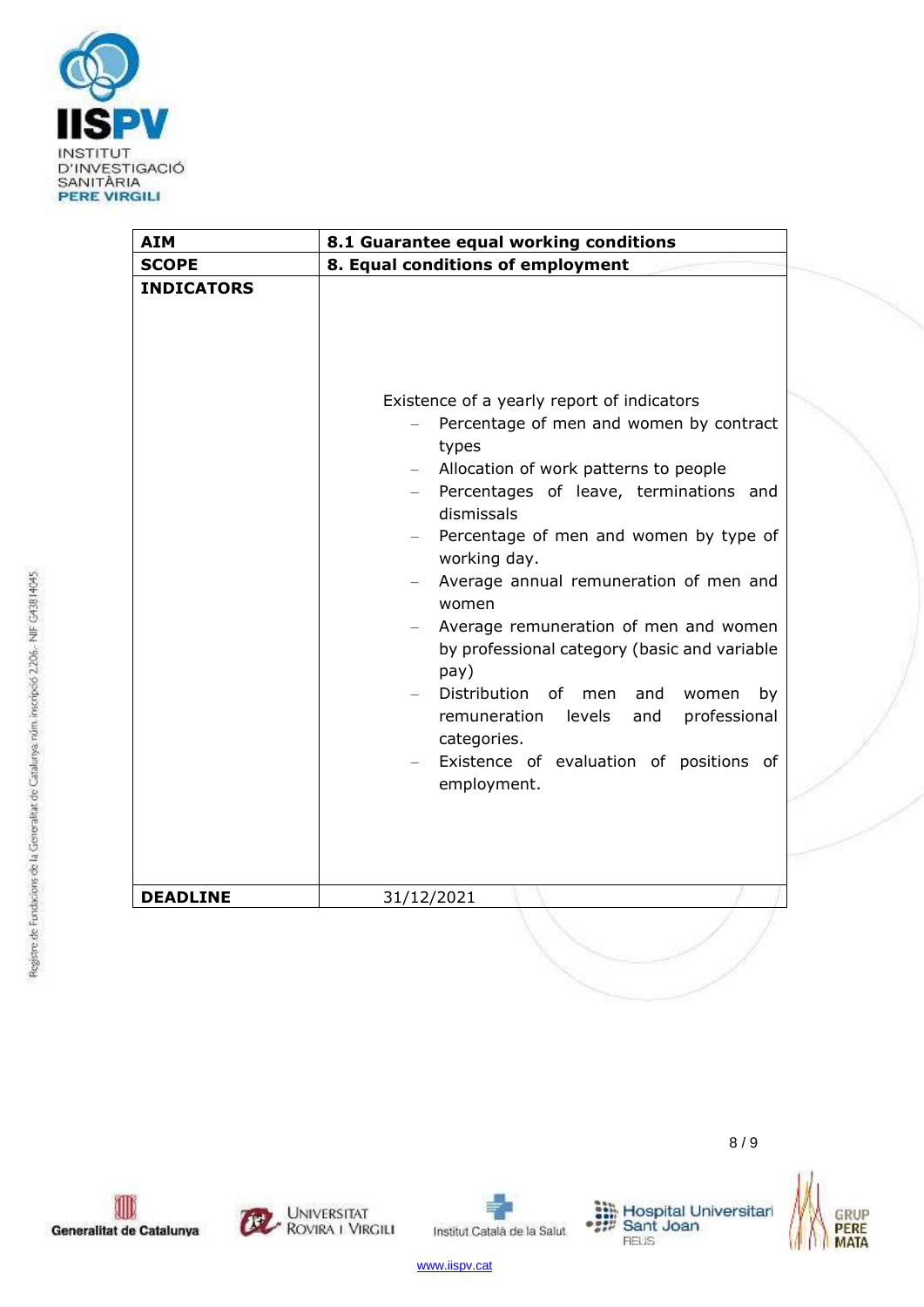





0 Generalitat de Catalunya



Institut Català de la Salut



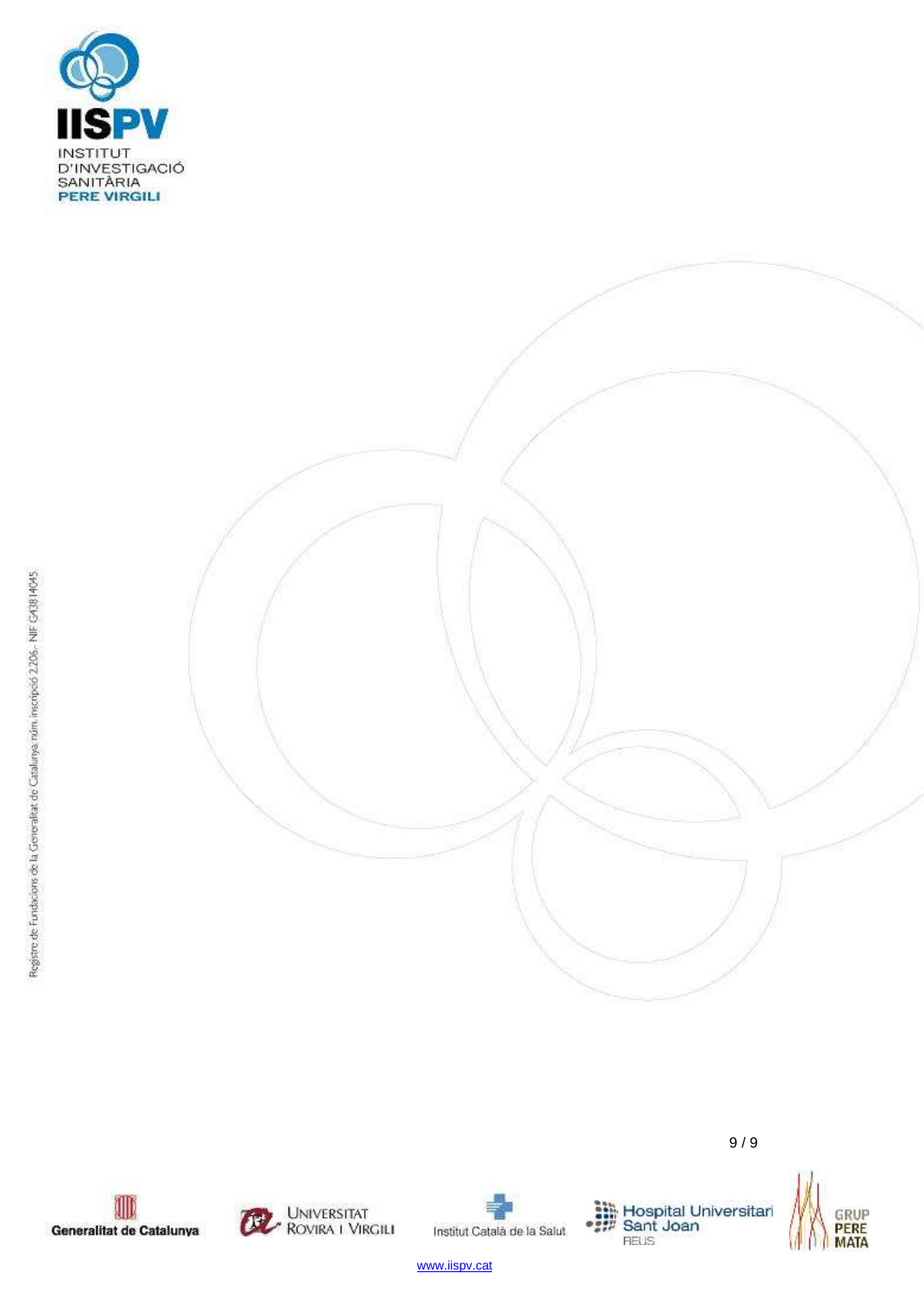

| <b>ACTION</b>                          | 1.1.1 Allocate budget for equality management<br>in the Institute's general budget.                                                                                                                                                                                                 |
|----------------------------------------|-------------------------------------------------------------------------------------------------------------------------------------------------------------------------------------------------------------------------------------------------------------------------------------|
| <b>OBJECTIVE TO WHICH</b><br>IT REFERS | 1.1 Optimise the workings of the equality committee and<br>the implementation of actions                                                                                                                                                                                            |
| DESCRIPTION                            | Allocate a budget item to equality management                                                                                                                                                                                                                                       |
| <b>STEPS TO BE TAKEN</b>               | - Submit a budget to the Management Committee with the<br>actions to be taken for equality management<br>- Approval by the Management Committee<br>- Appointment of the person responsible<br>- Implementation of the proposed actions<br>- Follow-up of the actions and the budget |
| <b>RESPONSIBLE</b><br>PERSON(S)        | Equality committee and human resources department                                                                                                                                                                                                                                   |
| <b>MATERIAL</b><br><b>RESOURCES</b>    | Consumable                                                                                                                                                                                                                                                                          |
| COMMUNICATION<br>AND FORMALISATION     | Via the intranet, information boards, training sessions,<br>departmental meetings, etc.                                                                                                                                                                                             |
| <b>BUDGET</b>                          | Consumable materials, expert and staff hours                                                                                                                                                                                                                                        |
| <b>TIMING</b>                          | 30/11/2020                                                                                                                                                                                                                                                                          |









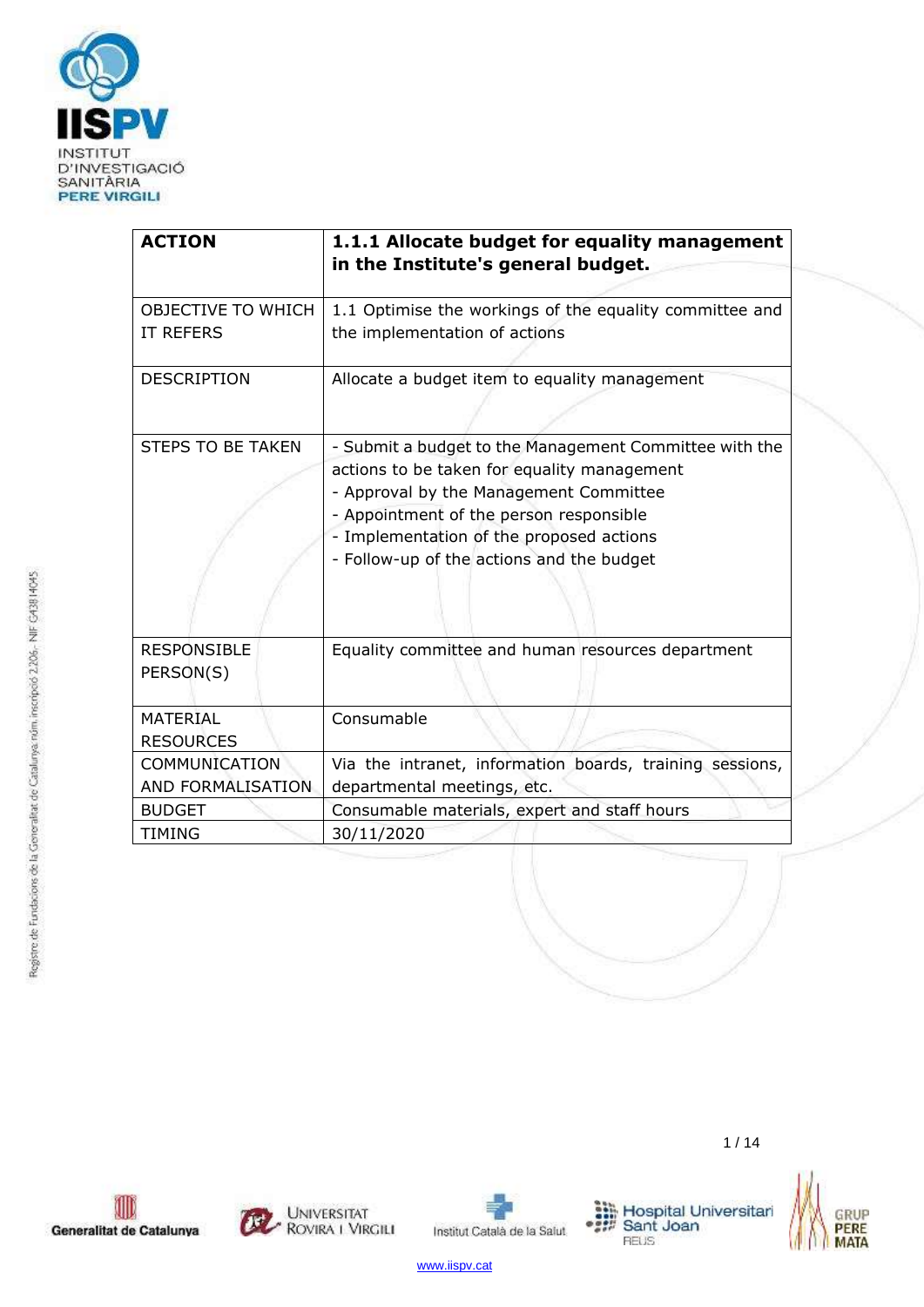

| <b>ACTION</b>                                 | 1.1.2 Review the composition and activity of<br>the equality and HRS4R committees                                                                                                  |
|-----------------------------------------------|------------------------------------------------------------------------------------------------------------------------------------------------------------------------------------|
| <b>OBJECTIVE TO WHICH</b><br><b>IT REFERS</b> | 1.1 Optimise the workings of the equality committee and<br>the implementation of actions                                                                                           |
| <b>DESCRIPTION</b>                            | Analysis, training and definition of the people who will<br>comprise the equality and HRS4R committees                                                                             |
| STEPS TO BE TAKEN                             | - Search for and definition of the people who will comprise<br>the committees<br>- Approval by the Management Committee<br>- Training these people<br>- Workings of the committees |
| <b>RESPONSIBLE</b><br>PERSON(S)               | Equality committee and human resources department                                                                                                                                  |
| MATFRIAL<br><b>RESOURCES</b>                  | Consumable                                                                                                                                                                         |
| COMMUNICATION<br>AND FORMALISATION            | Via the intranet, information boards, training sessions,<br>departmental meetings, etc.                                                                                            |
| <b>BUDGET</b>                                 | Consumable materials, expert and staff hours                                                                                                                                       |
| <b>TIMING</b>                                 | 30/01/2020                                                                                                                                                                         |









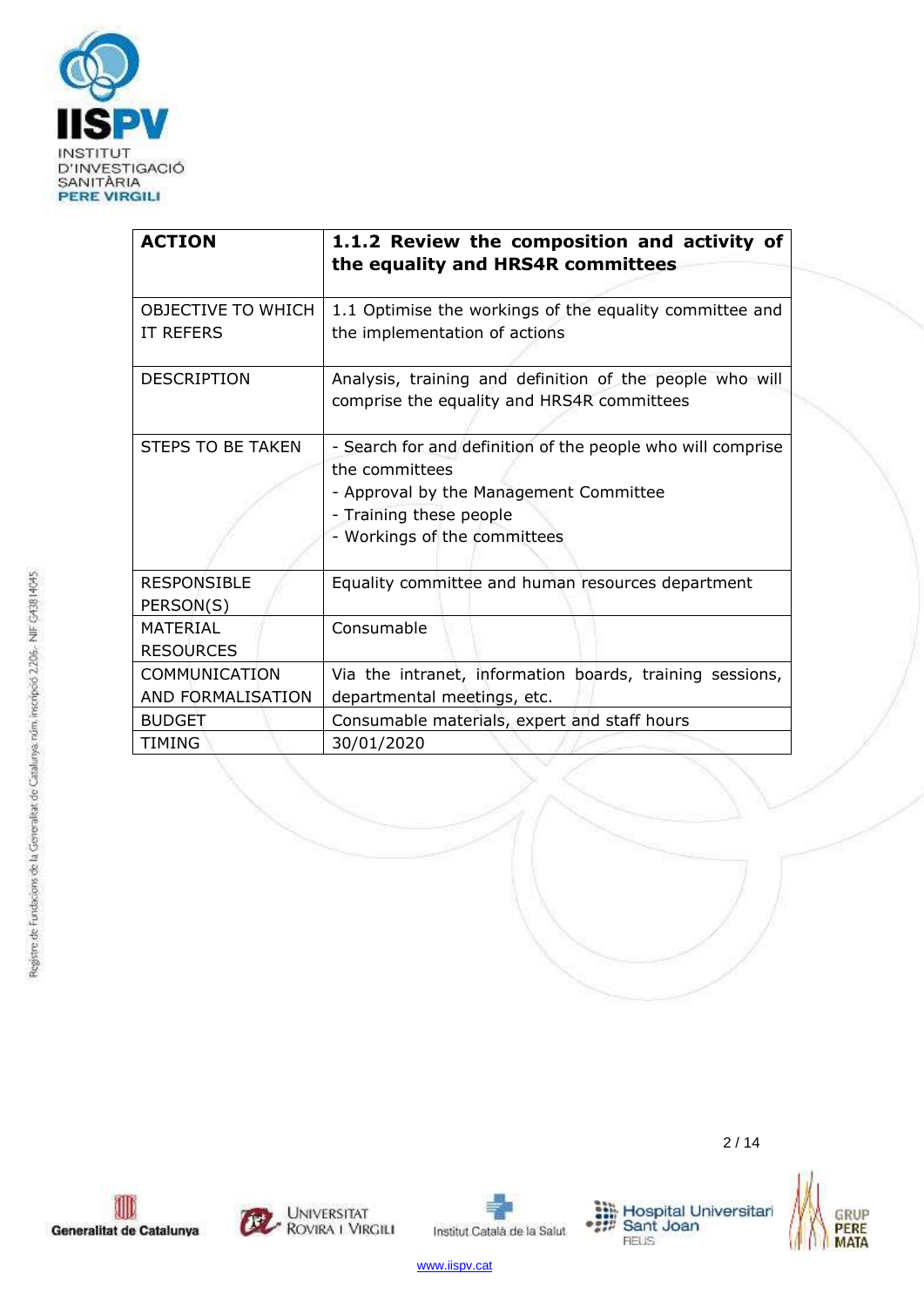

| <b>ACTION</b>             | 2.1.1 Send the new equality plan to the workers<br>with quick-read executive summary document |
|---------------------------|-----------------------------------------------------------------------------------------------|
| <b>OBJECTIVE TO WHICH</b> | 2.1 Improve communication and participation in equality                                       |
| IT REFERS                 | issues                                                                                        |
| <b>DESCRIPTION</b>        | Send the new equality plan to the workers and obtain                                          |
|                           | feedback                                                                                      |
|                           |                                                                                               |
| STEPS TO BE TAKEN         | - Send the equality plan                                                                      |
|                           | - Request reply from workers                                                                  |
| <b>RESPONSIBLE</b>        | Communication department and human r department                                               |
| PERSON(S)                 |                                                                                               |
| MATERIAL                  | Consumable                                                                                    |
| <b>RESOURCES</b>          |                                                                                               |
| COMMUNICATION             | Training sessions                                                                             |
| AND FORMALISATION         |                                                                                               |
| <b>BUDGET</b>             | Consumable materials, expert and staff hours                                                  |
| TIMING                    | 30/06/2020                                                                                    |
|                           |                                                                                               |

0 Generalitat de Catalunya





3 / 14



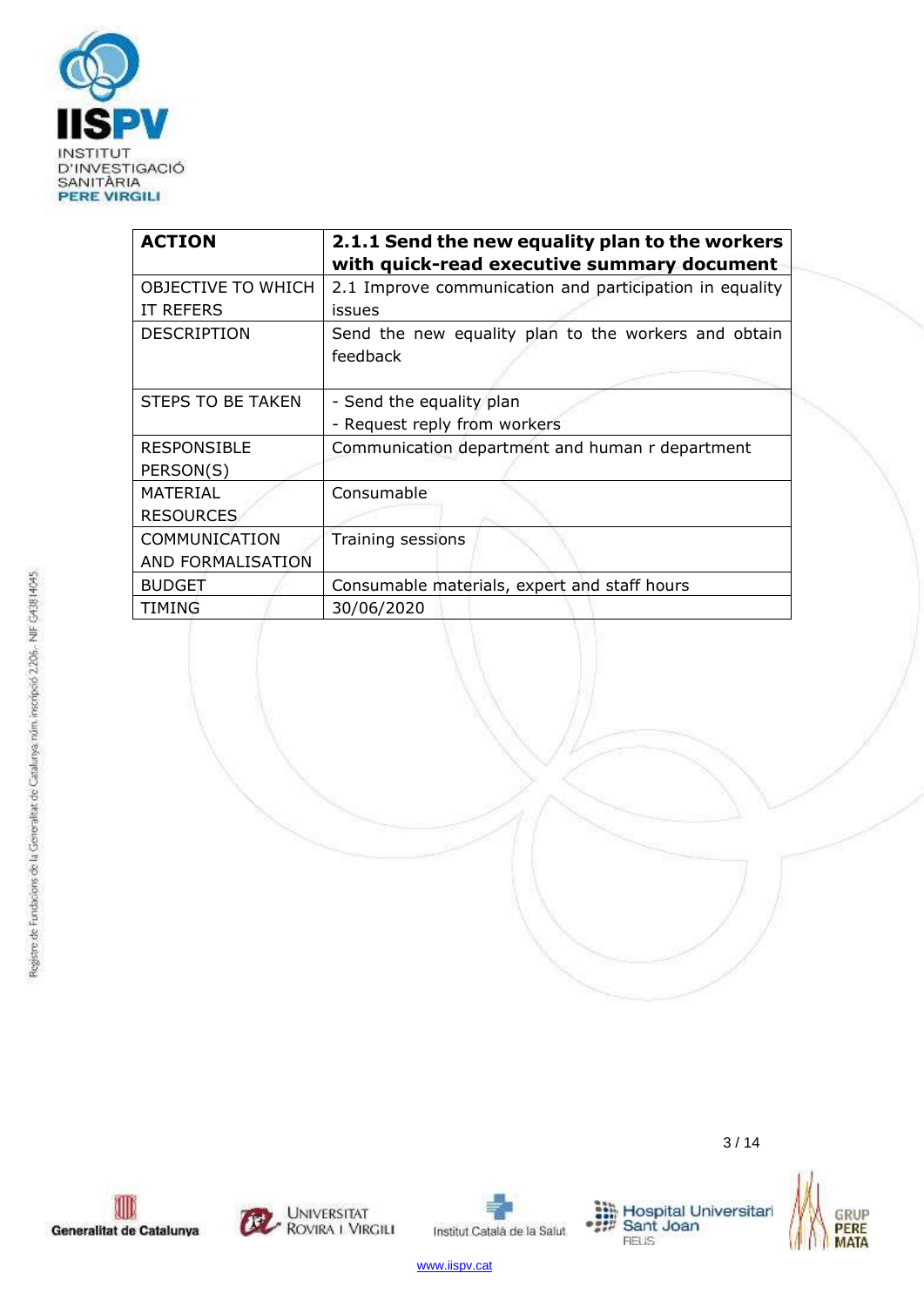

| <b>ACTION</b>                             | 3.1.1 Review of language and advertising on                                                                                                        |
|-------------------------------------------|----------------------------------------------------------------------------------------------------------------------------------------------------|
|                                           | the new website to ensure they are<br>not<br>discriminatory.                                                                                       |
| <b>OBJECTIVE TO WHICH</b><br>IT REFERS    | 3.1 Achieve a neutral communication in the Institute                                                                                               |
| <b>DESCRIPTION</b>                        | Analysis of the language, images and contents used in the<br>Institute's new website                                                               |
| <b>STEPS TO BE TAKEN</b>                  | Training staff in communication in terms of non-<br>discriminatory language and advertising<br>- Review of the website<br>- Correction as required |
| <b>RESPONSIBLE</b><br>PERSON(S)           | Communication department and human r department                                                                                                    |
| MATERIAL<br><b>RESOURCES</b>              | Consumable                                                                                                                                         |
| <b>COMMUNICATION</b><br>AND FORMALISATION | Training sessions, departmental meetings, etc.                                                                                                     |
| <b>BUDGET</b>                             | Consumable materials, expert and staff hours                                                                                                       |
| TIMING                                    | 30/07/2020                                                                                                                                         |

Registre de Fundacions de la Giorreralitat de Catalunya núm, inscripció 2.206, NIF G43814045.











4 / 14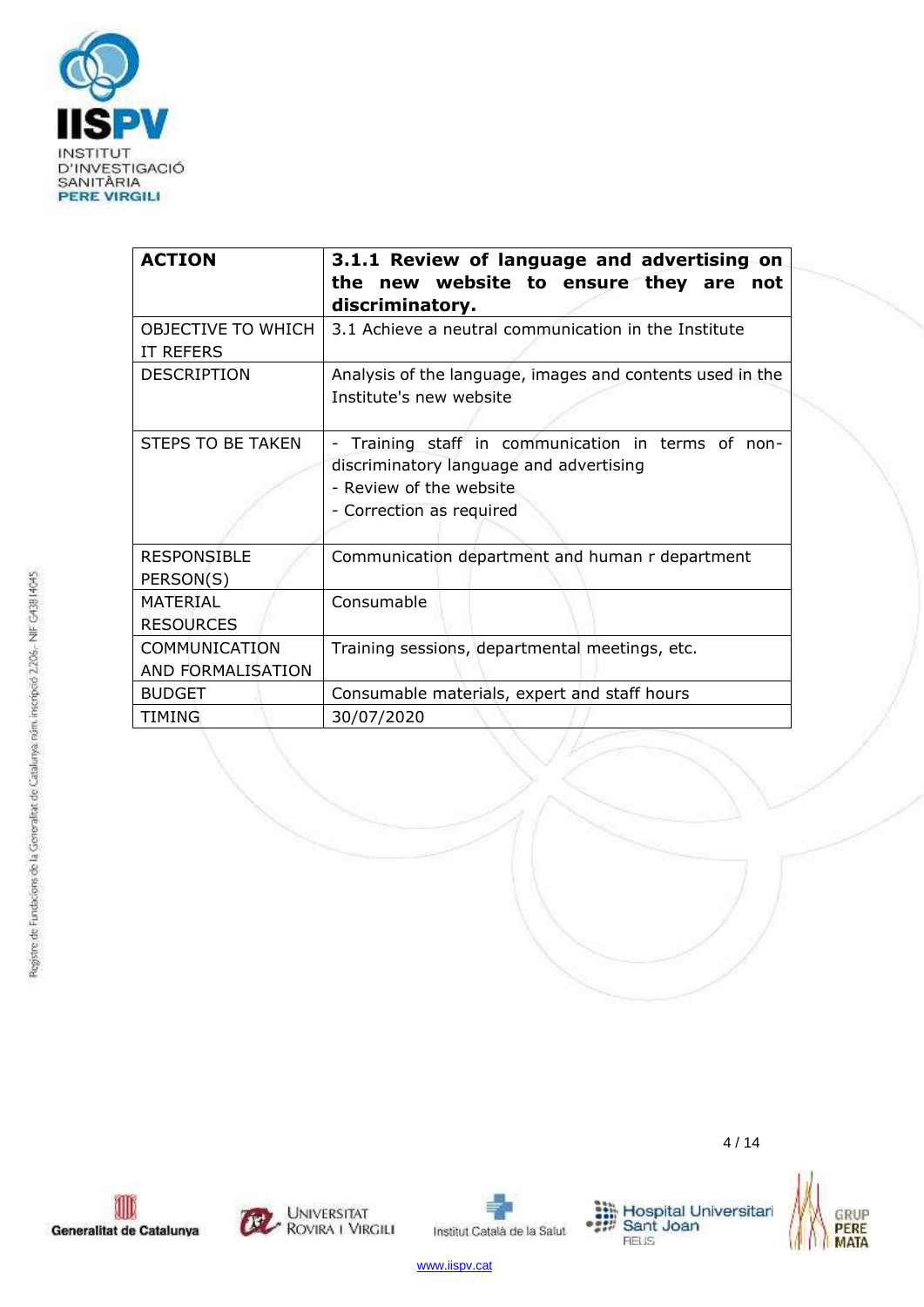

| <b>ACTION</b>                                 | 3.2.1 Draft a style guide of non-discriminatory<br>language.                                                                                                                                         |
|-----------------------------------------------|------------------------------------------------------------------------------------------------------------------------------------------------------------------------------------------------------|
| <b>OBJECTIVE TO WHICH</b><br><b>IT REFERS</b> | 3.1 Achieve a neutral communication in the Institute                                                                                                                                                 |
| <b>DESCRIPTION</b>                            | Draft a guidebook for using non-sexist and<br>$non-$<br>discriminatory language                                                                                                                      |
| <b>STEPS TO BE TAKEN</b>                      | - Research and assessment of several guides on non-<br>sexist and non-discriminatory language<br>- Free drafting IISPV.<br>- Review by the Management Committee<br>Approval by the Board of Trustees |
| <b>RESPONSIBLE</b><br>PERSON(S)               | Human Resources Department                                                                                                                                                                           |
| MATERIAL<br><b>RESOURCES</b>                  | Consumable                                                                                                                                                                                           |
| COMMUNICATION<br>AND FORMALISATION            | Training sessions, departmental meetings, etc.                                                                                                                                                       |
| <b>BUDGET</b>                                 | Consumable materials + staff involved                                                                                                                                                                |
| TIMING                                        | 28/02/2020                                                                                                                                                                                           |

0 Generalitat de Catalunya









5 / 14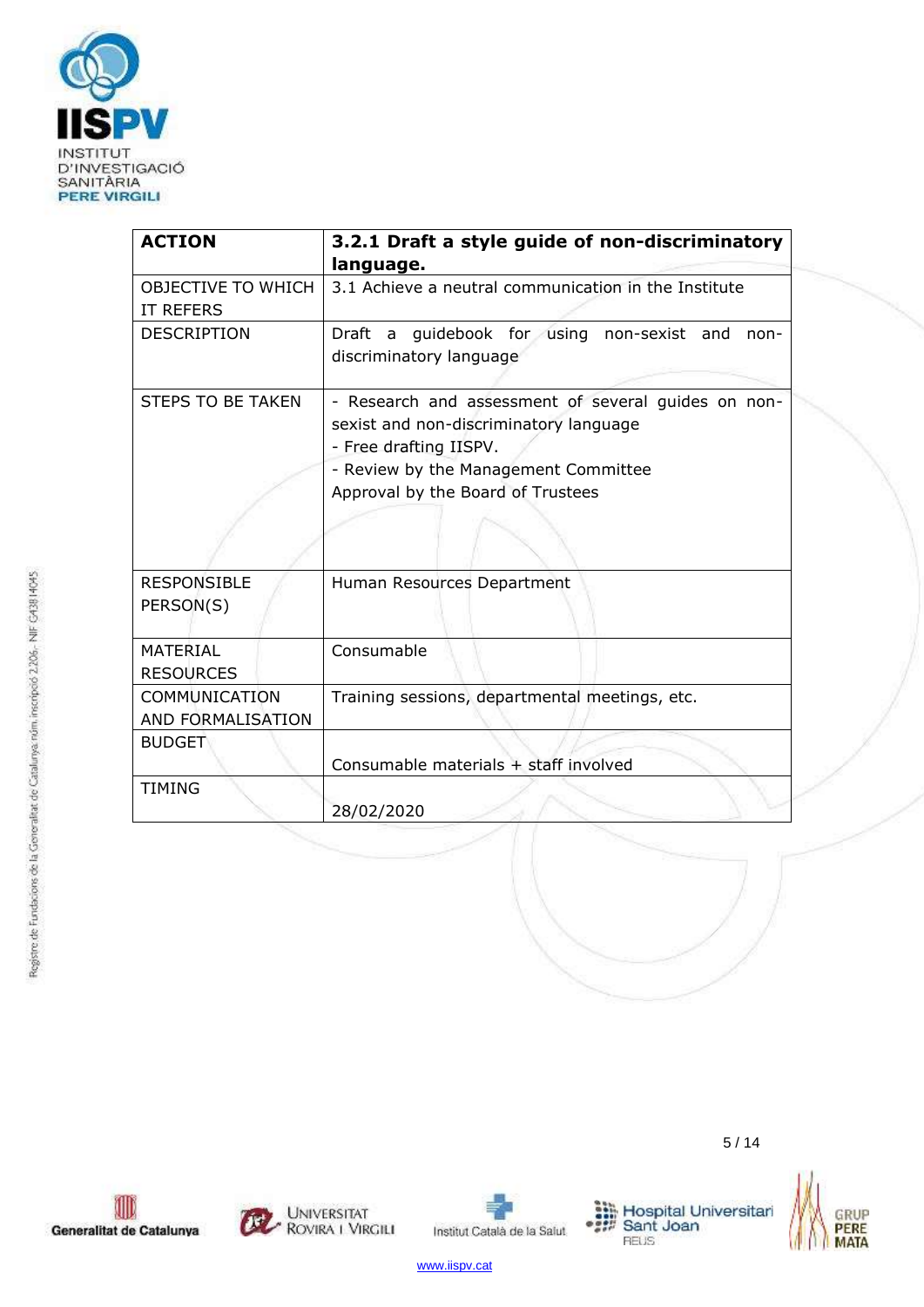

| <b>ACTION</b>             | 3.1.3 Review of language and documentation<br>generated by the Institution.  |
|---------------------------|------------------------------------------------------------------------------|
| <b>OBJECTIVE TO WHICH</b> | 3.1 Achieve a neutral communication in the Institute                         |
| IT REFERS                 |                                                                              |
| <b>DESCRIPTION</b>        | guidebook for using non-sexist and<br>Draft a<br>$non-$                      |
|                           | discriminatory language                                                      |
|                           |                                                                              |
| STEPS TO BE TAKEN         | Review of the language used in the Institution's<br>$\overline{\phantom{a}}$ |
|                           | documentation.                                                               |
|                           | - Correction and preparation of the new versions                             |
|                           |                                                                              |
| <b>RESPONSIBLE</b>        | Human<br>department<br>Resources<br>and<br>communication                     |
| PERSON(S)                 | department                                                                   |
|                           |                                                                              |
| MATERIAL                  | Consumable                                                                   |
| <b>RESOURCES</b>          |                                                                              |
| COMMUNICATION             | Training sessions, departmental meetings, etc.                               |
| AND FORMALISATION         |                                                                              |
| <b>BUDGET</b>             | Consumable materials, hours of the staff involved                            |
| TIMING                    | 30/07/2020                                                                   |









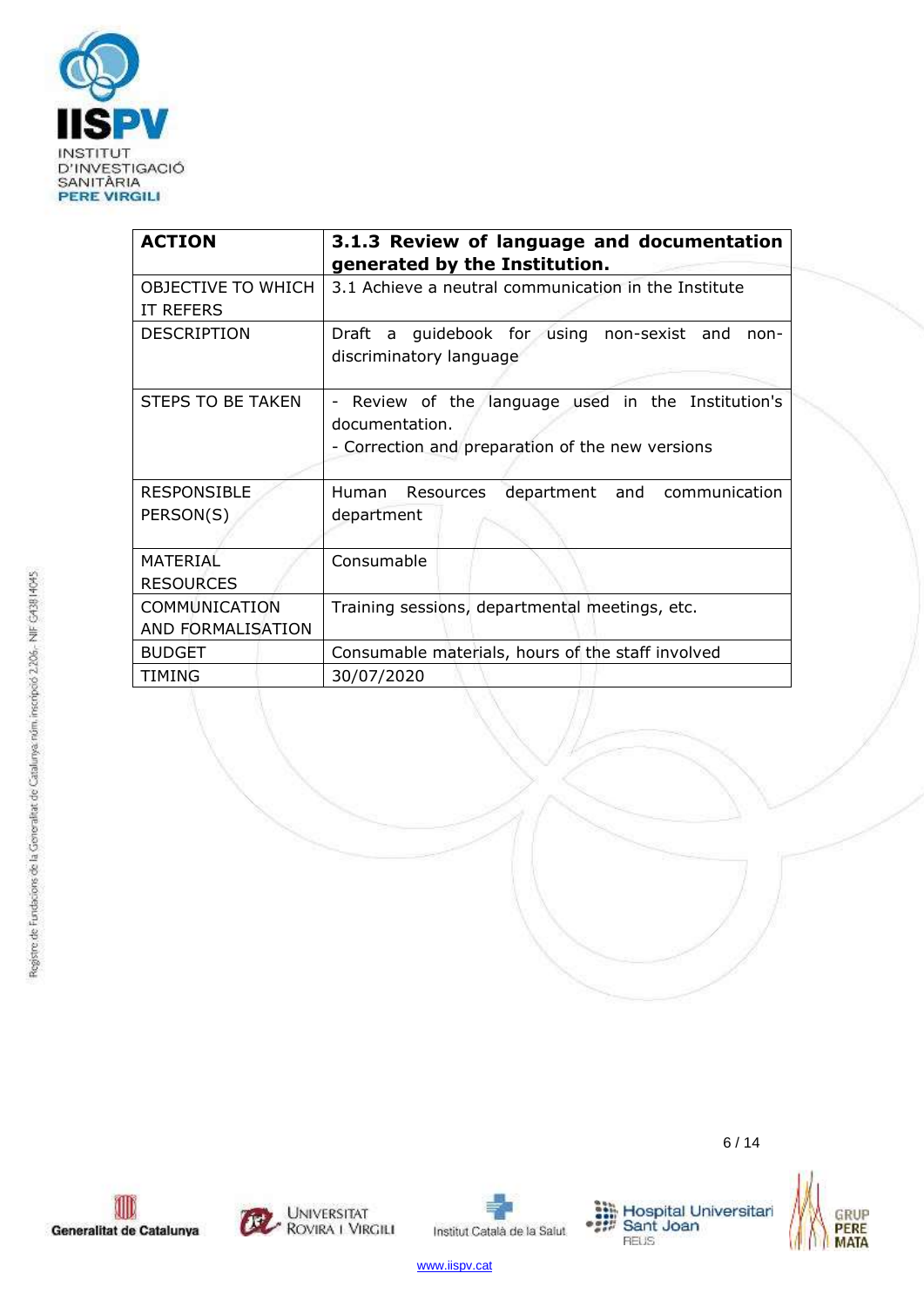

| <b>ACTION</b>                          | Design a<br>4.1.1<br>path<br>the<br>for<br>career<br>administrative department and platforms                                                                                     |
|----------------------------------------|----------------------------------------------------------------------------------------------------------------------------------------------------------------------------------|
| <b>OBJECTIVE TO WHICH</b><br>IT REFERS | 4.1 Guarantee equal opportunities in training and internal<br>promotion                                                                                                          |
| <b>DESCRIPTION</b>                     | Design a career path for the administrative department<br>and for staff in the various support departments.                                                                      |
| <b>STEPS TO BE TAKEN</b>               | - Search and assessment of different documentation with<br>regard to careers<br>- Draft career path<br>- Review by the Management Committee<br>Approval by the Board of Trustees |
| <b>RESPONSIBLE</b><br>PERSON(S)        | Human Resources Department                                                                                                                                                       |
| <b>MATERIAL</b><br><b>RESOURCES</b>    | Consumable                                                                                                                                                                       |
| COMMUNICATION<br>AND FORMALISATION     | Training sessions, departmental meetings, etc.                                                                                                                                   |
| <b>BUDGET</b>                          | Consumable materials, hours of the staff involved                                                                                                                                |
| <b>TIMING</b>                          | 30/06/21                                                                                                                                                                         |









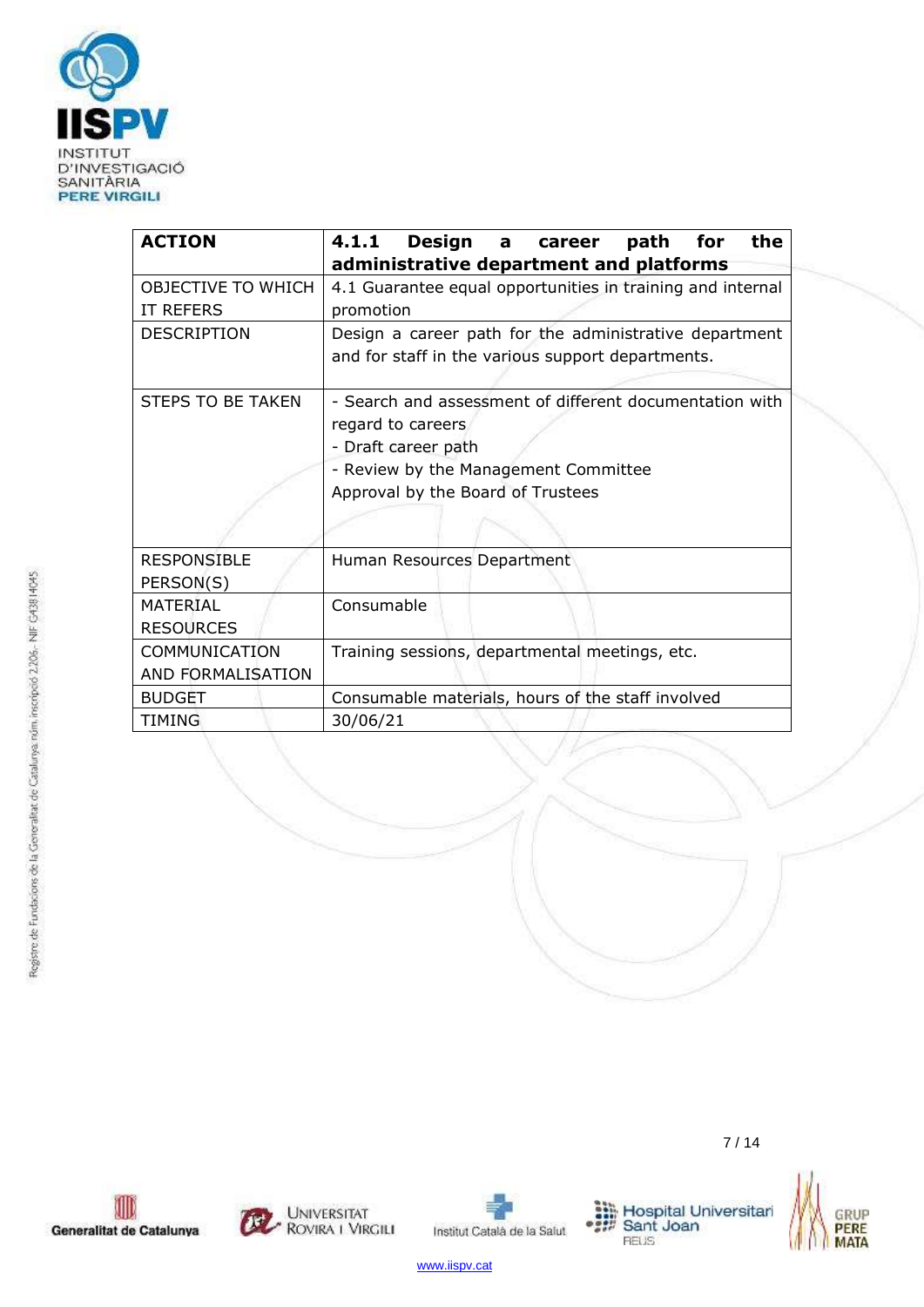

| <b>ACTION</b>                          | 4.1.2 Draft a document of indicators in relation to<br>the gender perspective on training.                                   |
|----------------------------------------|------------------------------------------------------------------------------------------------------------------------------|
| <b>OBJECTIVE TO WHICH</b><br>IT REFERS | 4.1 Guarantee equal opportunities in training and internal<br>promotion                                                      |
| <b>DESCRIPTION</b>                     | Preparation of a document that brings together the<br>indicators to be followed to assess training on gender<br>perspective. |
| STEPS TO BE TAKEN                      | - Drafting of the indicators document<br>- Review by the Management Committee<br>Approval by the Board of Trustees           |
| <b>RESPONSIBLE</b><br>PERSON(S)        | Human Resources Department                                                                                                   |
| <b>MATERIAL</b><br><b>RESOURCES</b>    | Consumable                                                                                                                   |
| COMMUNICATION<br>AND FORMALISATION     | Departmental meetings                                                                                                        |
| <b>BUDGET</b>                          | Consumable materials, hours of the staff involved                                                                            |
| TIMING                                 | 30/06/20                                                                                                                     |









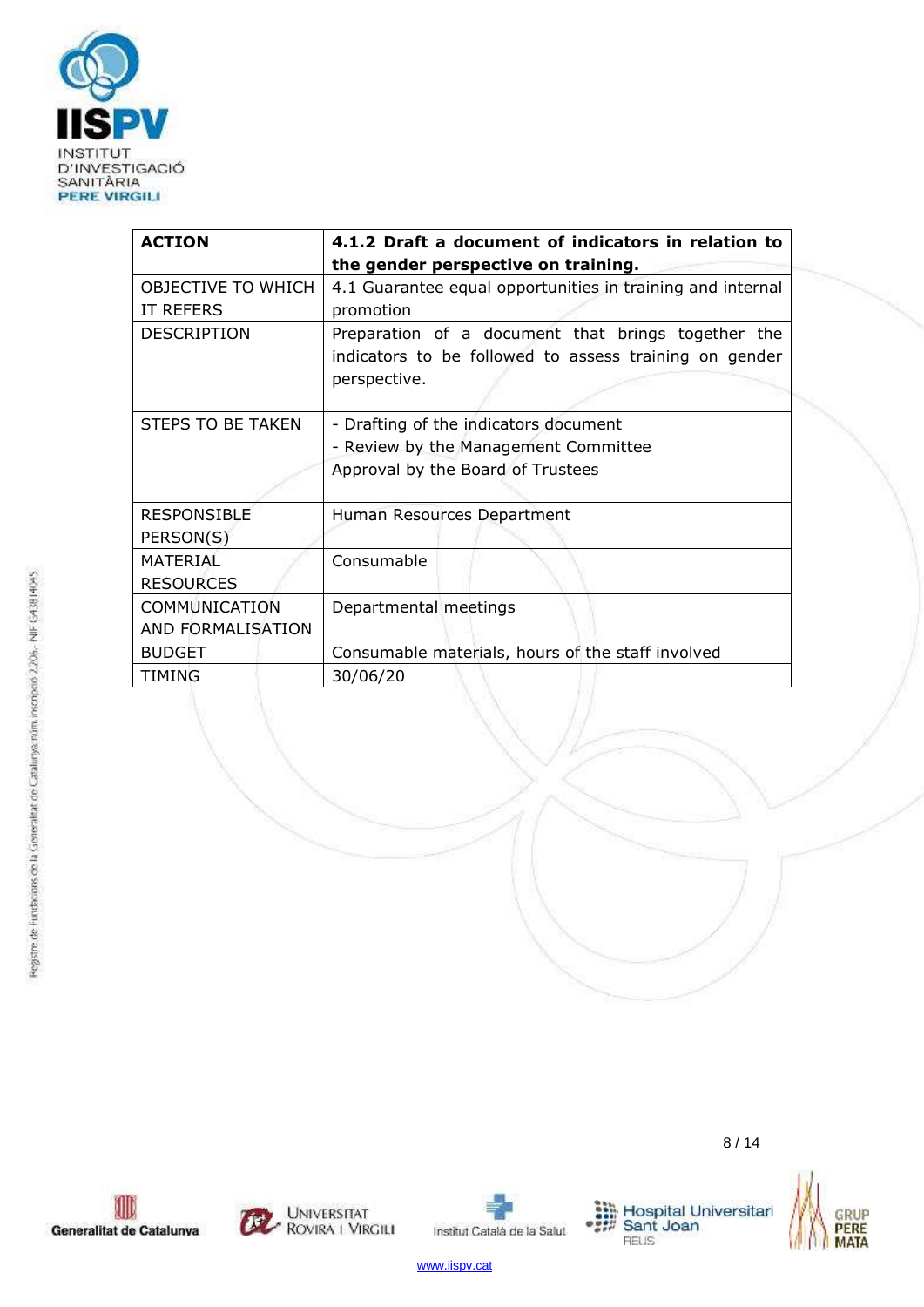

| <b>ACTION</b>             | 5.1.1 Promote the creation of joint team leader roles  |
|---------------------------|--------------------------------------------------------|
| <b>OBJECTIVE TO WHICH</b> | 5.1 Encourage the participation of women in management |
| IT REFERS                 | positions or as team leaders                           |
| <b>DESCRIPTION</b>        | Assessment of the various research groups regarding    |
|                           | gender perspective                                     |
|                           |                                                        |
| STEPS TO BE TAKEN         | - Research on and drafting of criteria                 |
|                           | - Assessment of results by the Management Committee    |
|                           |                                                        |
| <b>RESPONSIBLE</b>        | Management                                             |
| PERSON(S)                 |                                                        |
| MATERIAL                  | Consumable                                             |
| <b>RESOURCES</b>          |                                                        |
| COMMUNICATION             | Meetings with the research groups                      |
| AND FORMALISATION         |                                                        |
| <b>BUDGET</b>             | Consumable materials, hours of the staff involved      |
| TIMING                    | 31/12/21                                               |
|                           |                                                        |

O Generalitat de Catalunya









9 / 14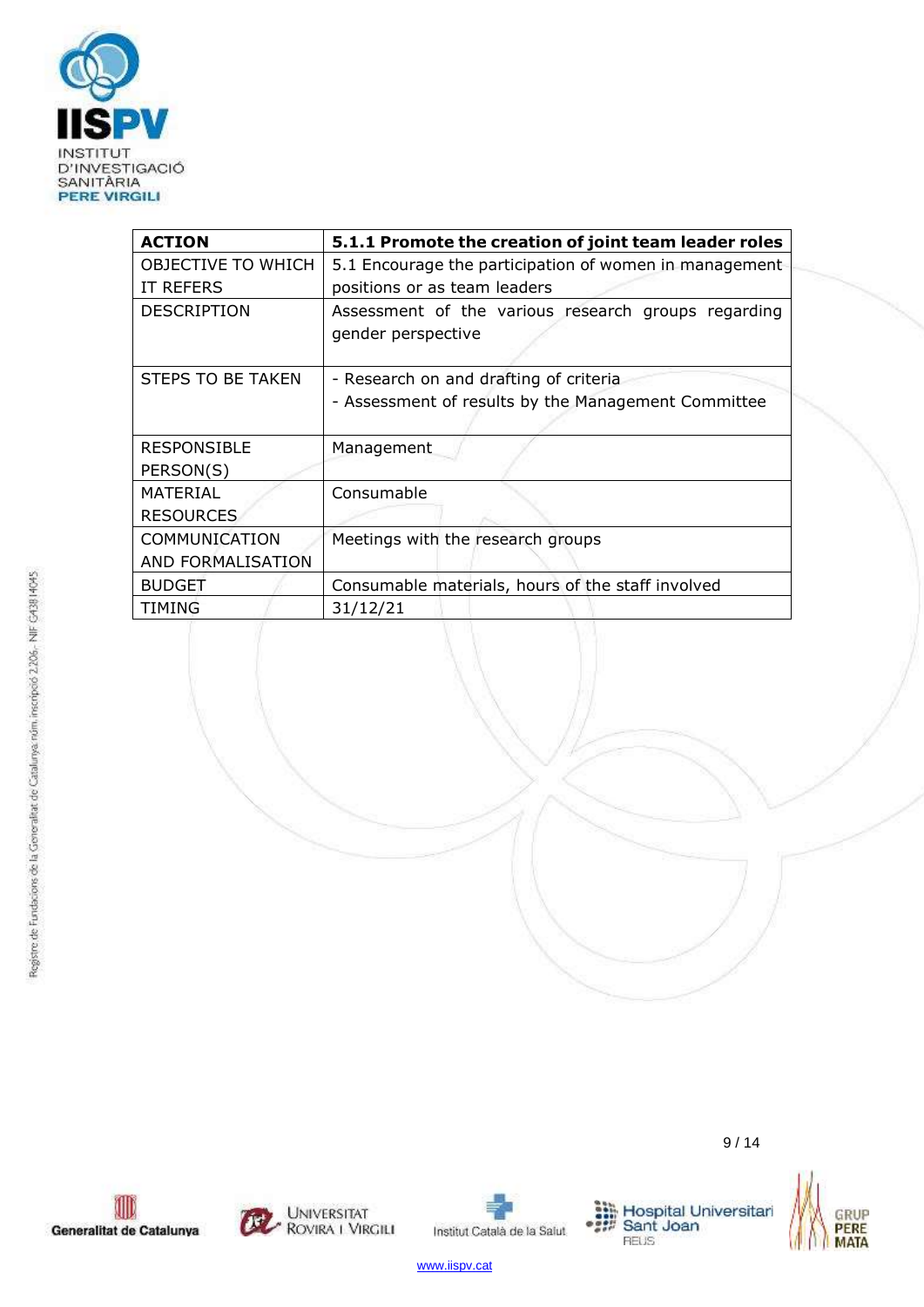

| <b>ACTION</b>                      | 6.1.1 Annual survey on participation and<br>work/life balance<br>regarding<br>preference<br>measures                          |
|------------------------------------|-------------------------------------------------------------------------------------------------------------------------------|
| OBJECTIVE TO WHICH<br>IT REFERS    | 6.1 Strengthen work/life balance measures                                                                                     |
| <b>DESCRIPTION</b>                 | Yearly calculation of the staff's participation<br>and<br>preference in terms of work/life balance measures.                  |
| <b>STEPS TO BE TAKEN</b>           | - Draft the survey<br>- Dissemination among the workers<br>- Analysis of results<br>Application of new measures if applicable |
| <b>RESPONSIBLE</b><br>PERSON(S)    | Human Resources Department                                                                                                    |
| MATERIAL<br><b>RESOURCES</b>       | Consumable                                                                                                                    |
| COMMUNICATION<br>AND FORMALISATION | Human Resources meetings                                                                                                      |
| <b>BUDGET</b>                      | Consumable materials, hours of the staff involved                                                                             |
| TIMING                             | 31/12/22                                                                                                                      |



0 Generalitat de Catalunya





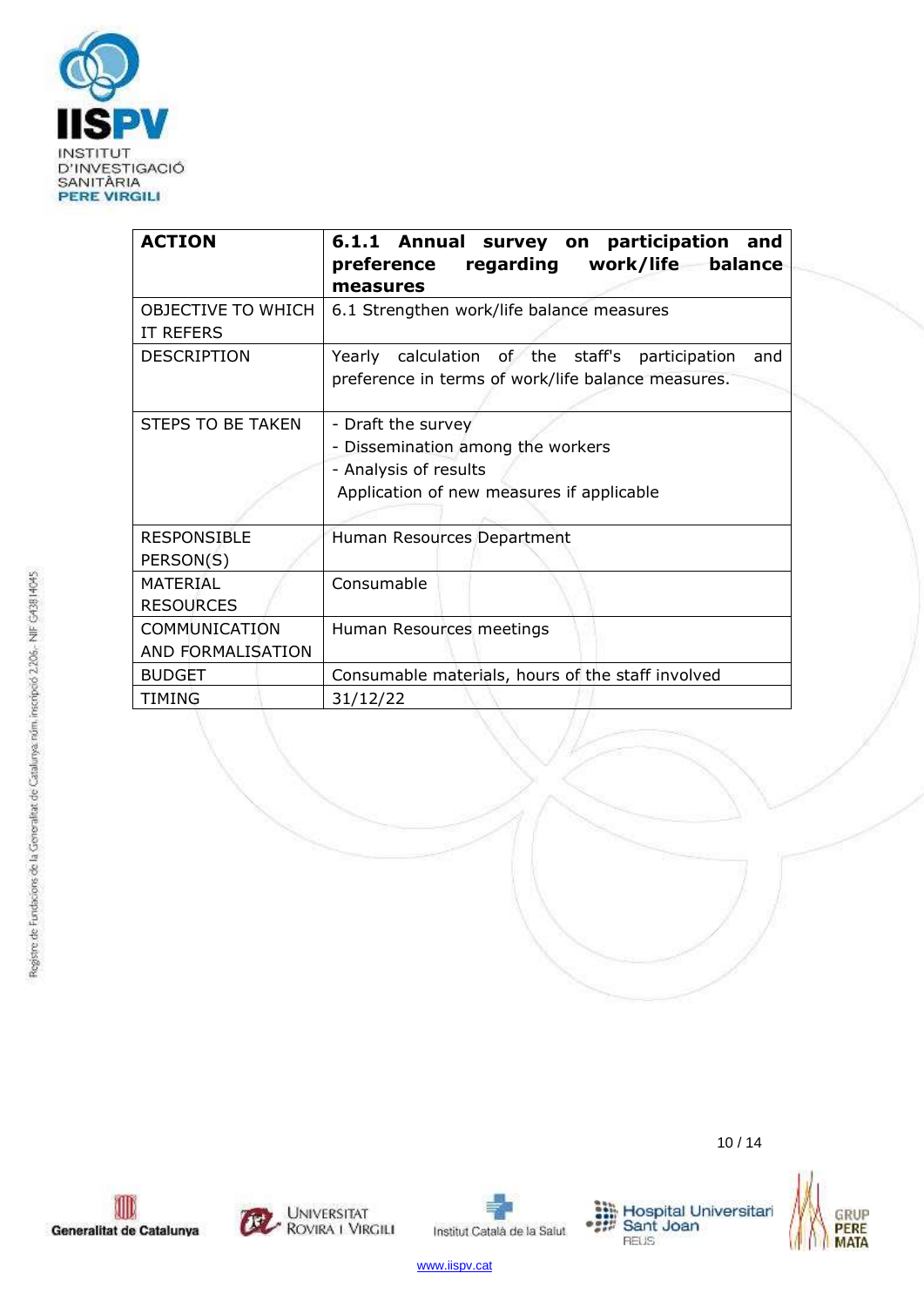

| <b>ACTION</b>                          | 7.1.1 Create indicators to assess occupational<br>risks from a gender perspective                                                |
|----------------------------------------|----------------------------------------------------------------------------------------------------------------------------------|
| <b>OBJECTIVE TO WHICH</b><br>IT REFERS | 7.1 Achieve an egalitarian management of health and risk<br>prevention                                                           |
| <b>DESCRIPTION</b>                     | Yearly calculation of the indicators in this aspect with a<br>gender perspective                                                 |
| STEPS TO BE TAKEN                      | - Drafting of the indicators manual<br>- Calculate results<br>- Analysis of results<br>Application of new measures if applicable |
| <b>RESPONSIBLE</b><br>PERSON(S)        | Human Resources Department                                                                                                       |
| MATERIAL<br><b>RESOURCES</b>           | Consumable                                                                                                                       |
| COMMUNICATION<br>AND FORMALISATION     | Human Resources meetings                                                                                                         |
| <b>BUDGET</b>                          | Consumable materials, hours of the staff involved                                                                                |
| <b>TIMING</b>                          | 31/12/21                                                                                                                         |



O Generalitat de Catalunya







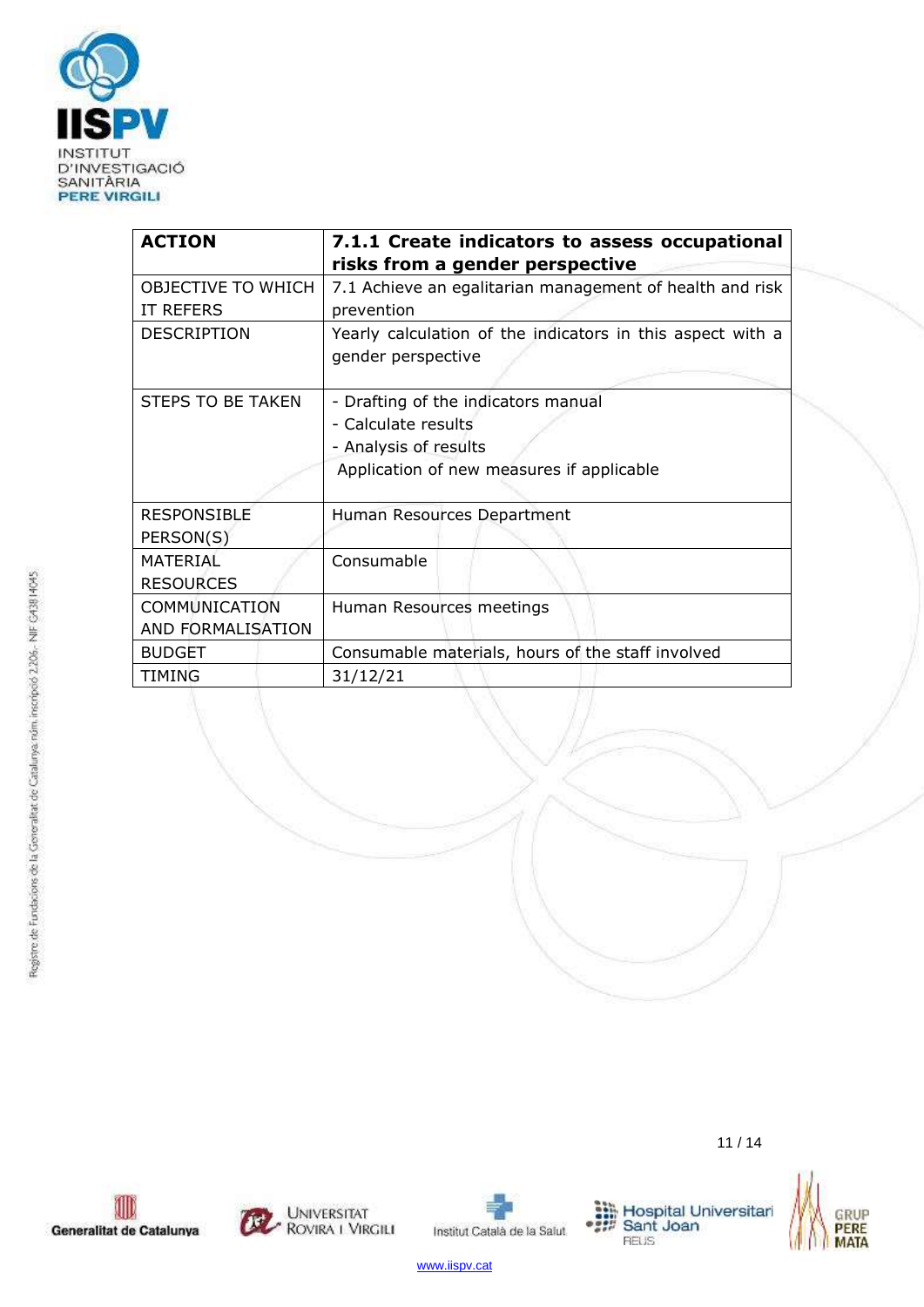

| 7.1.2 Update the plan and procedures of the<br>anti-harassment protocol |
|-------------------------------------------------------------------------|
| 7.1 Achieve an egalitarian management of health and risk                |
| prevention                                                              |
| Review and new version of the anti-harassment protocol                  |
| - Review protocol                                                       |
| - Editing                                                               |
| - Approval of new protocol                                              |
| - Dissemination of new protocol                                         |
|                                                                         |
| Human Resources Department                                              |
|                                                                         |
| Consumable                                                              |
|                                                                         |
| Human Resources meetings                                                |
|                                                                         |
| Consumable materials, hours of the staff involved                       |
| 30/06/21                                                                |
|                                                                         |

Hospital Universitari<br>
Sant Joan<br>
REUS



O Generalitat de Catalunya



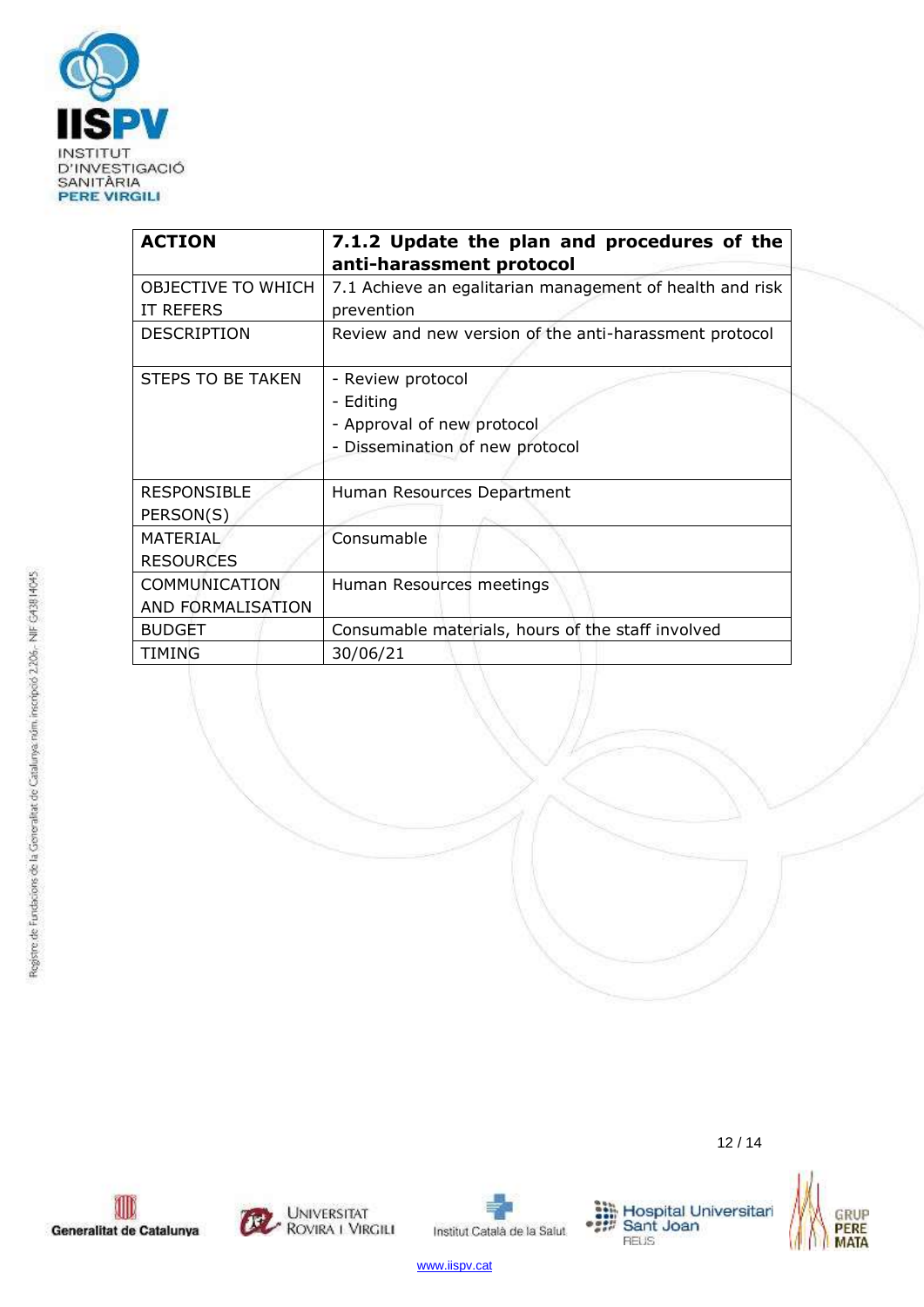

| <b>ACTION</b>             | 7.1.3 Review members and setting up of the<br>anti-harassment committee |
|---------------------------|-------------------------------------------------------------------------|
| <b>OBJECTIVE TO WHICH</b> | 7.1 Achieve an egalitarian management of health and risk                |
| IT REFERS                 | prevention                                                              |
| <b>DESCRIPTION</b>        | Review of the current members and training                              |
| STEPS TO BE TAKEN         | - Review of the current members                                         |
|                           | - Change if necessary                                                   |
|                           | - Approval of new committee                                             |
|                           | - Training                                                              |
|                           |                                                                         |
| RESPONSIBLE               | Human Resources Department                                              |
| PERSON(S)                 |                                                                         |
| MATERIAL                  | Consumable                                                              |
| <b>RESOURCES</b>          |                                                                         |
| <b>COMMUNICATION</b>      | Human Resources meetings                                                |
| AND FORMALISATION         |                                                                         |
| <b>BUDGET</b>             | Consumable materials, hours of the staff involved                       |
| TIMING                    | 30/06/2020                                                              |



O Generalitat de Catalunya



Institut Català de la Salut



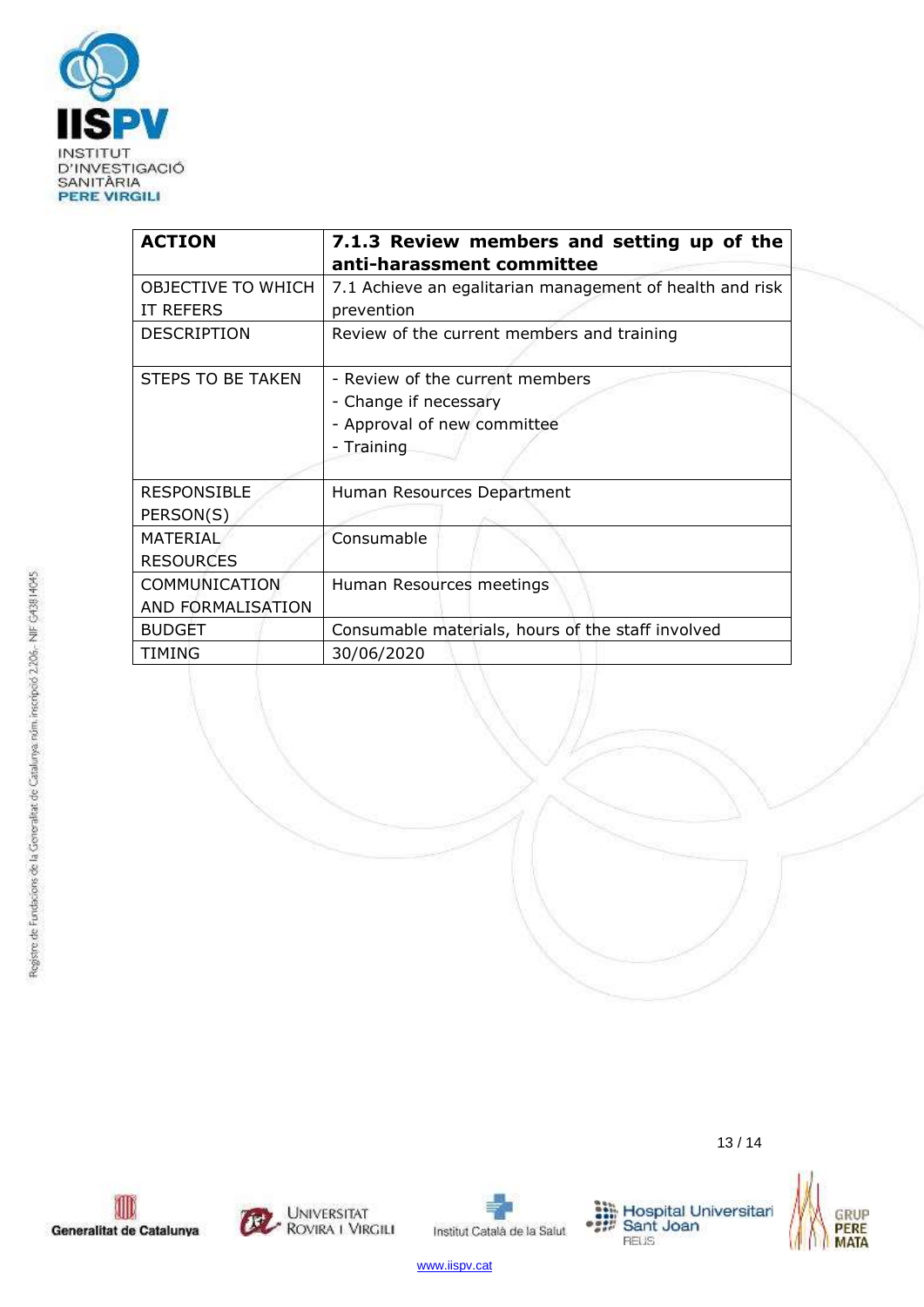

| <b>ACTION</b>      | 8.1.1 Create a document of indicators of annual       |
|--------------------|-------------------------------------------------------|
|                    | review of egalitarian working conditions              |
| OBJECTIVE TO WHICH |                                                       |
|                    | 8.1 Guarantee egalitarian working conditions          |
| IT REFERS          |                                                       |
| <b>DESCRIPTION</b> | Creation of the document of indicators with regard to |
|                    | working conditions                                    |
|                    |                                                       |
| STEPS TO BE TAKEN  | - Draft indicators document                           |
|                    | - Collect data                                        |
|                    | - Analysis of results                                 |
|                    | Application of new measures if applicable             |
|                    |                                                       |
| <b>RESPONSIBLE</b> | Human Resources Department                            |
| PERSON(S)          |                                                       |
| <b>MATERIAL</b>    | Consumable                                            |
| <b>RESOURCES</b>   |                                                       |
| COMMUNICATION      | Human Resources meetings                              |
| AND FORMALISATION  |                                                       |
| <b>BUDGET</b>      | Consumable materials, hours of the staff involved     |
| TIMING             | 31/12/21                                              |









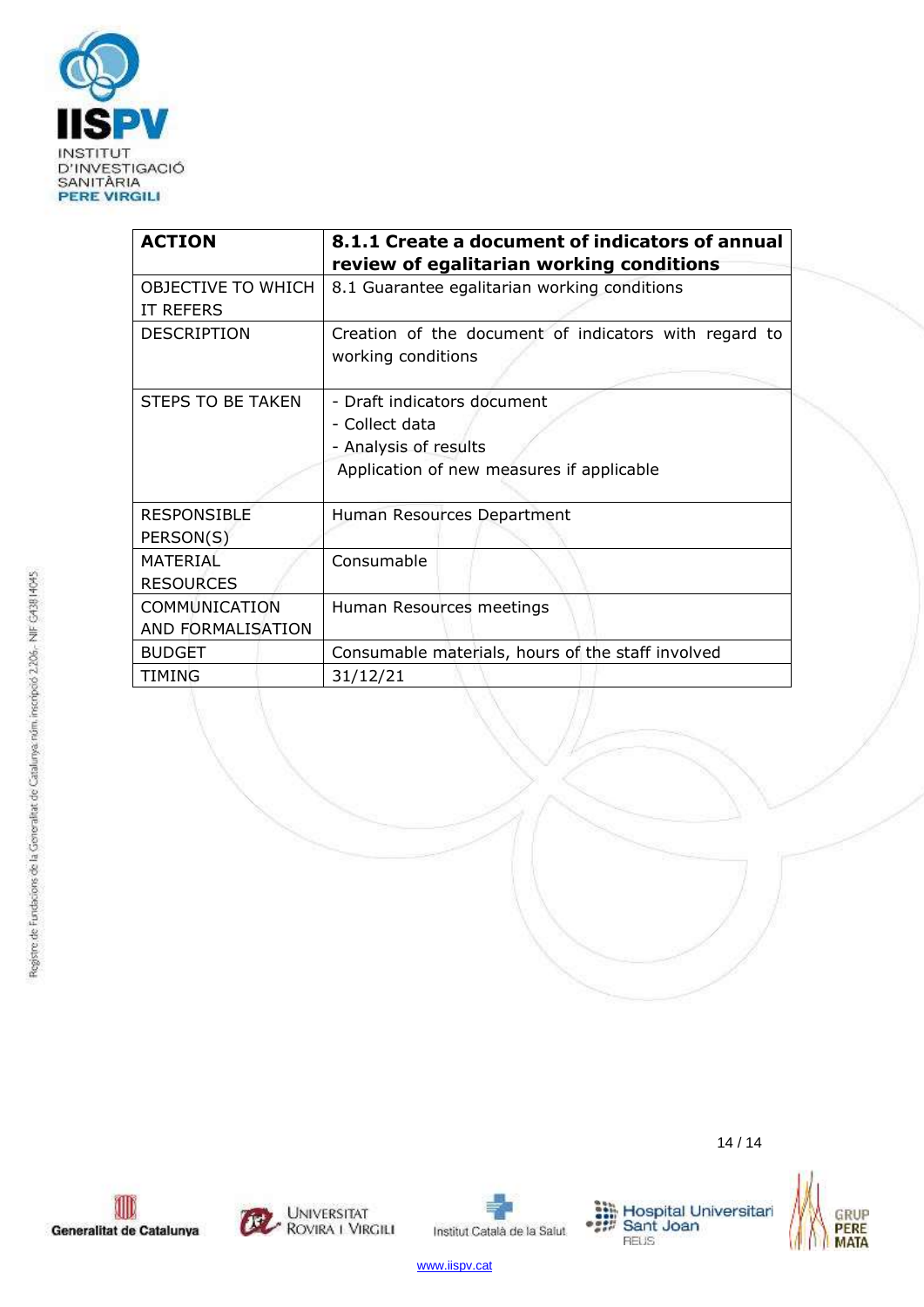

# **Monitoring and assessment.**

The Pere Virgili Health Research Institute considers the implementation process of the equality plan to be a dynamic and flexible process in which everyone in the organisation participates. For this reason, the implementation of each of the planned actions will be monitored, which will give us continuous feedback of the direction we are headed. This may mean that, during the course of the implementation of this first equality plan, we may need to add new actions that could enrich the process.

This monitoring will be conducted by the person responsible for each action and its progress will be pooled in the meetings of the company's equality committee. The meetings will be set up on a monthly basis during the first year and will be convened by the person who will coordinate the committee.

The actions initially proposed are aimed at achieving equal opportunities in staff selection, training and promotion, among other things, which we consider necessary to be able to balance the presence of men and women in our organisation, both by pay level and by departments and positions. However, if we see that these actions are not sufficient during the follow-up sessions to achieve the objectives set, the equality committee will be in charge of analysing the fitness for purpose of the design of affirmative actions. This adaptation will be studied together with the people in charge of the different departments and with the staff's opinion, taking into account that we will be at a later stage of the implementation of the plan, where all people will be aware and informed about it and about its implications and objectives.

In order for the monitoring of the different actions to be useful to us when assessing them, the people in charge will be able to systematically document any problems that arise, the aspects that need to be improved or, simply, how it is working and what results the specific action is yielding, with a monitoring sheet which will ensure that the monitoring is carried out correctly and systematically.









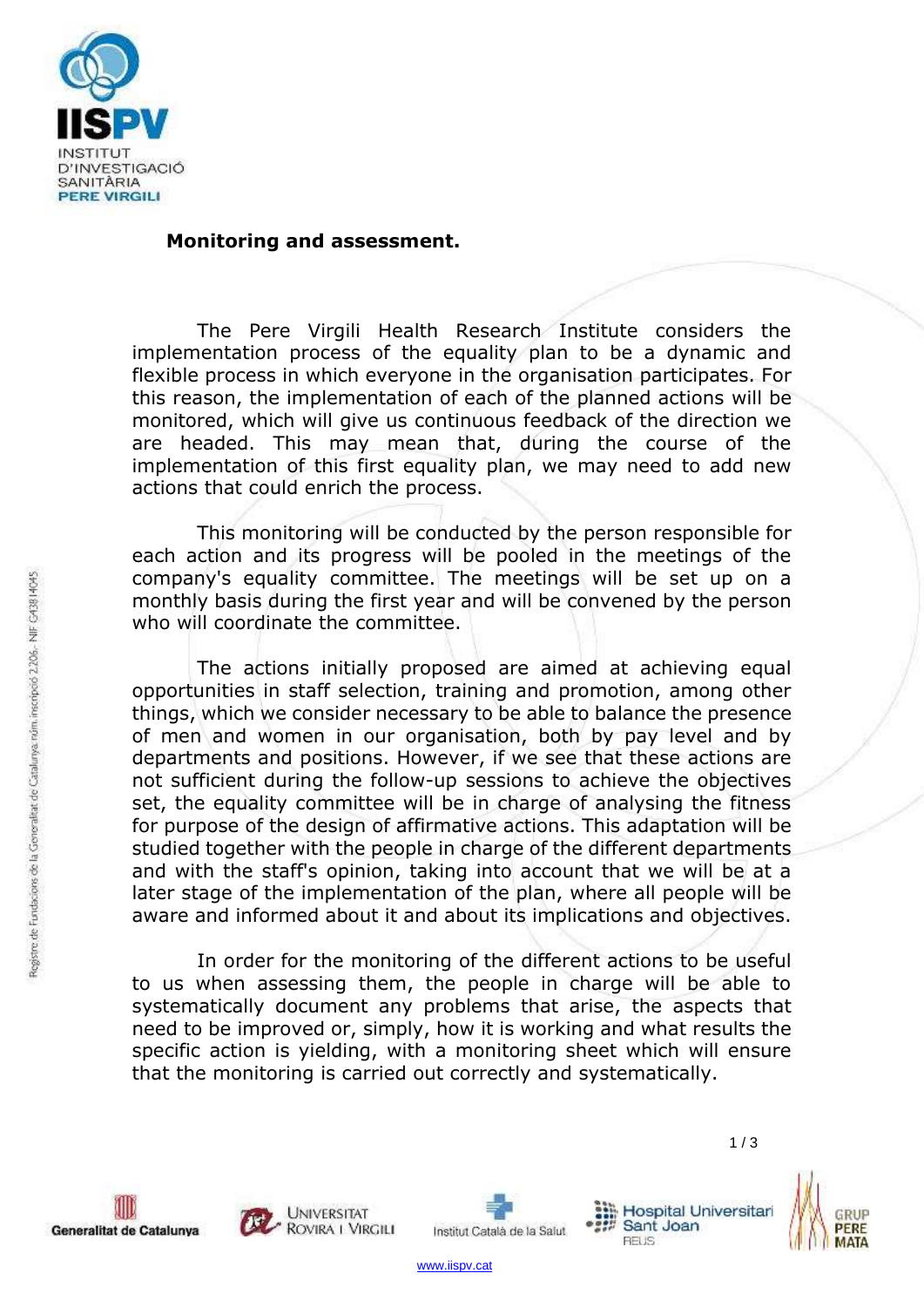

However, at the request of any of the committee members, an extraordinary meeting may be held to analyse difficulties arising in the implementation of any of the actions, as well as proposals received from anyone in the organisation and the people responsible for each action.

Once the entire implementation process of the equality plan is complete, we will move on to the assessment phase thereof. This assessment will be based on the data collected throughout the monitoring of the implementation of the actions, proposals and perceptions of the staff as well as the analysis of quantitative and qualitative data that were already the subject of analysis in the diagnostic audit of this plan. Likewise, both quantitative and qualitative data will be analysed by the equality committee and, where deemed necessary, this information will be supplemented by individual and/or group interviews with staff members.

# **Timing**

Below is a calendar where we have listed the tasks performed with their timing for each of the phases of the plan, from the beginning where the company was engaged in a search for information to the assessment of the implemented plan.

Between these two phases we give details of: the dates on which the company went ahead to inform the organisation's staff about the future implementation of the equality plan and involvement from management, the stages of research and diagnostic audit with data collection, followed by identification and analysis thereof that gave us the points for improvement that had to be addressed. In the same way, the deadlines for the implementation of each of the planned actions that make up this equality plan have been detailed.







[www.iispv.cat](http://www.iispv.cat/)



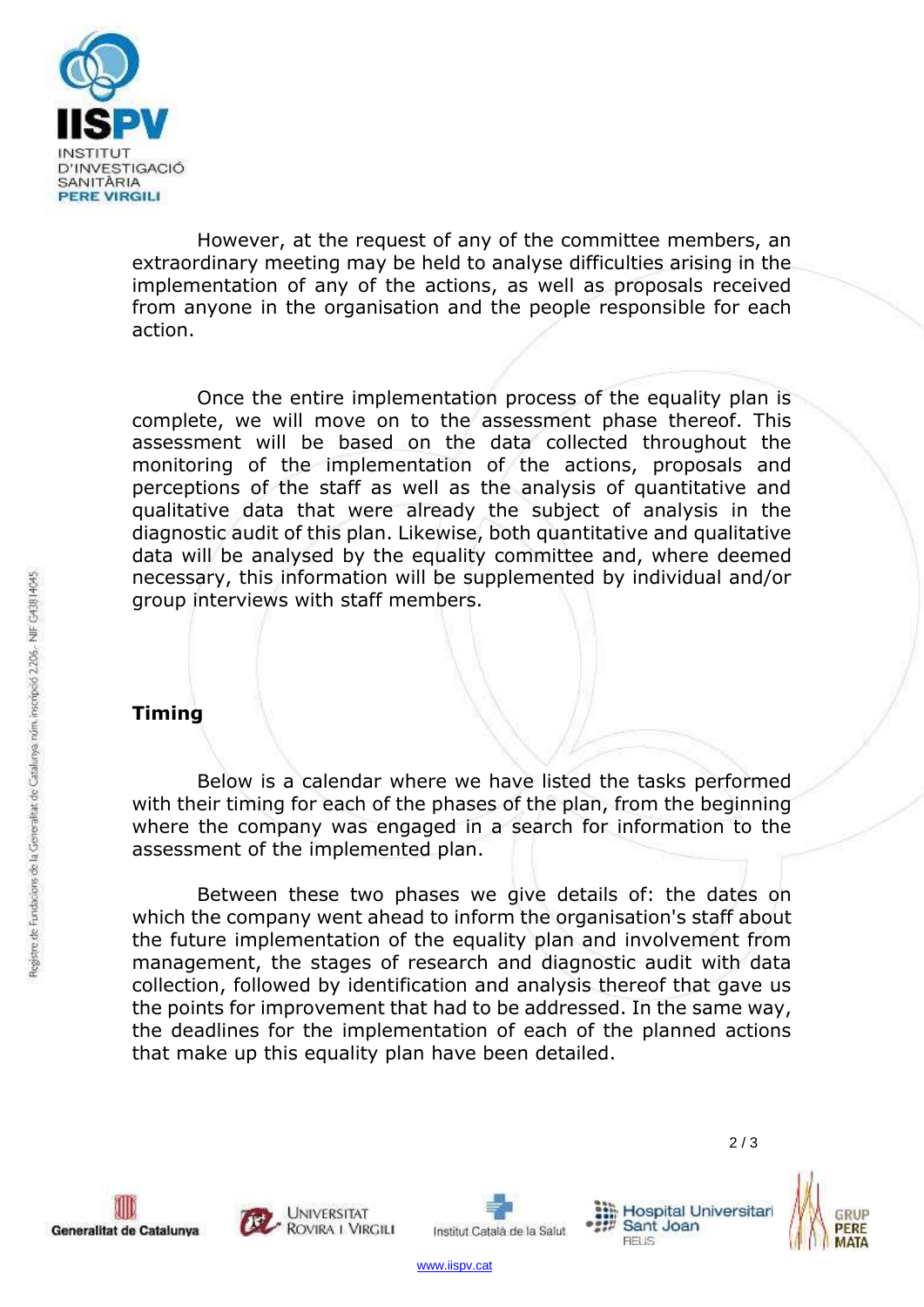





UNIVERSITAT

Institut Català de la Salut







0 Generalitat de Catalunya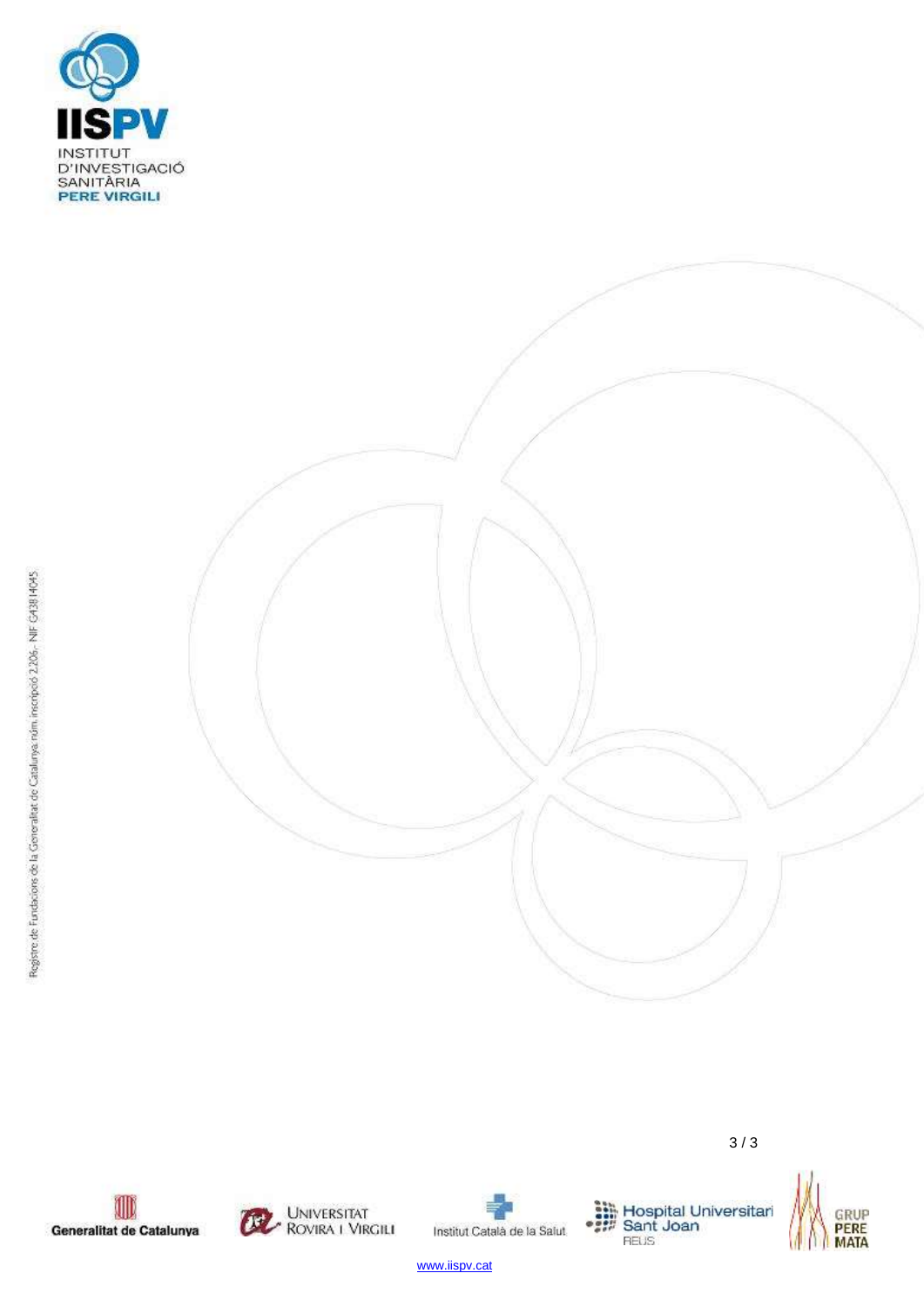|                       | 2019 |    |    | 2020           |    |    |    | 2021           |    | 2022 |    |                |    | 2023 |    |                |    |
|-----------------------|------|----|----|----------------|----|----|----|----------------|----|------|----|----------------|----|------|----|----------------|----|
|                       | Q4   | Q1 | Q2 | Q <sub>3</sub> | Q4 | Q1 | Q2 | Q <sub>3</sub> | Q4 | Q1   | Q2 | Q <sub>3</sub> | Q4 | Q1   | Q2 | Q <sub>3</sub> | Q4 |
| DATA COLLECTION       |      |    |    |                |    |    |    |                |    |      |    |                |    |      |    |                |    |
| DATA ANALYSIS         |      |    |    |                |    |    |    |                |    |      |    |                |    |      |    |                |    |
| <b>PLAN DESIGN</b>    |      |    |    |                |    |    |    |                |    |      |    |                |    |      |    |                |    |
| 1.1.1 Allocate budget |      |    |    |                |    |    |    |                |    |      |    |                |    |      |    |                |    |
| for equality          |      |    |    |                |    |    |    |                |    |      |    |                |    |      |    |                |    |
| management in the     |      |    |    |                |    |    |    |                |    |      |    |                |    |      |    |                |    |
| Institute's general   |      |    |    |                |    |    |    |                |    |      |    |                |    |      |    |                |    |
| budget                |      |    |    |                |    |    |    |                |    |      |    |                |    |      |    |                |    |
| 1.1.2 Review the      |      |    |    |                |    |    |    |                |    |      |    |                |    |      |    |                |    |
| composition and       |      |    |    |                |    |    |    |                |    |      |    |                |    |      |    |                |    |
| activity of the       |      |    |    |                |    |    |    |                |    |      |    |                |    |      |    |                |    |
| equality and HRS4R    |      |    |    |                |    |    |    |                |    |      |    |                |    |      |    |                |    |
| committees            |      |    |    |                |    |    |    |                |    |      |    |                |    |      |    |                |    |
| 2.1.1 Send the new    |      |    |    |                |    |    |    |                |    |      |    |                |    |      |    |                |    |
| equality plan to each |      |    |    |                |    |    |    |                |    |      |    |                |    |      |    |                |    |
| worker with a         |      |    |    |                |    |    |    |                |    |      |    |                |    |      |    |                |    |
| summary of the        |      |    |    |                |    |    |    |                |    |      |    |                |    |      |    |                |    |
| document for a fast   |      |    |    |                |    |    |    |                |    |      |    |                |    |      |    |                |    |
| reading thereof.      |      |    |    |                |    |    |    |                |    |      |    |                |    |      |    |                |    |
| 3.1.1 Review of       |      |    |    |                |    |    |    |                |    |      |    |                |    |      |    |                |    |
| language and          |      |    |    |                |    |    |    |                |    |      |    |                |    |      |    |                |    |
| advertising on the    |      |    |    |                |    |    |    |                |    |      |    |                |    |      |    |                |    |
| new website to        |      |    |    |                |    |    |    |                |    |      |    |                |    |      |    |                |    |
| ensure they are not   |      |    |    |                |    |    |    |                |    |      |    |                |    |      |    |                |    |
| discriminatory.       |      |    |    |                |    |    |    |                |    |      |    |                |    |      |    |                |    |
| 3.2.1 Draft a style   |      |    |    |                |    |    |    |                |    |      |    |                |    |      |    |                |    |
| guide of non-         |      |    |    |                |    |    |    |                |    |      |    |                |    |      |    |                |    |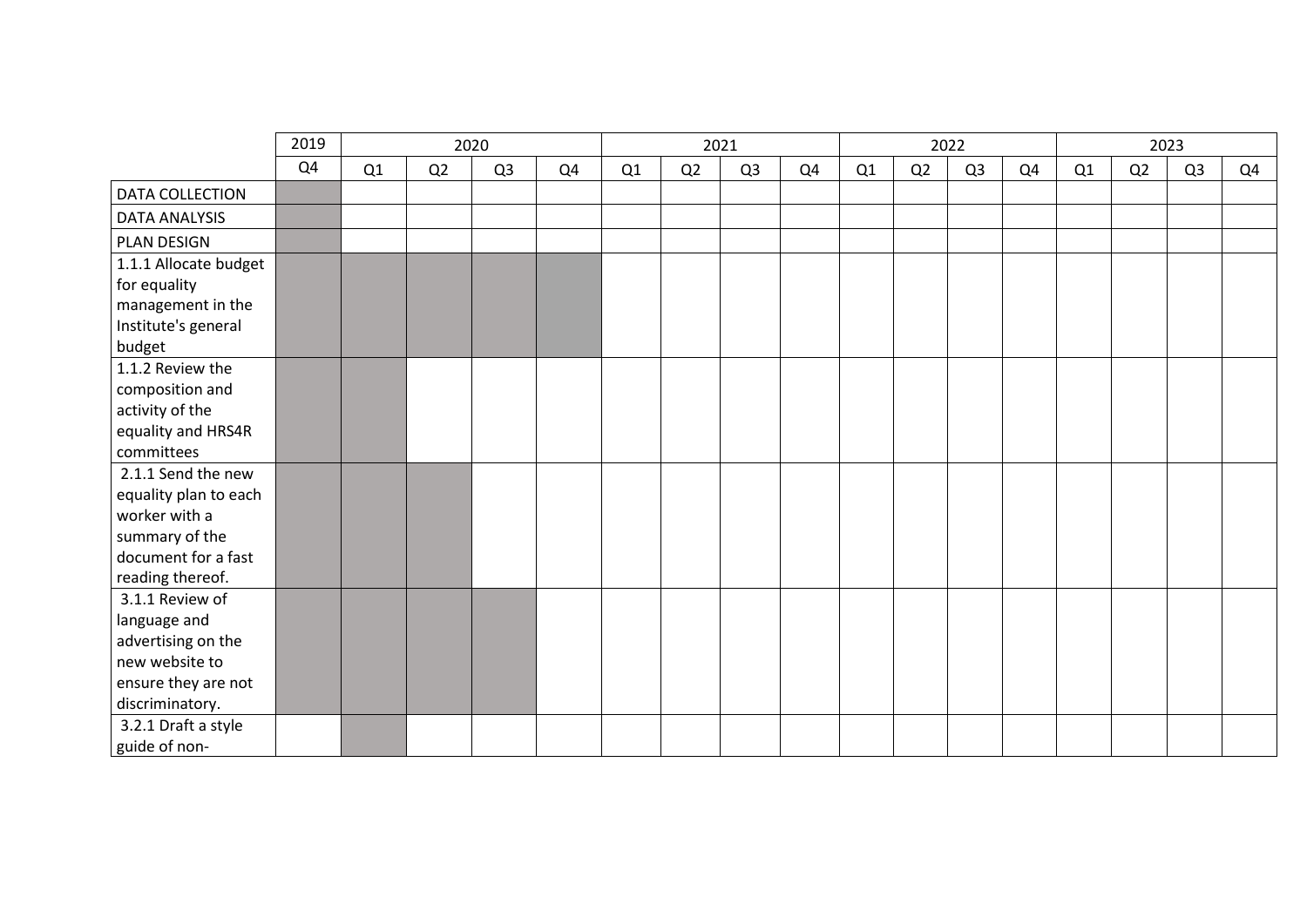| discriminatory         |  |  |  |  |  |  |  |  |  |
|------------------------|--|--|--|--|--|--|--|--|--|
| language.              |  |  |  |  |  |  |  |  |  |
| 3.1.3 Review of        |  |  |  |  |  |  |  |  |  |
| language and           |  |  |  |  |  |  |  |  |  |
| documentation          |  |  |  |  |  |  |  |  |  |
| generated by the       |  |  |  |  |  |  |  |  |  |
| Institution.           |  |  |  |  |  |  |  |  |  |
| 4.1.1 Design a career  |  |  |  |  |  |  |  |  |  |
| path for the           |  |  |  |  |  |  |  |  |  |
| administrative         |  |  |  |  |  |  |  |  |  |
| department and         |  |  |  |  |  |  |  |  |  |
| platforms              |  |  |  |  |  |  |  |  |  |
| 4.1.2 Draft a          |  |  |  |  |  |  |  |  |  |
| document of            |  |  |  |  |  |  |  |  |  |
| indicators in relation |  |  |  |  |  |  |  |  |  |
| to the gender          |  |  |  |  |  |  |  |  |  |
| perspective on         |  |  |  |  |  |  |  |  |  |
| training.              |  |  |  |  |  |  |  |  |  |
| 5.1.1 Promote the      |  |  |  |  |  |  |  |  |  |
| creation of joint team |  |  |  |  |  |  |  |  |  |
| leader roles           |  |  |  |  |  |  |  |  |  |
| 6.1.1 Annual survey    |  |  |  |  |  |  |  |  |  |
| on participation and   |  |  |  |  |  |  |  |  |  |
| preference regarding   |  |  |  |  |  |  |  |  |  |
| work/life balance      |  |  |  |  |  |  |  |  |  |
| measures               |  |  |  |  |  |  |  |  |  |
| 7.1.1 Create           |  |  |  |  |  |  |  |  |  |
| indicators to assess   |  |  |  |  |  |  |  |  |  |
| occupational risks     |  |  |  |  |  |  |  |  |  |
| from a gender          |  |  |  |  |  |  |  |  |  |
| perspective,           |  |  |  |  |  |  |  |  |  |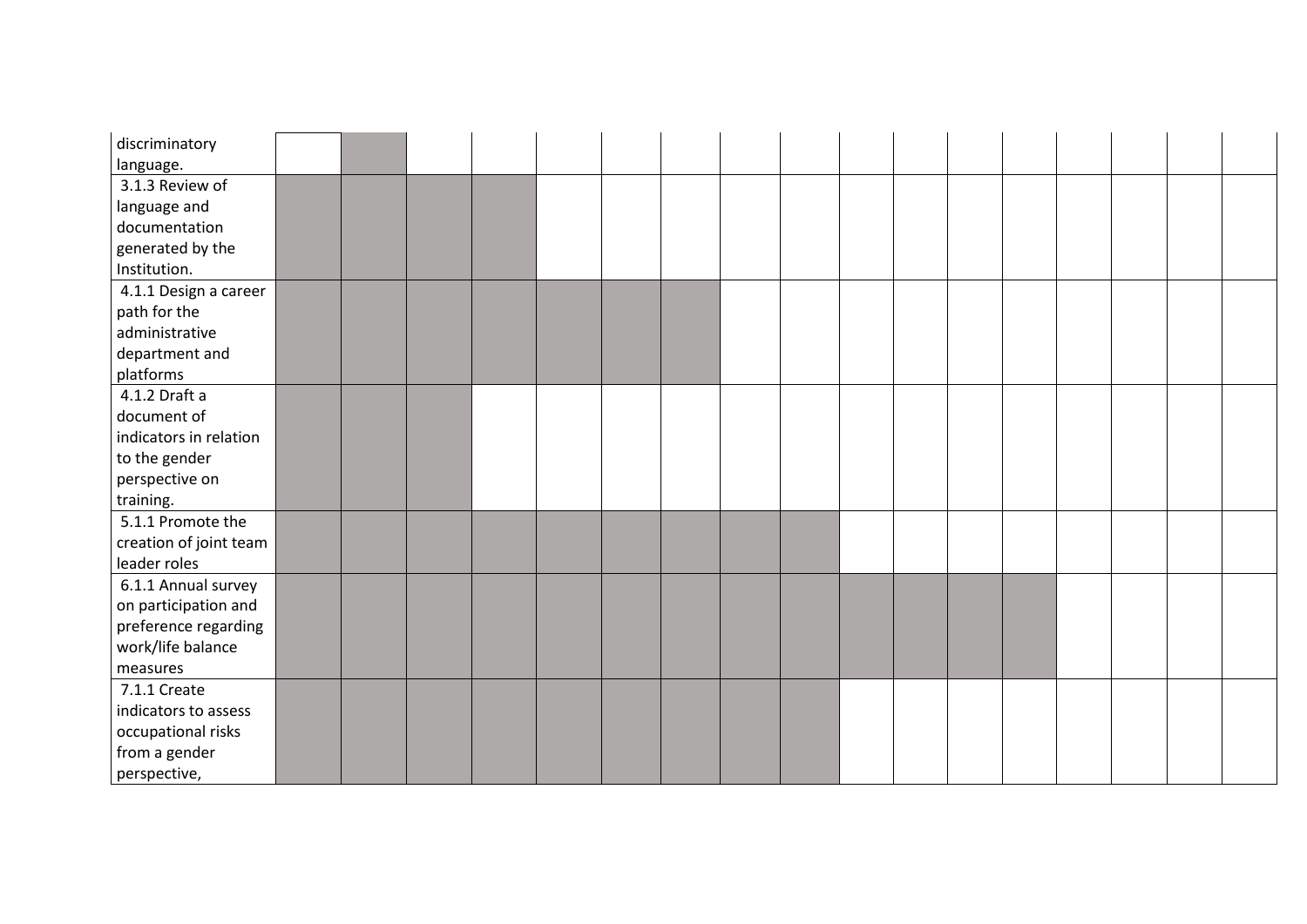| absenteeism and       |  |  |  |  |  |  |  |  |  |
|-----------------------|--|--|--|--|--|--|--|--|--|
| reasons for taking    |  |  |  |  |  |  |  |  |  |
| leave.                |  |  |  |  |  |  |  |  |  |
| 7.1.2 Update the      |  |  |  |  |  |  |  |  |  |
| plan and procedures   |  |  |  |  |  |  |  |  |  |
| of the anti-          |  |  |  |  |  |  |  |  |  |
| harassment protocol.  |  |  |  |  |  |  |  |  |  |
| 7.1.3 Review          |  |  |  |  |  |  |  |  |  |
| members and setting   |  |  |  |  |  |  |  |  |  |
| up of the anti-       |  |  |  |  |  |  |  |  |  |
| harassment            |  |  |  |  |  |  |  |  |  |
| committee             |  |  |  |  |  |  |  |  |  |
| 8.1.1 Create a        |  |  |  |  |  |  |  |  |  |
| document of           |  |  |  |  |  |  |  |  |  |
| indicators of annual  |  |  |  |  |  |  |  |  |  |
| review of egalitarian |  |  |  |  |  |  |  |  |  |
| working conditions    |  |  |  |  |  |  |  |  |  |
| Monitoring            |  |  |  |  |  |  |  |  |  |
| Assessment            |  |  |  |  |  |  |  |  |  |
|                       |  |  |  |  |  |  |  |  |  |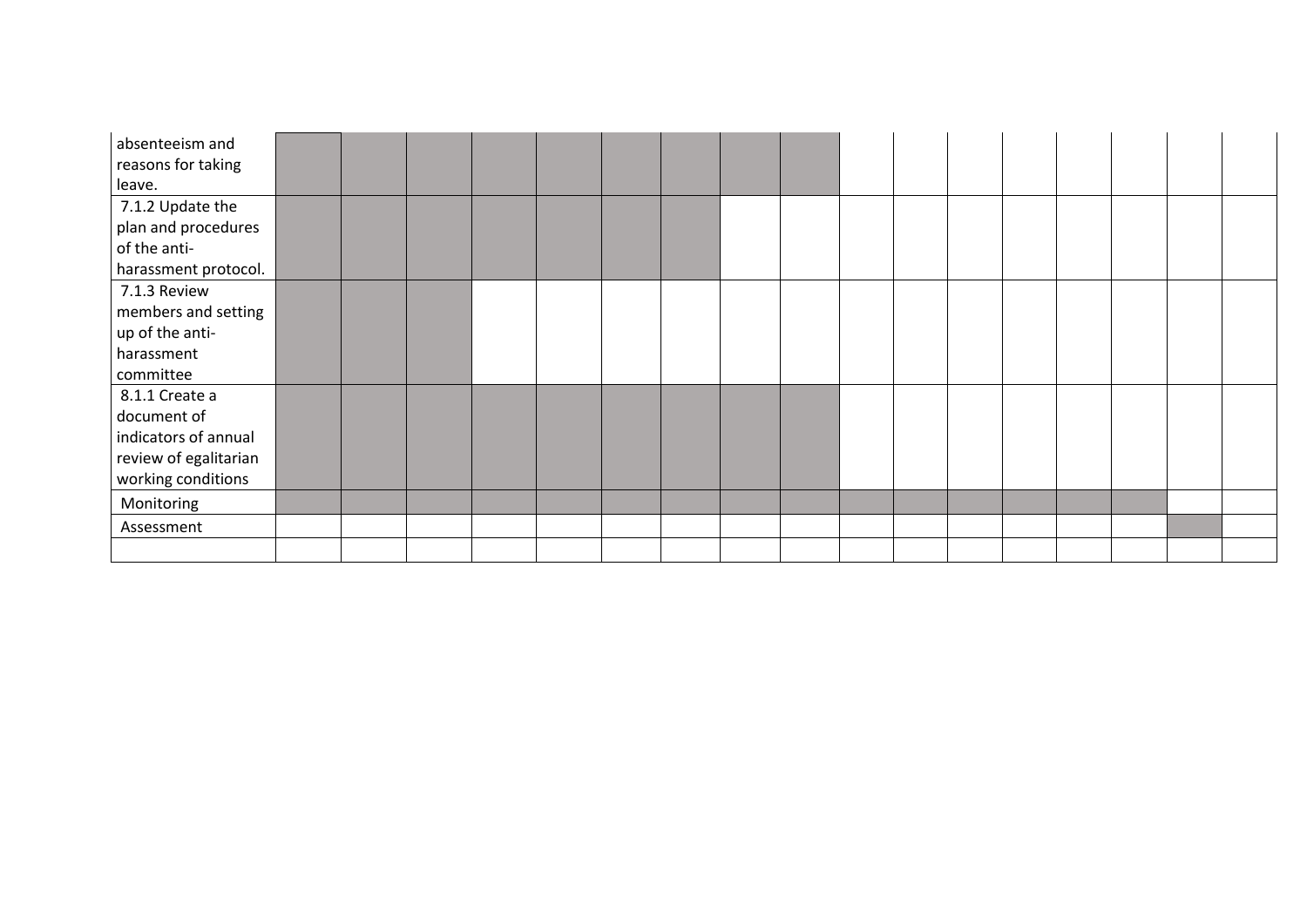| <b>SCOPE</b>                                                | <b>OBJECTIVES</b>                                                                 | <b>ACTIONS</b>                                                                                                                                                                                                                                      | <b>SCHEDULE ACTUAL DREMARKS</b>                |                                               |                                                                        | <b>HYPERLINK</b>                                                                                                                                                                                                                                                                   |
|-------------------------------------------------------------|-----------------------------------------------------------------------------------|-----------------------------------------------------------------------------------------------------------------------------------------------------------------------------------------------------------------------------------------------------|------------------------------------------------|-----------------------------------------------|------------------------------------------------------------------------|------------------------------------------------------------------------------------------------------------------------------------------------------------------------------------------------------------------------------------------------------------------------------------|
|                                                             | 1,1, 1, 2                                                                         | (this type of numbering allows us to add<br>1, 1, 1, 1, 1, 2<br>actions during the course of the plan, so we can put them<br>in order and know which objective they refer to (the first<br>number indicates the scope and the second the objective) | The one that Date on<br>appears in<br>the plan | which the<br>action is<br>carried out was not | Easy items,<br>difficulties,<br>reasons why it<br>carried out.<br>etc. | Insert a hyperlink for all the<br>items of evidence scanned<br>(for each action). In the<br>event of an inspection, the<br>monitoring is easy to<br>support with evidence<br>because we have all the<br>scanned documentation<br>and with a hyperlink it is<br>ready in 5 minutes. |
| 1. Egalitarian<br>organisational the equality<br>management | 1.1 Workings of<br>committee and<br>Ithe<br>implementation<br><b>l</b> of actions | 1.1.1 Allocate budget for equality management in the<br>Institute's general budget.                                                                                                                                                                 | 30/11/2020                                     |                                               |                                                                        |                                                                                                                                                                                                                                                                                    |
|                                                             |                                                                                   | 1.1.2 Review the composition and activity of the equality<br>and HRS4R committees                                                                                                                                                                   | 30/01/2020                                     |                                               |                                                                        |                                                                                                                                                                                                                                                                                    |
| 2 Staff<br>participation<br>and<br>involvement              | 12.1<br><b>Dissemination</b><br>of the equality<br><b>plan</b>                    | 2.1.1 Send the new equality plan to each worker with a<br>summary of the document for a fast reading thereof.                                                                                                                                       | 30/06/2020                                     |                                               |                                                                        |                                                                                                                                                                                                                                                                                    |
| 3. Non-sexist<br>language                                   | 3.1 Review of<br>the language                                                     | 3.1.1 Review of language and advertising on the new<br>website to ensure they are not discriminatory.                                                                                                                                               | 30/07/2020                                     |                                               |                                                                        |                                                                                                                                                                                                                                                                                    |
|                                                             | used in the<br>institution                                                        | 3.1.2 Draft a style guide of non-discriminatory language.                                                                                                                                                                                           | 28/02/2020                                     |                                               |                                                                        |                                                                                                                                                                                                                                                                                    |
|                                                             |                                                                                   | 3.1.3 Review of language and documentation generated<br>by the Institution.                                                                                                                                                                         | 30/07/2020                                     |                                               |                                                                        |                                                                                                                                                                                                                                                                                    |